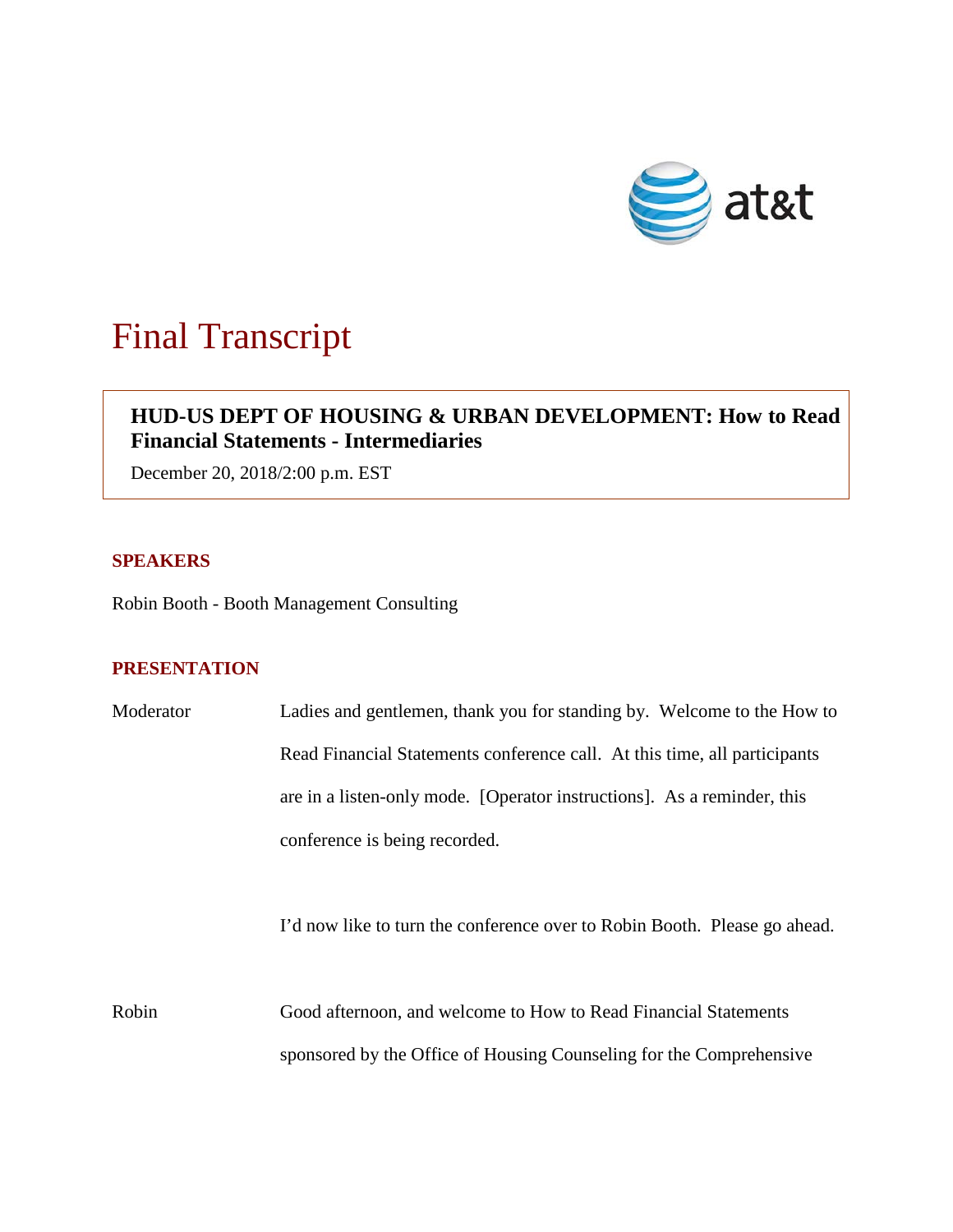#### **HUD – US DEPT OF HOUSING & URBAN DEVELOPMENT Host: Kristen Villalvazo December 20, 2018/2:00 p.m. EST Page** 2

Housing Counseling Grant. Today's participants are primarily intermediaries, because this particular topic impacts you all directly.

Just some logistics. As you know, this is being recorded. The playback information, including the training materials and the audio, will be available on HUD Exchange, usually in two business days. You will get an update or an email from the training digest indicating that this new webinar is posted, so you can look for that to let you know when the audio transcript and the training materials are posted.

If you registered for this training you actually have a copy of the training materials in your control panel as a PDF file. So, if you just click on that document in your control pane, you can download it, and those are the same training materials we'll be reviewing today and that will ultimately be posted to HUD Exchange.

Due to the size of this particular training session, it's a pretty small training session, we may have a Q&A period throughout the presentation. I may ask if there are any questions. I do monitor questions that are being submitted through the control panel, but if there are questions that you would like to ask, you can ask them live. We ask that you please hit star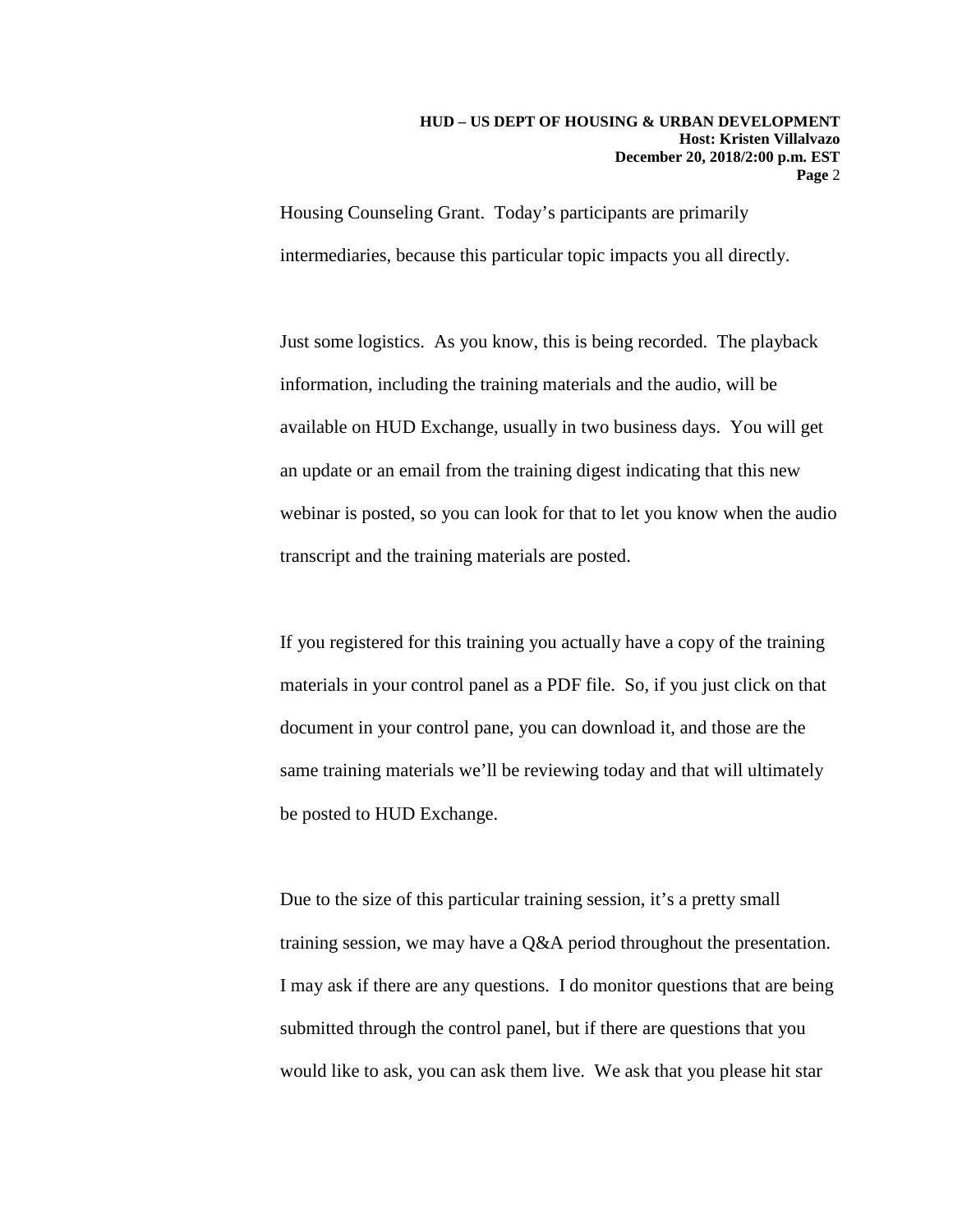zero, and you will be placed in the queue. At various points throughout the presentation I'll ask the moderator if there are any questions in the queue, and you can ask your question live and we'll attempt to respond.

If you would prefer not to ask your question live, you can submit a question through your control panel, and for the webinar we do have staff available to answer those questions. They will be answering them realtime, so if you'd rather just submit a question through the control panel, that's fine.

Intermittently, when I ask if there are any questions, if there are questions that were answered through the control panel that I believe may benefit the entire group, I may go ahead and read those questions and then respond live during the call. If after this presentation you realize you have additional questions, you can always submit them to housing.counseling@hud.gov. We ask that you put the subject matter in the line item to make it easier for distribution.

Please note that if you are not a stakeholder of the Office of Housing Counseling, specifically the Comprehensive Housing Counseling Grant Program, we will not be able to respond to your questions. So, we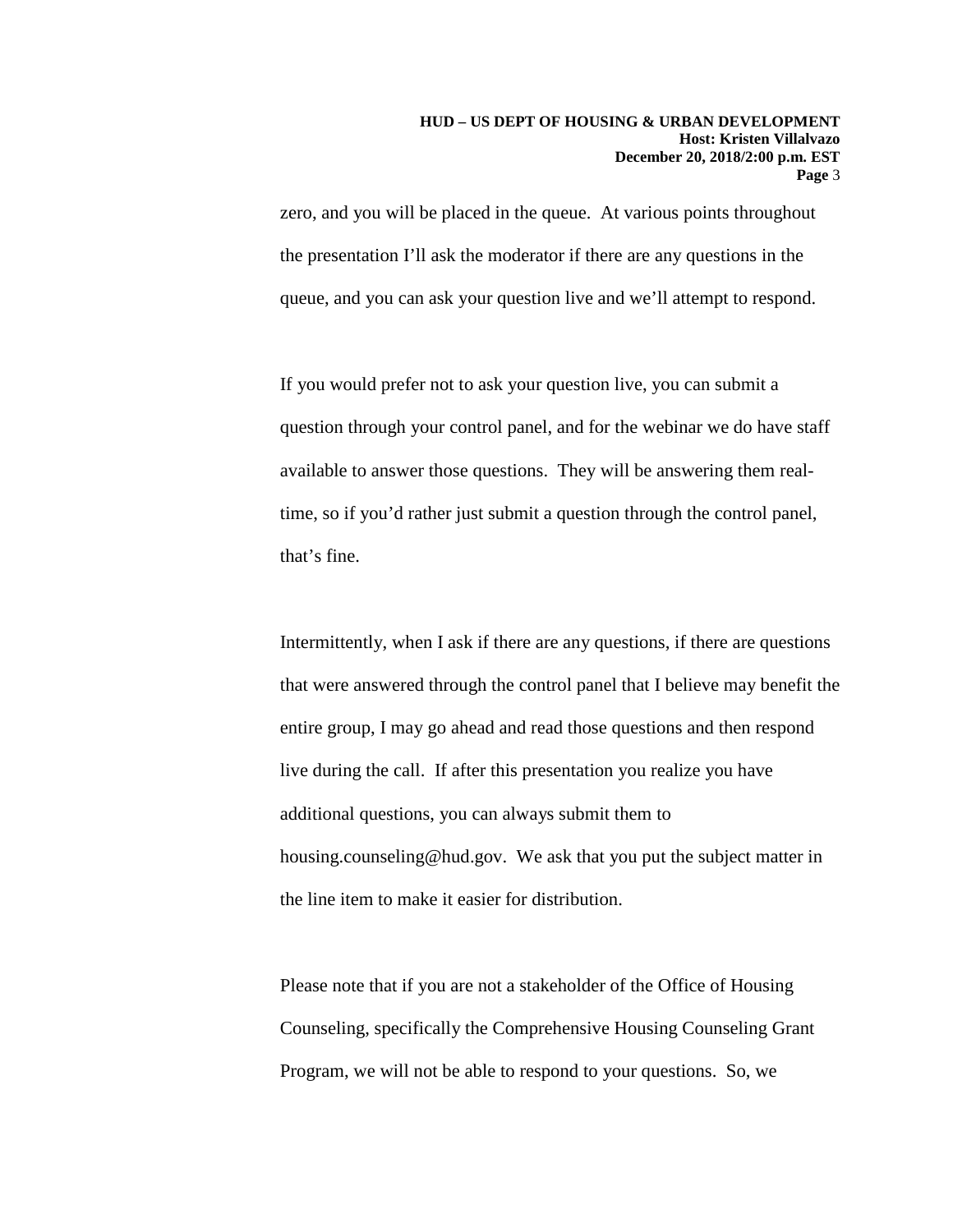welcome participants from different grant areas and different grant programs and areas throughout HUD. However, we will only be responding to questions submitted by stakeholders for the Comprehensive Housing Counseling Grant.

All the lines have been muted, but during the live call we will be unmuting lines for those individuals that have called in or that have indicated they would like to ask a live question. But your lines will remain muted.

After the training, if you registered and logged in, you will receive a thank you for attending. That email itself is the certificate. There is no attachment, so please maintain a copy of the email, either download it, save it or print it and keep it for your records. There will not be any other attachment or a subsequent email sending you a certificate. That will serve as your certificate.

You can also get credit the same way. You go to HUD Exchange, and then you look for this date and topic, and then you can select the credit to get credit for that training.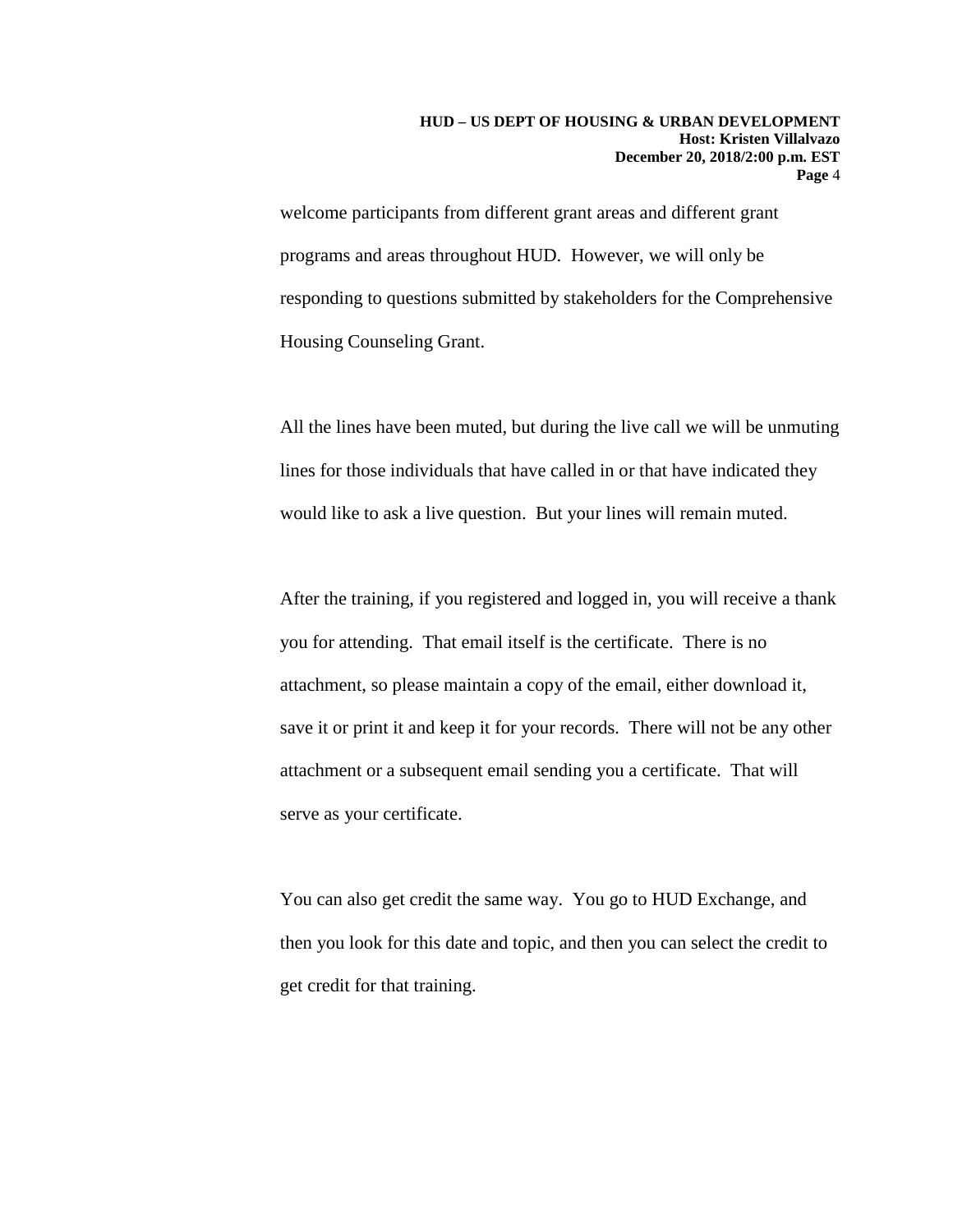My name is Robin Booth. I am the Audit Principal for Booth Management Consulting. Our company is the contractor providing quality audit, technical assistance, training, and financial analysis services to the Office of Housing Counseling. Many of you may interact with us through one of those areas of services, including financial and administrative reviews, things such as reviewing grant execution packages, these trainings, both through webinar and individual one-on-one training, action plans, and other assistance provided by OHC.

So, today's topic is really just to help you, and I think it's timely because a lot of you are probably going through some phase of your grant execution package with your sub-awardees, so what we're trying to do is to give you some insight as to how to read those financial statements. The reason the financial statements are required for submission is because as a federal awardee and a pass-through entity for the federal government you're responsible for ensuring that these agencies, or these sub-award recipients that you're providing these sub-award grants, that they have the financial capability to perform.

One of the easiest ways and probably less intrusive ways to verify or to at least be able to document that you did your due diligence in determining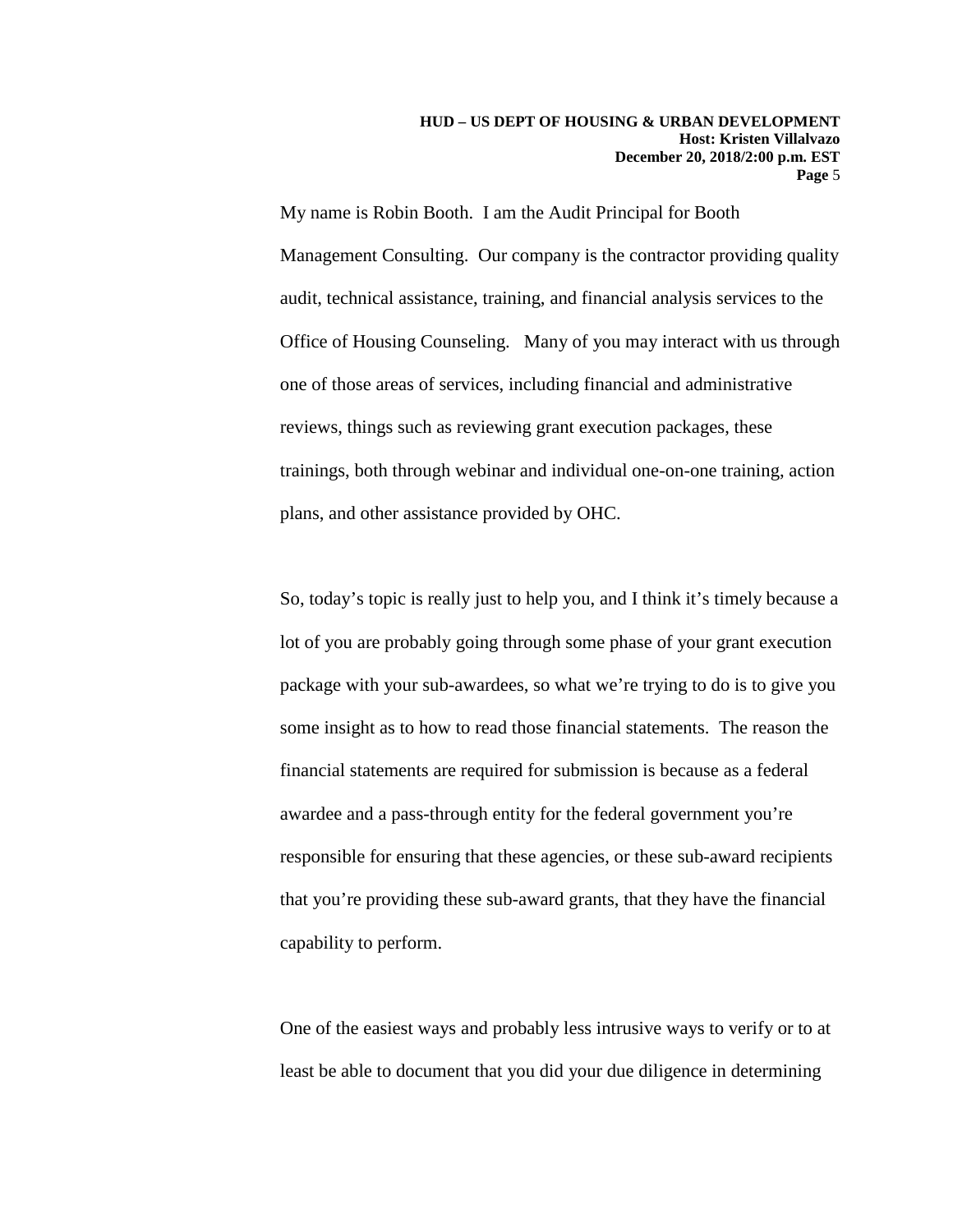whether they had the financial capability to perform is to review their financial statements. So, not trying to require you to have extensive accounting or auditing experience to be able to do an in-depth analysis of their financial statements, but there are some basic things that you need to understand about these statements and to be able to read them to make some general assertions as to whether there appears to be something that could impact their ability to perform on the grant.

Now, after we get through this training presentation and you start to think about some of your sub-awards and once they've submitted financial statements and you realize, hey, they may have some of the deficiencies or some of the things that trigger a potential for not being able to perform, you may want to consult with your internal finance or accounting, or you can actually ask for assistance through OHC for us to do a more in-depth review of their financial statements, just to make sure that you can clearly document through your files that you've done your due diligence as it relates to really protecting the grant award that's awarded to the subrecipients.

So, with that said, our topics today are meant to be broad and general. This is to give you I guess a point of reference and some triggers and some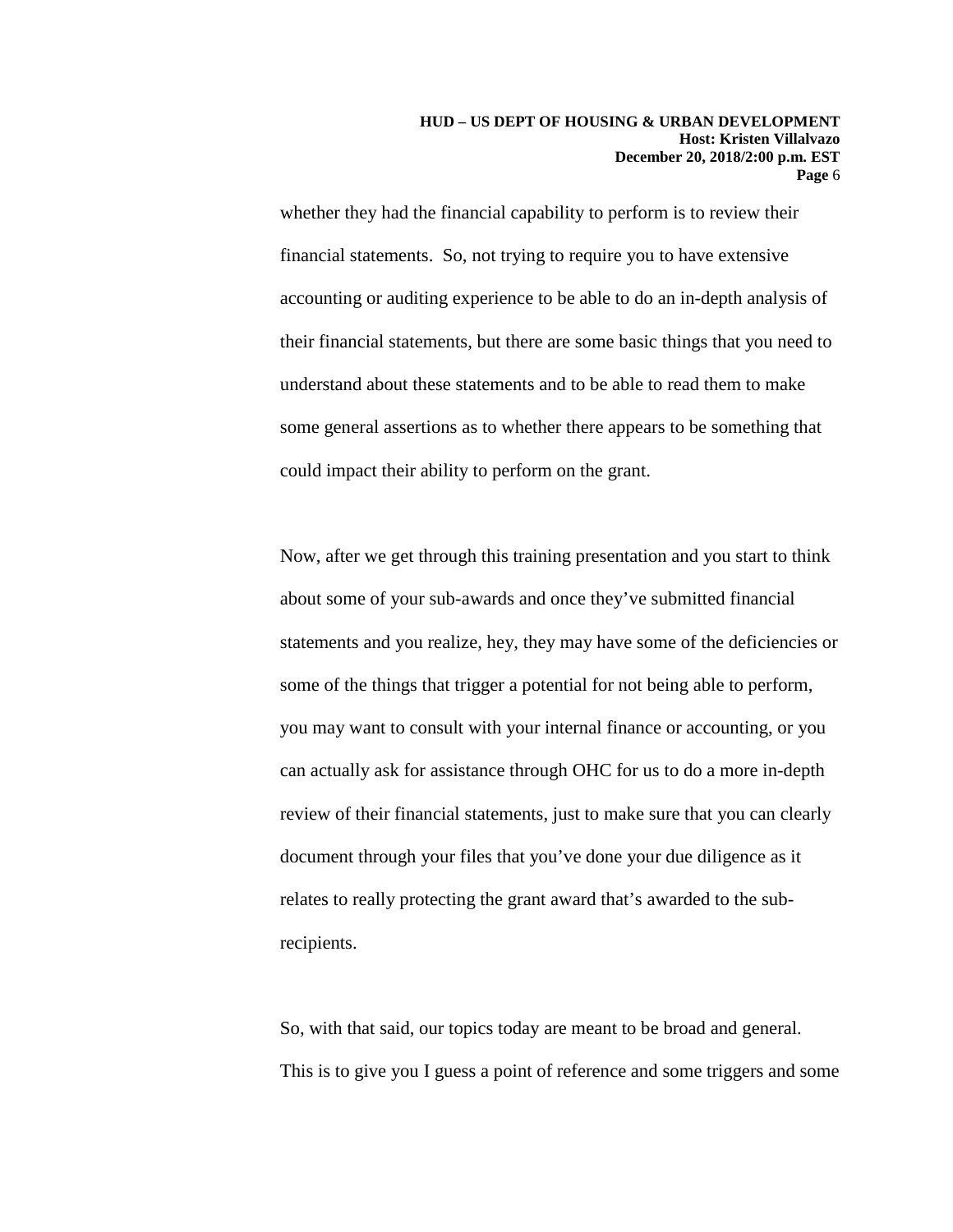things to look for that may indicate that there are some issues relative to their ability to perform, and if there are, then maybe you need help or you need to get additional assistance to have further analysis done to make sure. I mean you're a fiduciary of these funds when they're awarded to sub-recipients, so the burden is on you to make sure that you've at least documented and done your due diligence to make sure you're making a good award.

So, we're going to go over the different levels of financial reporting because there are different levels and some of the key financial reports. When we say financial statements, it's not just one statement. It's a collection of statements that represent a full financial statement.

The types of audit opinions under this grant, everyone is supposed to submit audited financial statements. Although, we recognize sometimes there are exception, the general rule is that you should be looking at audited financial statements, to go over single audit requirements or OMB A-133 audit requirements for federal awards that exceed \$750,000 of costs incurred or claimed or invoiced during a given period, and then to let you know what services you have available to assist you if in fact you realize you need some help in understanding or deciphering some of these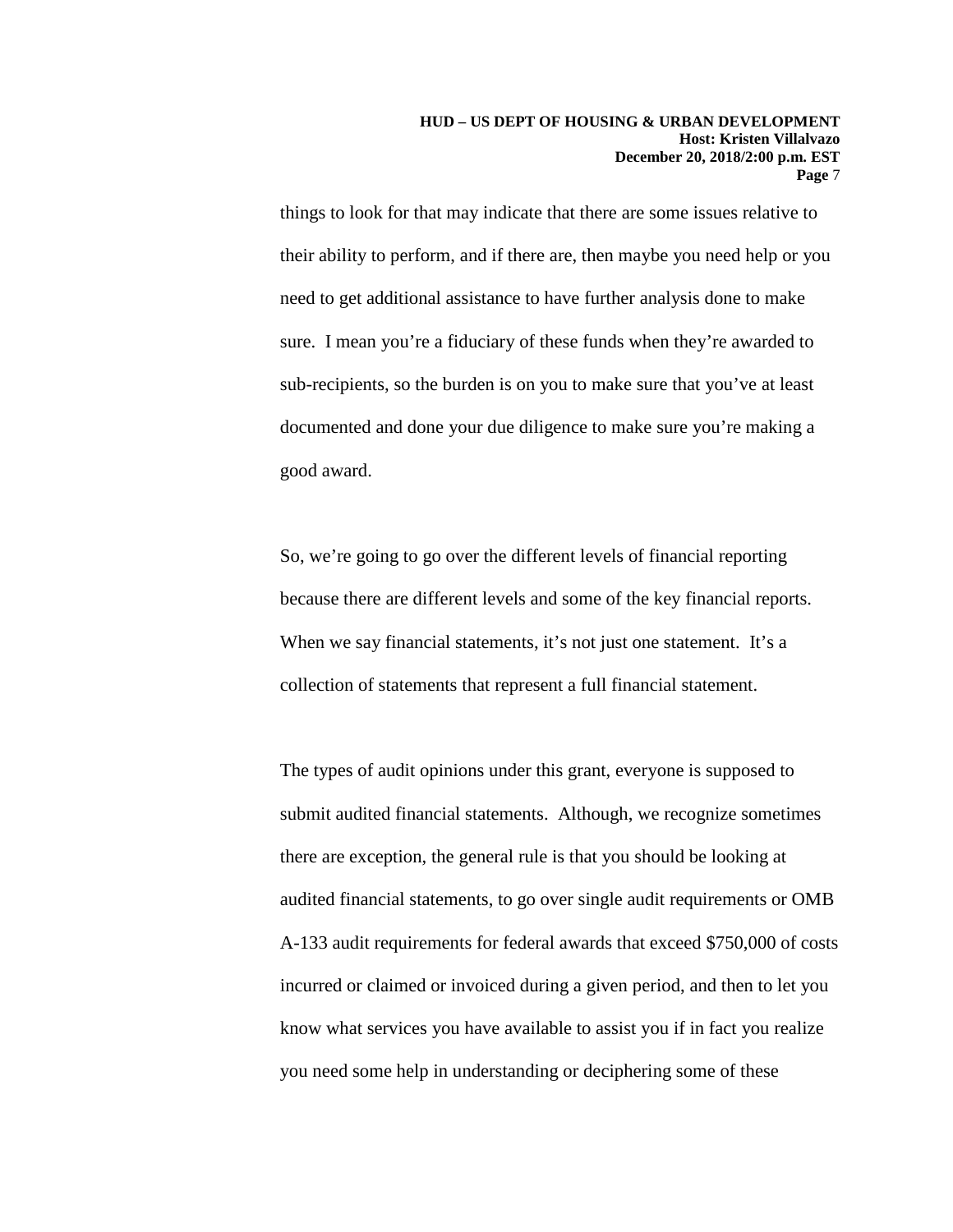#### **HUD – US DEPT OF HOUSING & URBAN DEVELOPMENT Host: Kristen Villalvazo December 20, 2018/2:00 p.m. EST Page** 8

financial statements, so once again you can be assured that you've done your due diligence relative to their financial capability to perform.

Levels of financial reporting. For this grant you always hear about audited financial statements, and actually the audited financial statement is the highest level of reporting because it's actually a report by an independent certified public accountant to the stakeholders, whether it's to external users and internal users, that they have done sufficient due diligence, testing, planning, and all of those things to ensure that these financial statements are not just consistent with generally accepted accounting principles, which is the foundation and base for all financial statements, but that in their opinion in the best case scenario that there's no deviations and that these financial statements are presented fairly and accurately.

So, that's why under the grant they require audited financial statements, but I will be honest with you, they are the most expensive. That's because of the level of work required by these independent accountants to be able to provide that opinion. So there's a lot more testing, there's a lot more in-depth analysis, there's a lot more time involved because they're not just looking at the transactions from a high level, they're actually digging down and really going into the details of the financial statements.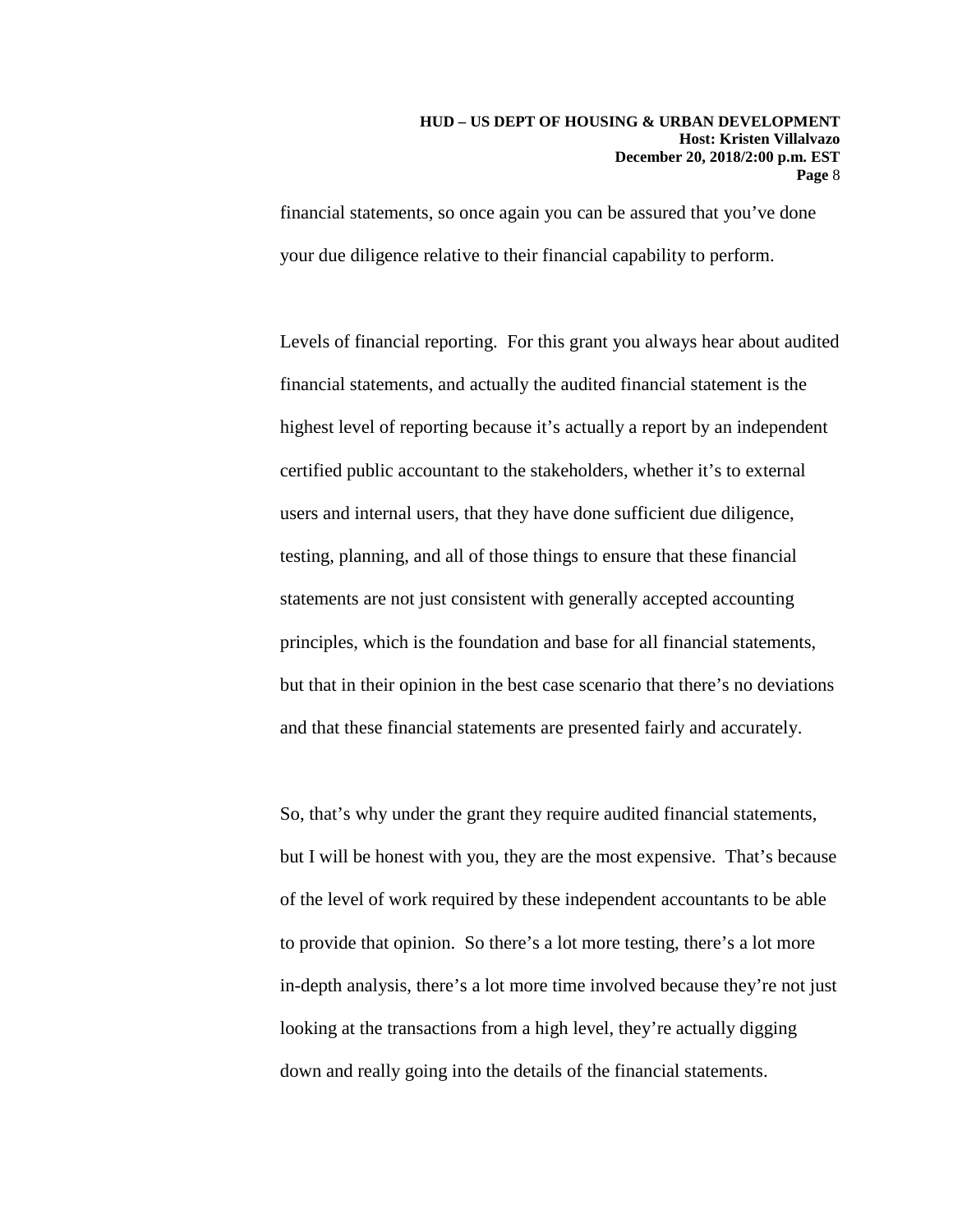The next level, the next lower level, because, remember, the audit is the highest level, so that's why it's required. Now, some agencies may not have audited financial statements, and that's because there's a cost. There's usually a material cost to get audited financial statements because you have to hire a CPA and the hours that it takes to perform the procedures for them to be able to issue an opinion.

So, sometimes agencies will give you reviewed financial statements, and for all of these financial statements, when we go through the actual accountant's reports that are included, you'll see that in the first paragraph of that report it's going to tell you whether the financial statements were audited, whether they were reviewed or whether they were compiled. So, the second level, which is a lower level than an audit but higher than a compilation, under both circumstances, and once again, that's an independent certified public accountant that has to complete that review of the financial statements, they're doing limited procedures.

So, unlike under the audit where they're actually going to go in and test transactions and look at sourced documents and really go from the transaction to whether it's a receipt or a timesheet or down to the original sourced documents, under a review they're looking at it from an analytical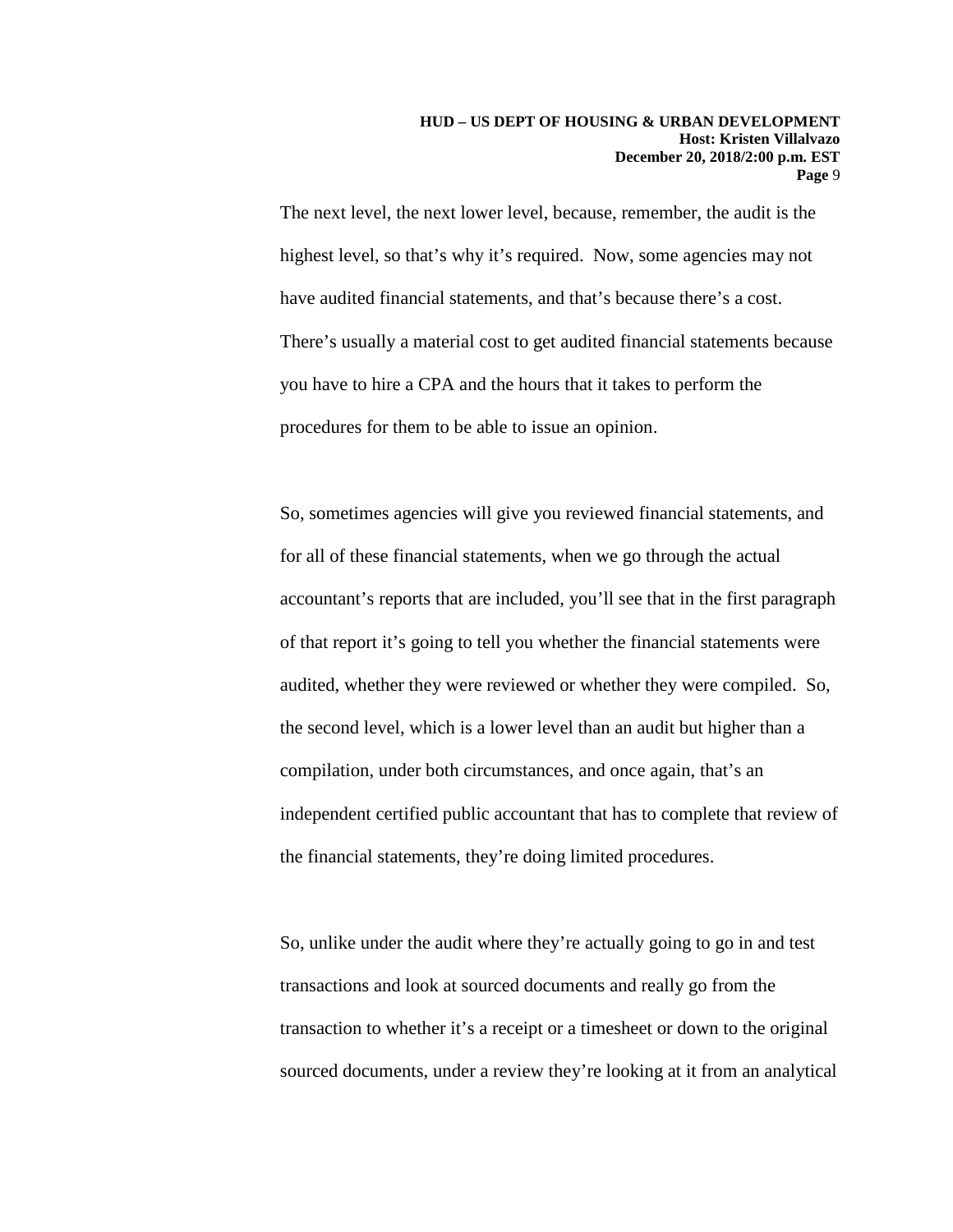perspective. They're going to review accounts to make sure there doesn't appear to be any accounts that do not appear to be consistent with generally accepted accounting principles.

They're going to do comparisons from this year to prior years. They're going to look at account activity, but what they're not going to do is they're not going to actually test those transactions. They're not going to go to make sure that if you said this was \$5 that you were billing to this grant that you have the supporting documentation for that \$5 and that you've properly reported it in your financial statement.

So, this review is less expensive than an audit because as we said, they're not doing any real testing, so all of the hours involved in that kind of testing are no longer applicable. But it's actually more expensive than the next lowest level, which is a compilation.

Now, a compilation does not have to be issued by a certified public accountant. Actually, sometimes that report is issued by people internal, the internal accounting department, because all that report is telling you is that, hey, they gave us some financial statements generated from their system. Management is representing that this information is correct. All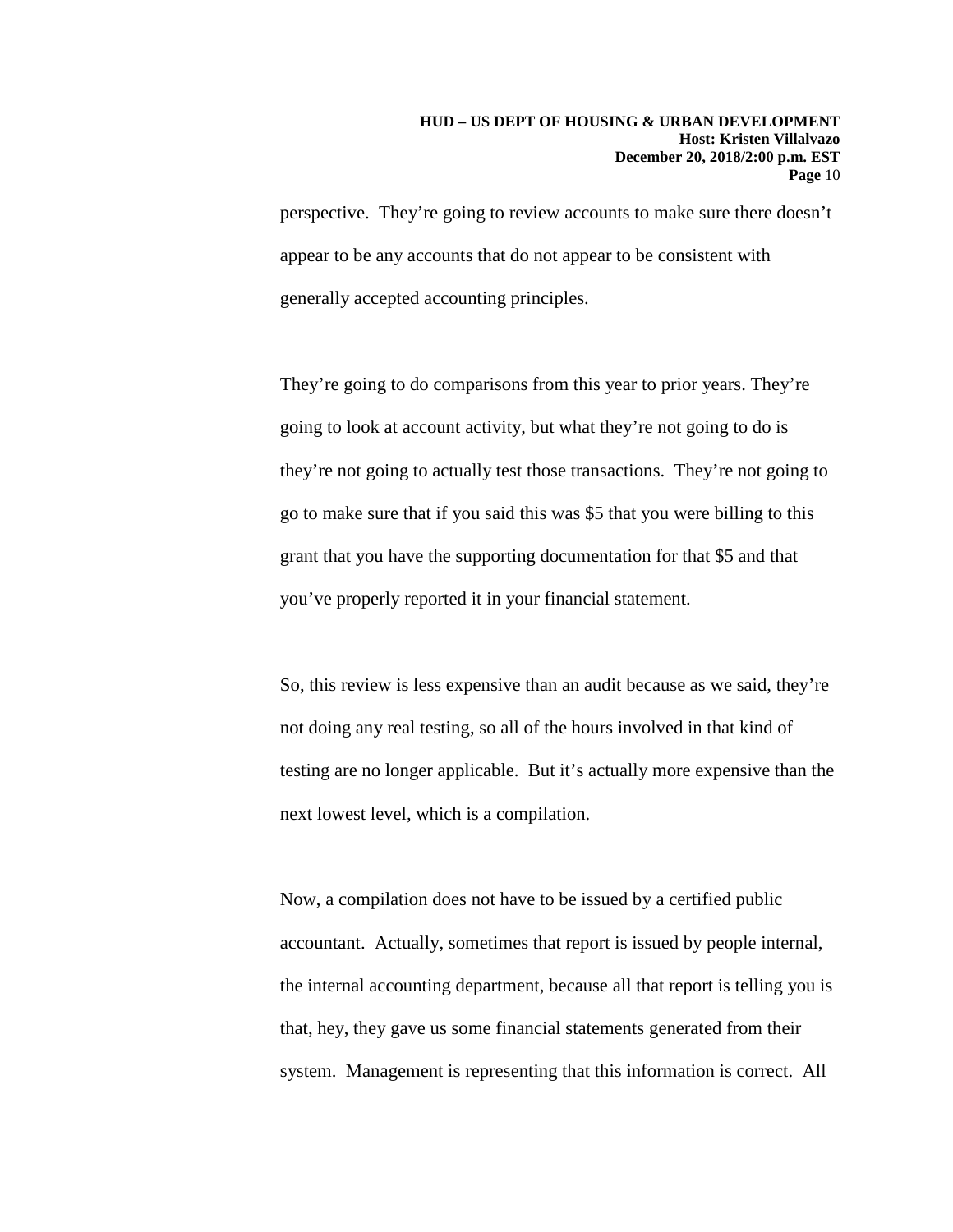#### **HUD – US DEPT OF HOUSING & URBAN DEVELOPMENT Host: Kristen Villalvazo December 20, 2018/2:00 p.m. EST Page** 11

we're doing is looking at it to make sure that it's in proper format consistent with generally accepted accounting principles, so, for instance, that certain accounts are on the right reports.

But we're not doing any analytical procedures. We're not doing any testing. We're not looking at internal controls. We're totally relying on what the management of that company or agency has given us, and we're just really making sure that the format of it and that how it's being reported is consistent with generally accepted accounting principles.

We're not doing any in-depth analysis or testing or anything. So as you can see, that report is the least level of assurance, because even if a CPA does issue it, they're telling you that, hey, I don't know if any of these numbers are right. I know that they're on the right reports and they're organized right, but I can't tell you if we look at the actual testing or the actual transactions if those transactions are being reported correctly.

That is the least expensive, though, and a lot of times you may see, especially your smaller sub-awardees, they may give you compiled financial statements. One of the things that we've seen as we've gone through a lot of the grant execution packages and reviewed a lot of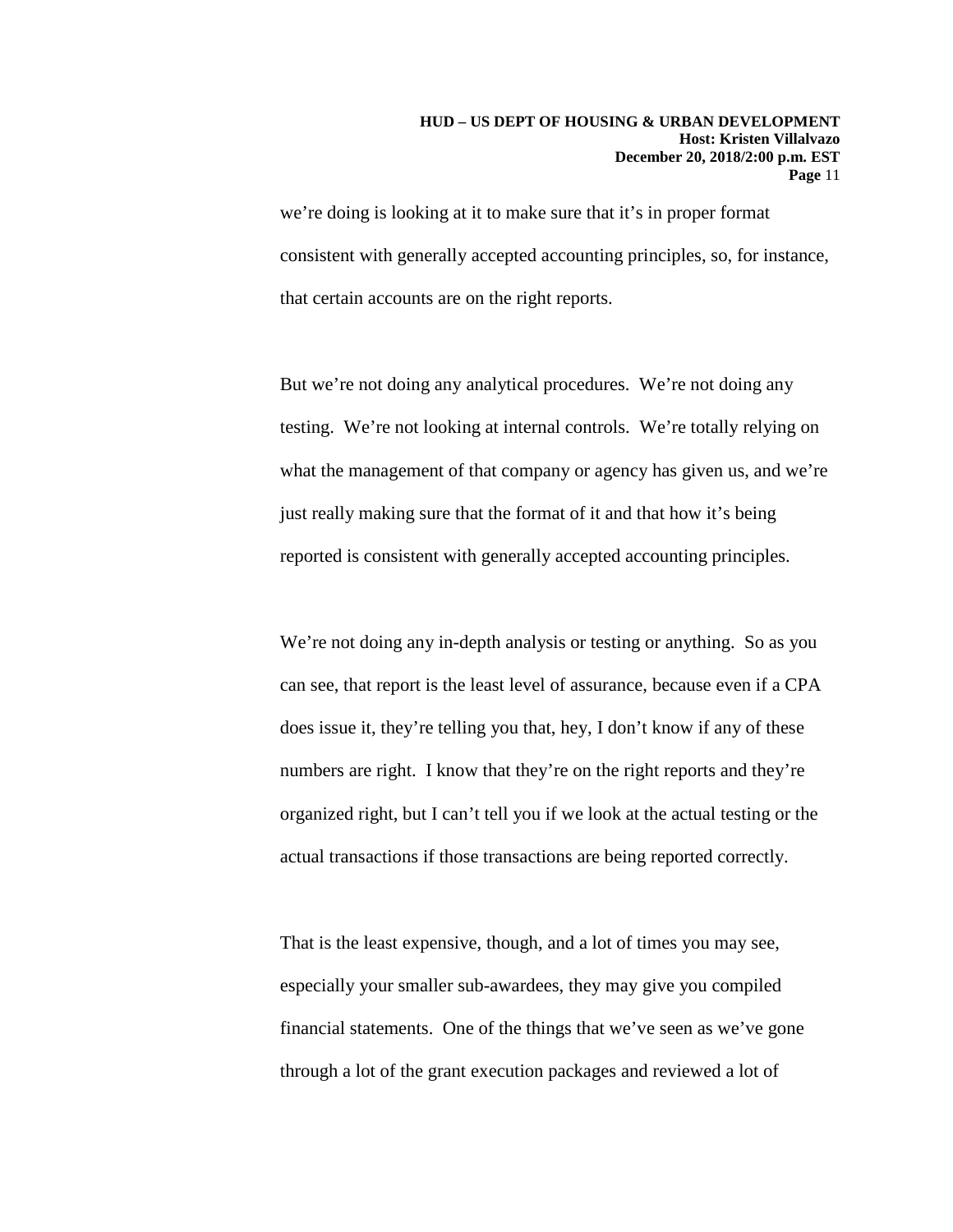financial statements is that in those instances they have sometimes generated internally these compilations, and just by looking at the reports we identified deficiencies or exceptions from generally accepted accounting principles, which of course raises our concerns, because if the report isn't in the right format just from content, we have real concerns about whether these numbers are actually correct.

So, with an audit, we can rely more on that audit. We have more comfort with that audit. But when you get to the compilation, you really have to look at, if you don't have an accounting or financial background, you really may need somebody else to look at those compiled financial statements just to even make sure they're being reported consistent with generally accepted accounting principles.

That's where you can ask for either assistance through OHC, where they would have us review them and let you know if we became aware of anything, or internally, if you have resources that have time to review them, you could have them. But as the level of reporting decreases from an audit to a review to a compilation, the burden on you to make sure you're understanding what you're reading increases because you have less assurances as the reporting levels decrease. So, a financial statement audit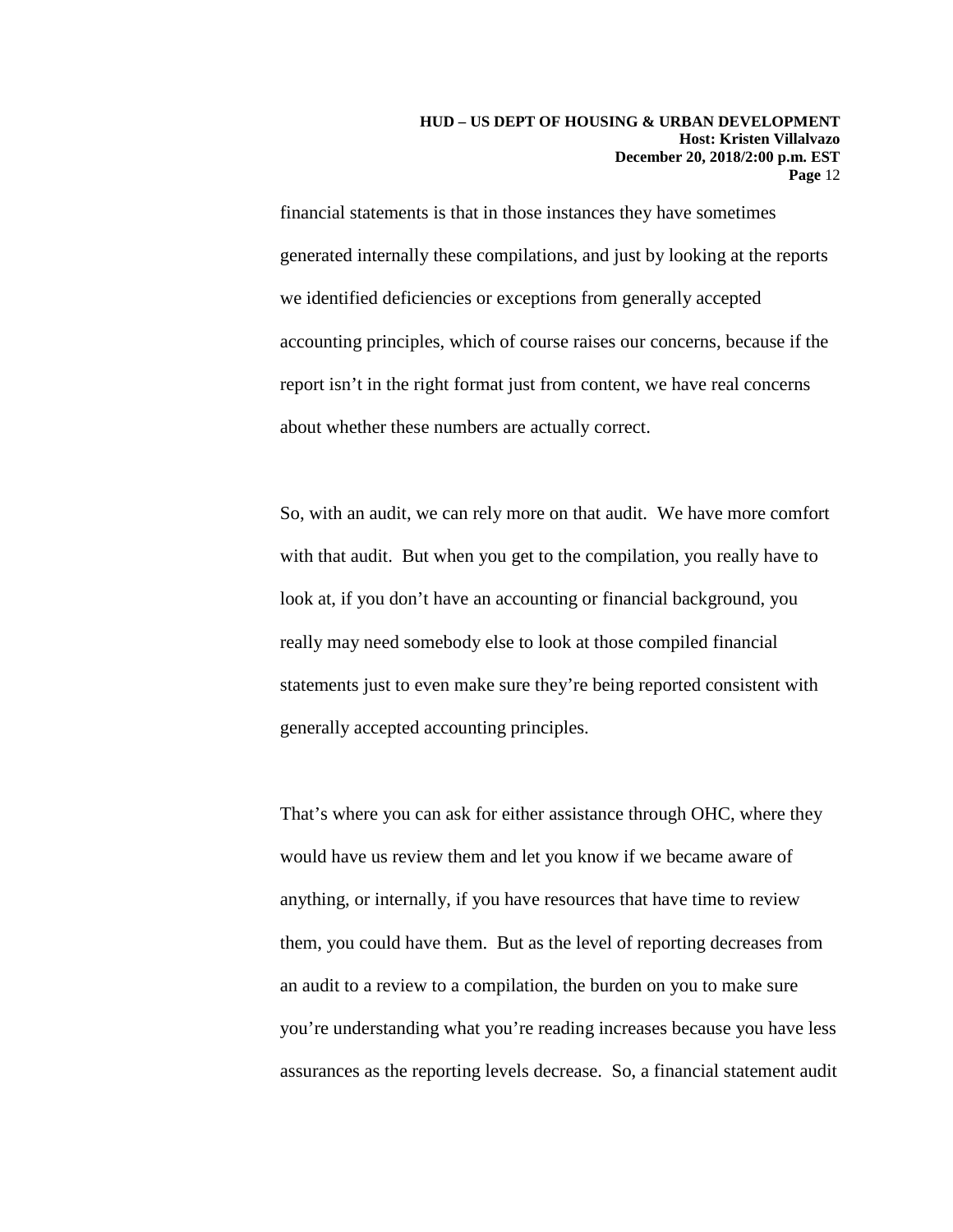is required by HUD. Some of the smaller LHCAs, they submit reviewed or compiled financial statements, as we just said.

Now, all of the HFSAs and MSOs, they all submit audited financial statements, so the good thing is if you have an audited financial statement, then you're really not as concerned with making sure that the numbers are right or presented correctly. You're really more concerned with reading the report to make sure that it's telling you it's a clean audit, meaning they didn't become aware of anything that was an exception, and reviewing the disclosures, the notes at the end of the report, to make sure there isn't anything in there that may impact the agency's ability to continue in business. So, it's a higher level of assurance you can rely more on an audit than you can the other types of financial statements.

Now, a single audit, as I said, and this is required for agencies who receive \$750,000 or more of federal awards during a fiscal year. So, it recognizes not whether they were awarded the money, but if they actually spent or invoiced up to \$750,000 for a major program. So, it's not the cumulative amount of their federal awards, but if they received a federal award for \$750,000 or more and they've invoiced or billed for that amount.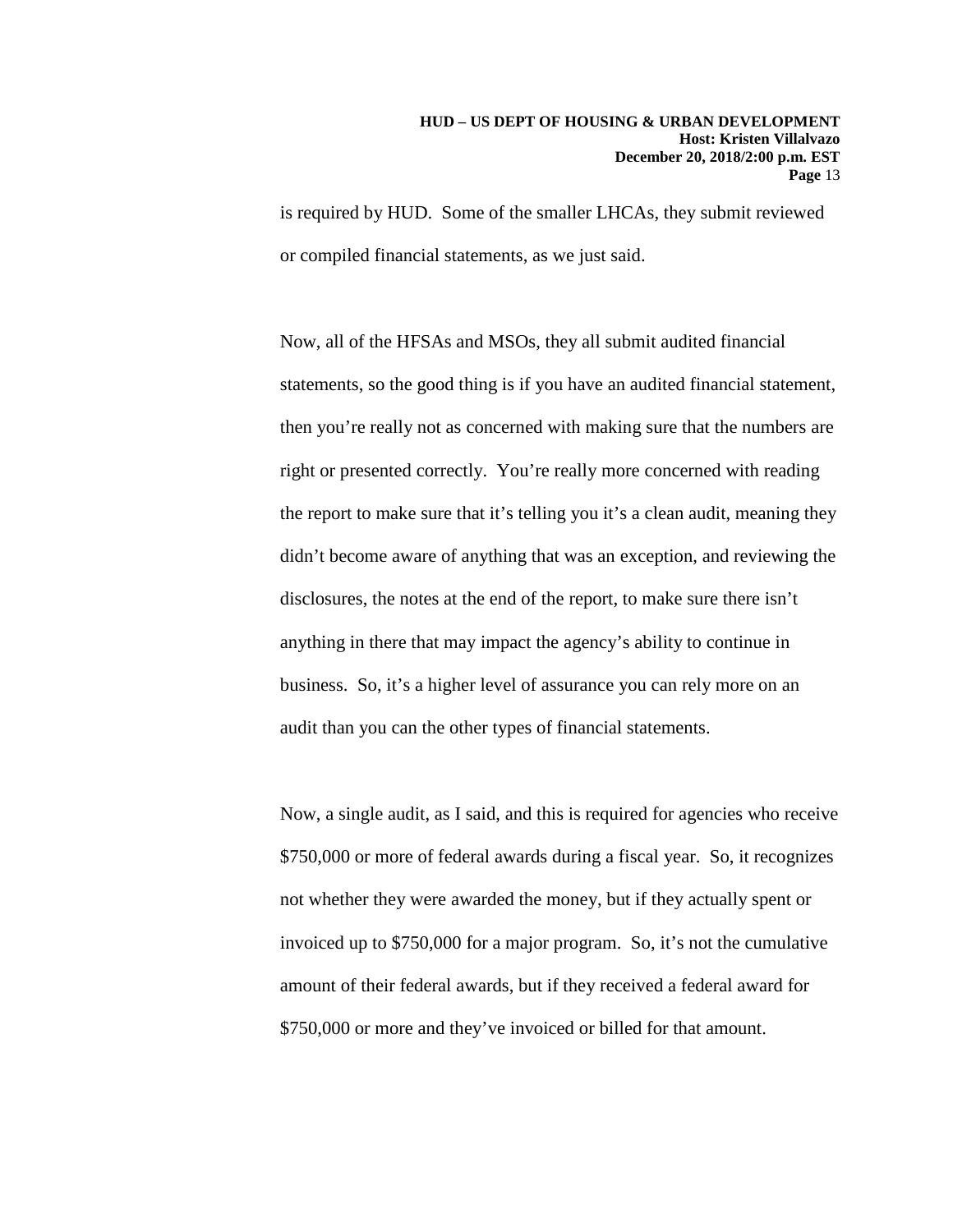So, sometimes, let's say someone has an award and they were awarded it at the end of their fiscal year, so they really never billed against it, well, they wouldn't be required to have a single audit done yet because they haven't billed or incurred any costs on it yet, it would be in the next year. The award itself isn't what determines if they met the \$750,000 threshold. It's actually what costs they've claimed and invoiced during that fiscal period.

Some of the key financial statements, and unfortunately, especially when you're looking at compiled and reviewed financial statements for some of these sub-awards, and this is based on our experience, a lot of them don't even use the correct names for financial statements for not-for-profit organizations. So, what you'll see, and with compilations when they are generating it internally, they may be printing a report out of their accounting system, and their accounting system still uses names for financial statements that are more indicative of for-profits. But because they're a non-profit using a for-profit accounting system, they're not calling them the proper financial statement names for a non-profit.

So, what I hope to do here is to kind of give you a crosswalk, so you'll know that, okay, sometimes, let's say with audited financial statements, I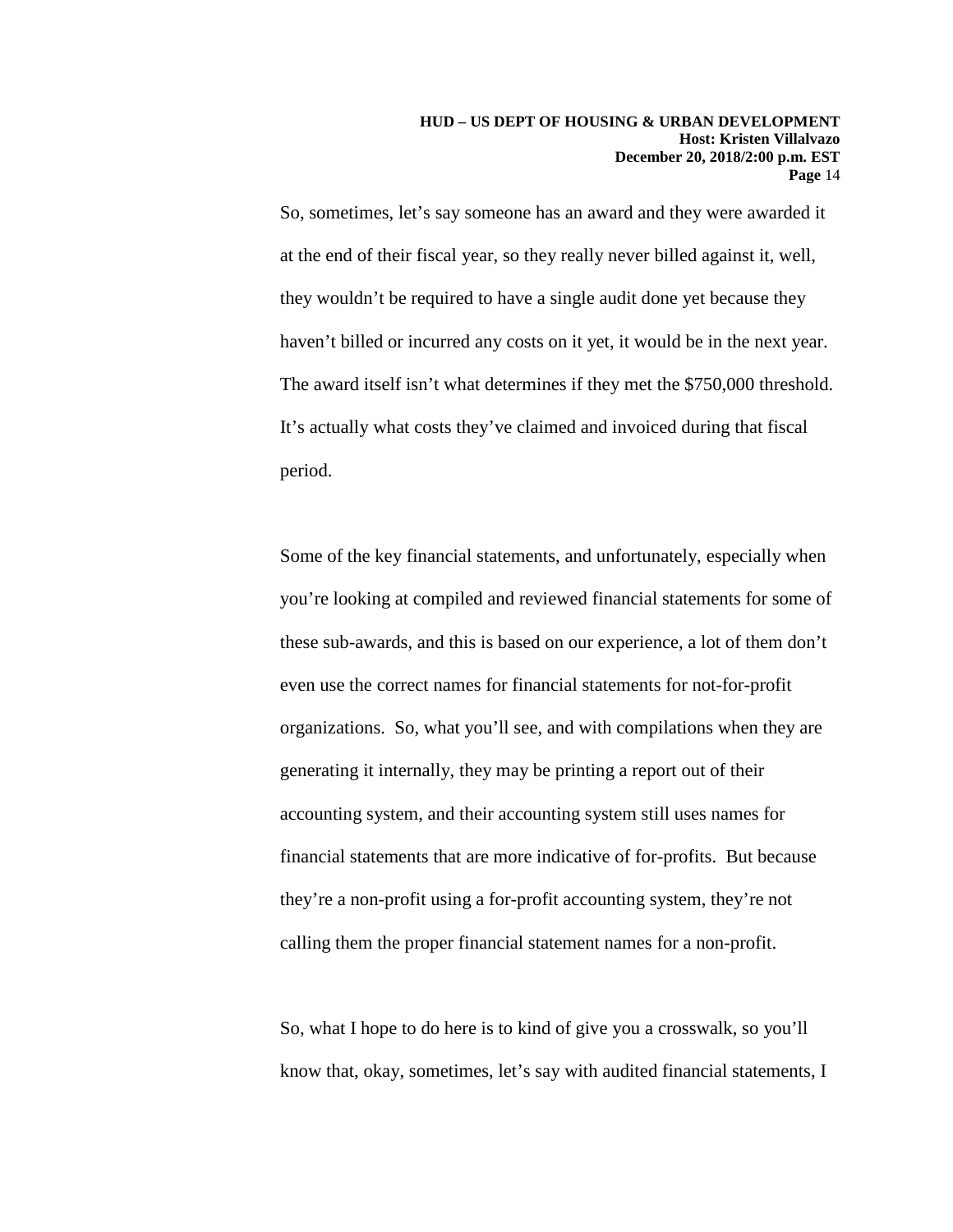see a statement called statement of financial position. But let's say I have a compiled financial statement from a sub-award because they didn't have an audit, and they call it a balance sheet, so what this crosswalk helps you to do is to give you a crosswalk that those reports are synonymous. It's just that it's different names for the reports based on whether it's a forprofit or a non-profit.

So, non-profit, when you have a statement of financial position, you'll see that especially on audit, that's equivalent to a balance sheet if you get a compiled or reviewed financial statement and they're calling it a balance sheet. Those are the same statements. It's just the correct name for a nonprofit is actually statement of financial position, and the name that you'll see used sometimes instead of that is balance sheet.

What that is, I always say the balance sheet is looking at the cumulative effect of really the business over time, so this is not based on fiscal year to fiscal year. This is the cumulative effect. So, one of the accounts, for instance, that's on a balance sheet is cash, you'll always see cash. So if you think about your own bank account, cash is always cumulative.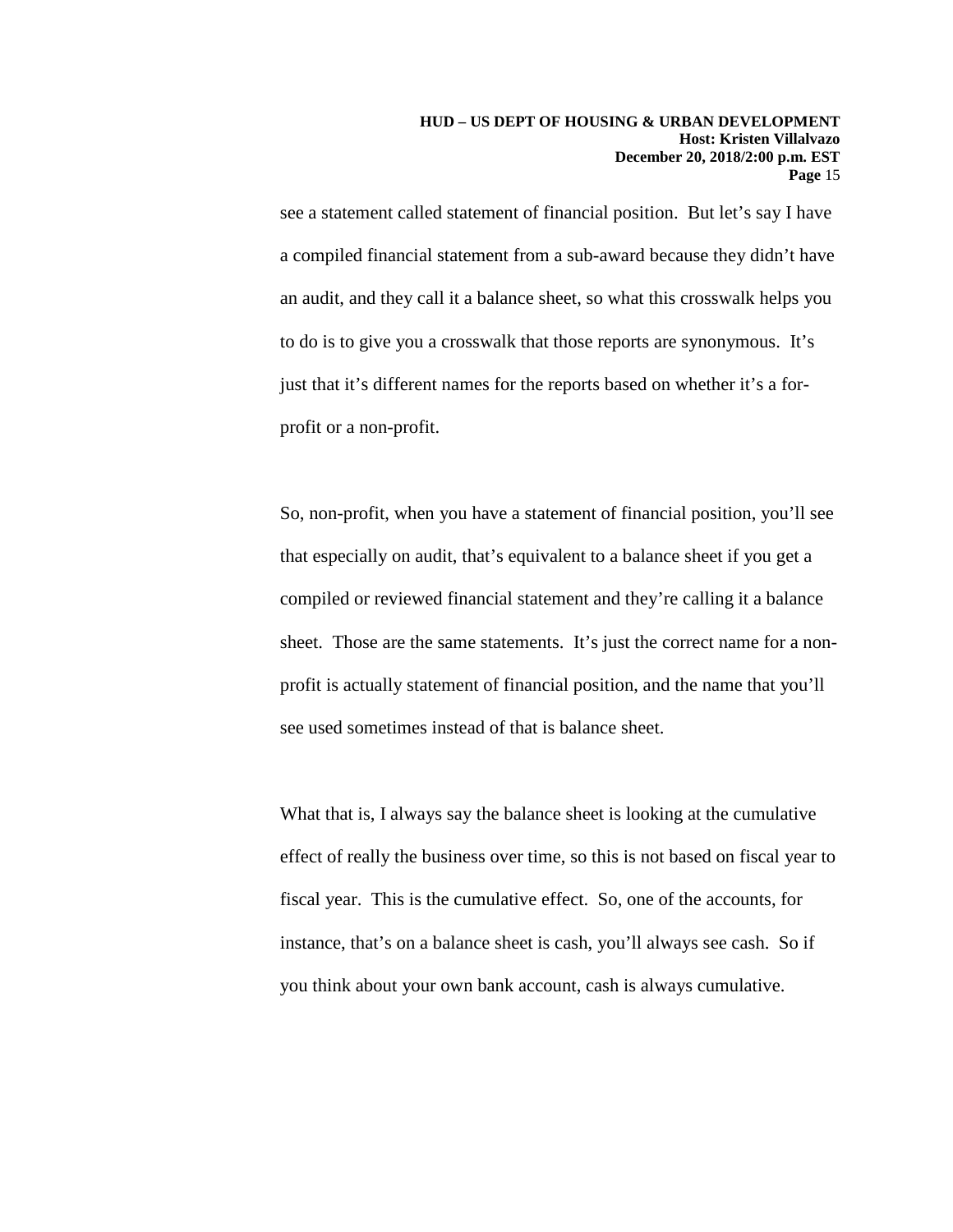Your balance always rolls forward from one month to the next month. Your ending balance one month is your beginning balance the next month, and it's carrying forward. So, even on financial statements for these agencies, that cash is cumulative from the beginning of time. That's what a balance sheet is, it's looking at those accounts that are cumulative from the beginning of the organization, so things like cash or if they have things like receivables because maybe you bill your agencies and you're waiting to get paid, and you haven't gotten paid yet. That's treated as a receivable.

Well, you could have some receivables that go back for a year. Hopefully, not, but that could happen. So, on that statement of financial position, that receivable is going to stay there until it's paid, and that's what we call those cumulative accounts. Those are the kind of accounts on your balance sheet, cash, accounts receivables, accounts payables, if you have loans and the net change.

Really, the net change in the net assets, that's the cumulative assets of the agency since the time it started. So, each year if sometimes their revenue exceeds their expenses, in a for-profit we call that net profit, but in nonprofit, we call that an increase in net assets. So, pretty much when you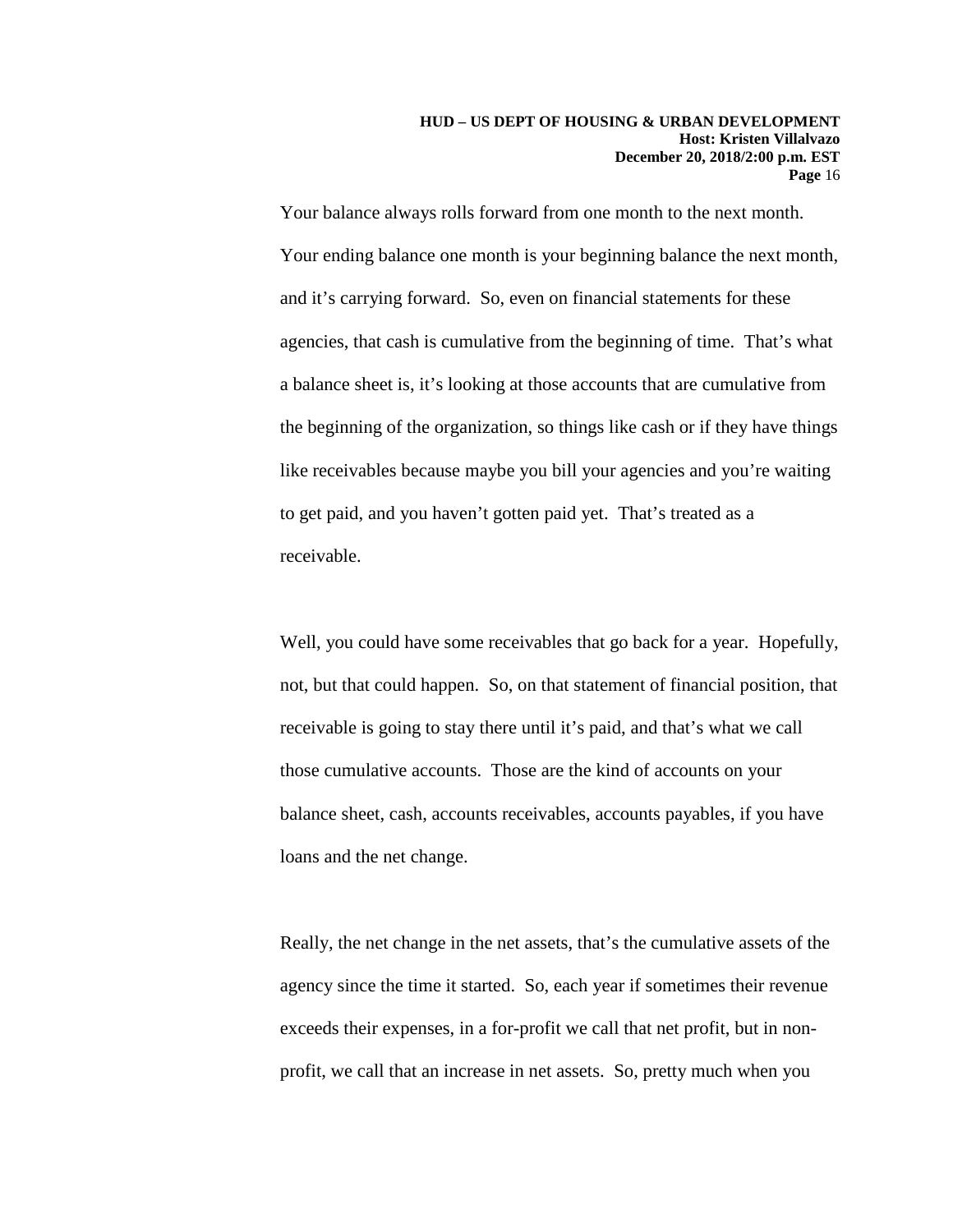look at the balance sheet, it's telling you that since the beginning of the time, sometimes they have increases in net assets, sometimes they have decreases in net assets, but as of this date, whatever that date is on that statement in our financial position, these are the actual net assets that they have cumulatively.

Now, when we get to the next statement, that statement, the statement of activity, which is also referred to as a profit and loss statement or an income statement on a for-profit side, that is looking at fiscal year to fiscal year, because that's looking at the monies you have coming in and the monies you have going out.

So, unlike the balance sheet which is cumulative, that statement of activity and/or income statement is in fact based on each fiscal year, and that's how you're reporting monies you've received and monies you've spent, or revenue you've received or earned or support and monies that you've spent on a bi-fiscal year. So, that's the big difference between a balance sheet or a statement of financial position and a statement of activity.

Those are the two statements; the statement of financial position and the statement of activities are primarily the statements you're most concerned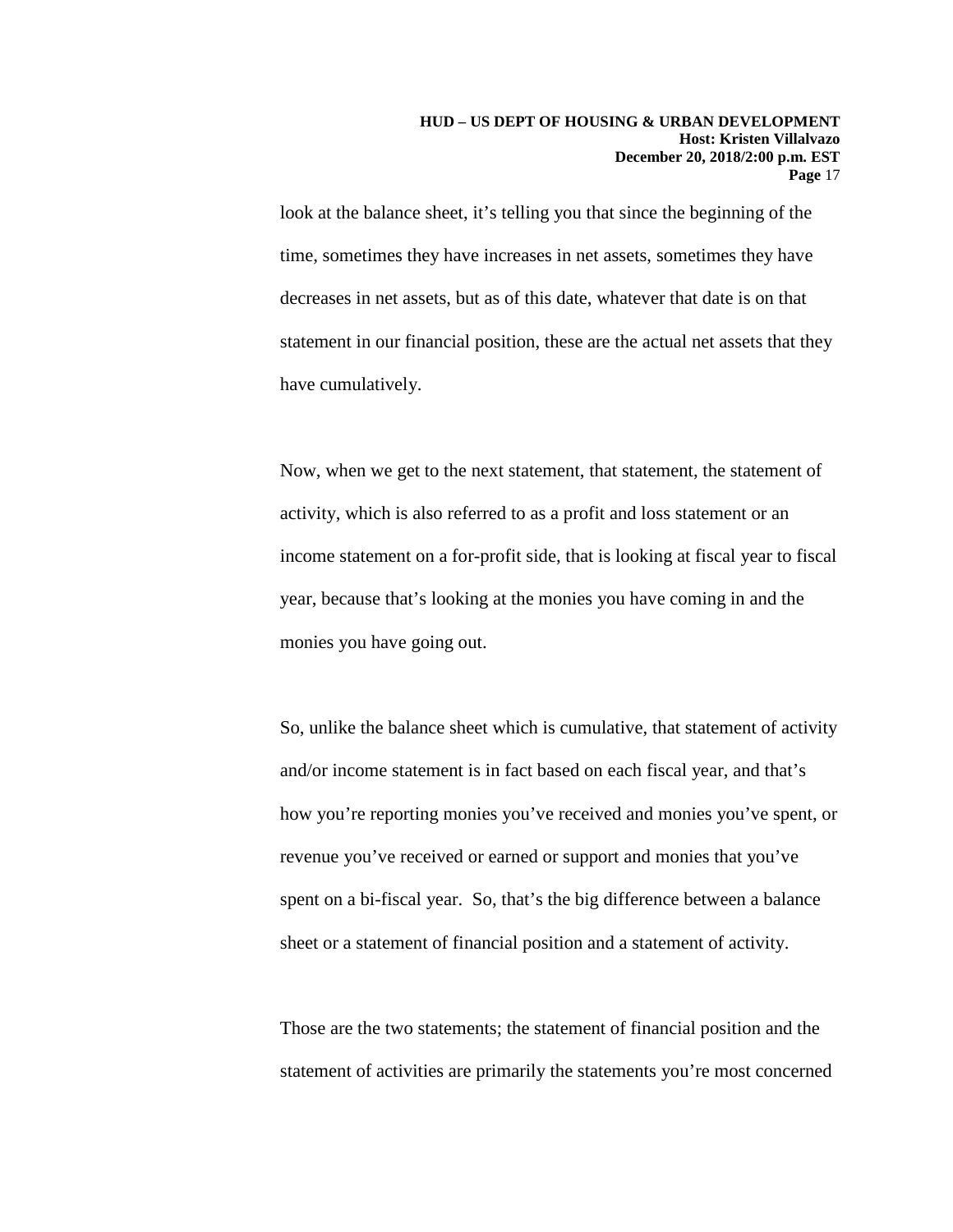with, especially that statement of activities, because you're looking to see for the most recent fiscal year that they're reporting whether they had more revenue or support for the program than they had expenses. If they had more expenses than revenue, they're not showing that, and at least for that fiscal year they may have been operating at a loss, at a deficit.

However, let's stay this is a 100-year-old agency, so over time they've accumulated a lot of assets. When you look at that balance sheet, even though that organization may not have had a good year that year, the balance sheet, because it's cumulative, still could be a really good statement of financial position. It still could be a really good statement. It's just that they had to use some of the assets that they had accumulated over time to cover them for that year. And that's why those two statements, the statement of financial position and the statement of activity, are the two most critical statements that you should look at.

Things like the statement of cash flows, the statement of cash flows is really an accountant's report, and I'll tell you, a lot of times a lot of accountants don't even understand it. That's purely looking at cash. And not to become too techy, but it's kind of saying that this is the cash you had at the beginning of your fiscal year, this is how you spent your cash in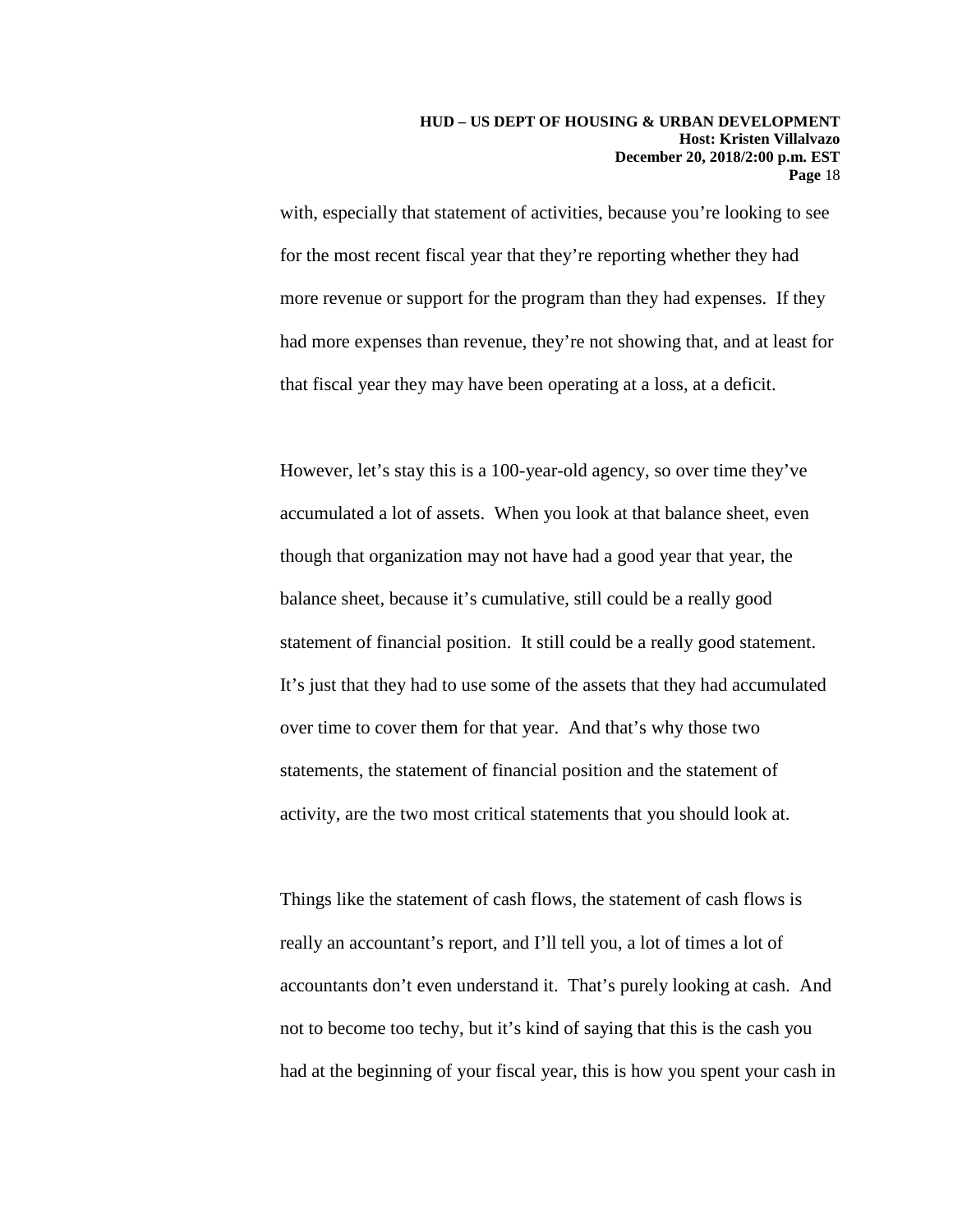summary over the year, and now this is how we come to this cash balance at the end of the year.

Banks, financing institutions, lending, they care about a statement of cash flows because it shows cash coming in and going out. For your purposes, generally, because those statements aren't as easy as I just made them sound, they're not that easy to understand because how they're organized and how they're developed, but that statement, all it does is pretty much tells you how they got to their ending cash balance.

Now, unlike the statement of functional expenses for a non-profit, there really is no equivalent statement for for-profits, but because on a for-profit they're going to show you their expenses actually on the statement, so on a profit and loss statement for for-profit, you'll actually see the expenses. What non-profits are required to do is even though they have the statement of activity where they show you the revenue coming in and expenses, they're showing you the revenues and expenses by program areas and whether it was administrative and whether it was temporarily restricted and unrestricted.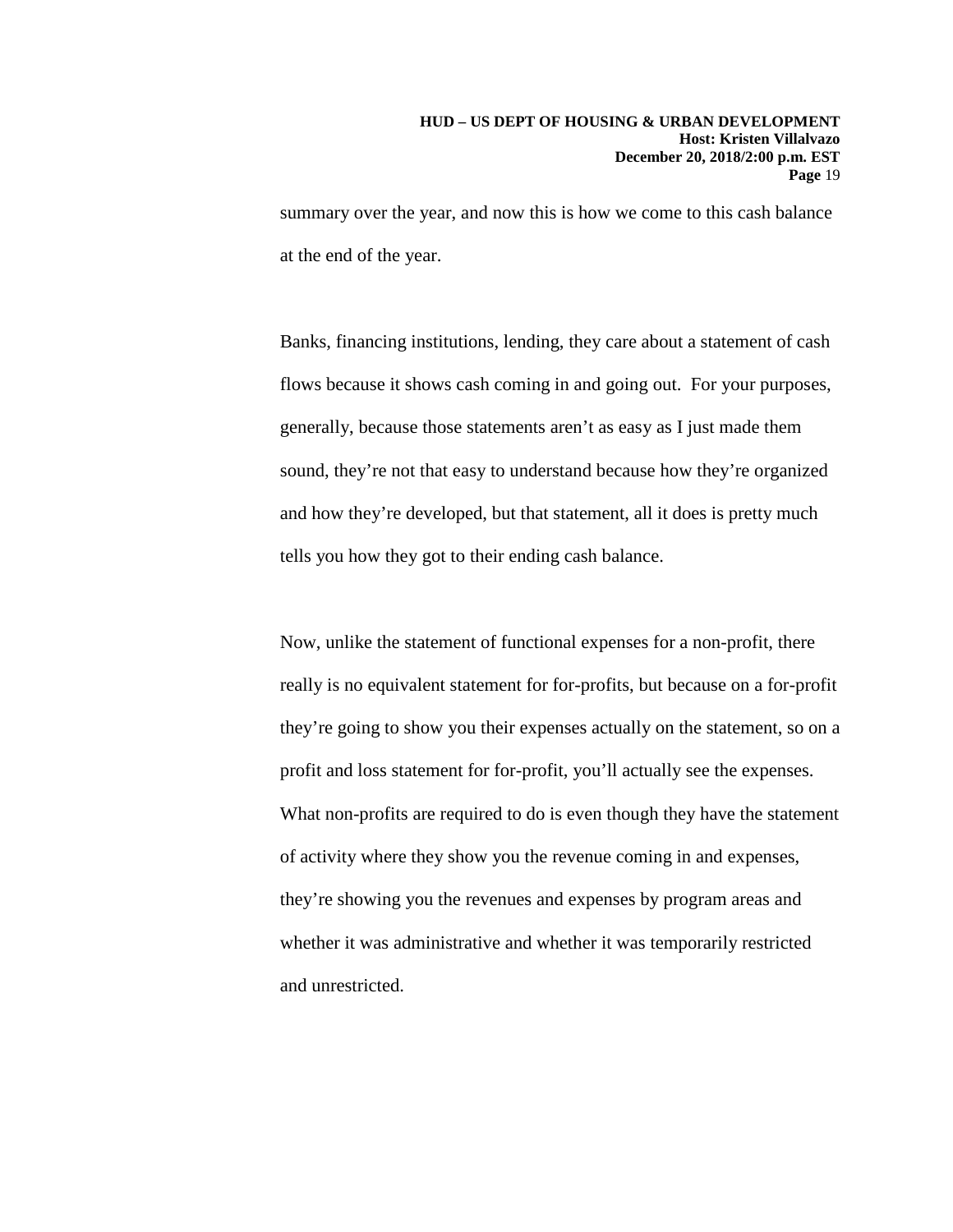So, when you get to this statement of functional expenses, they are then breaking out those summaries that were on a statement of activity and saying, okay, this is our program areas, and sometimes, they'll break it out to be by funding bucket and they'll show you the expenses by funding bucket or sometimes they just call them program areas. And then they'll show you the expenses for administrative, the detail because on the statement of activity it actually just summarizes everything.

So, there are your key financial statements, and as I said, you really pay the most attention to the statement of financial position and statement of activities. All of these things I kind of just discussed, but just to reiterate, on that statement of financial position, it's going to have total assets, total liabilities, and net assets.

Then for net assets, and this is strictly a non-profit accounting requirement, you have to break the assets into three different buckets. Unrestricted is when there's no restrictions on how you use the funds. Usually, that's coming from contributions and donations or just maybe you have a funding source that says we don't care how you use it, whatever you deem is necessary.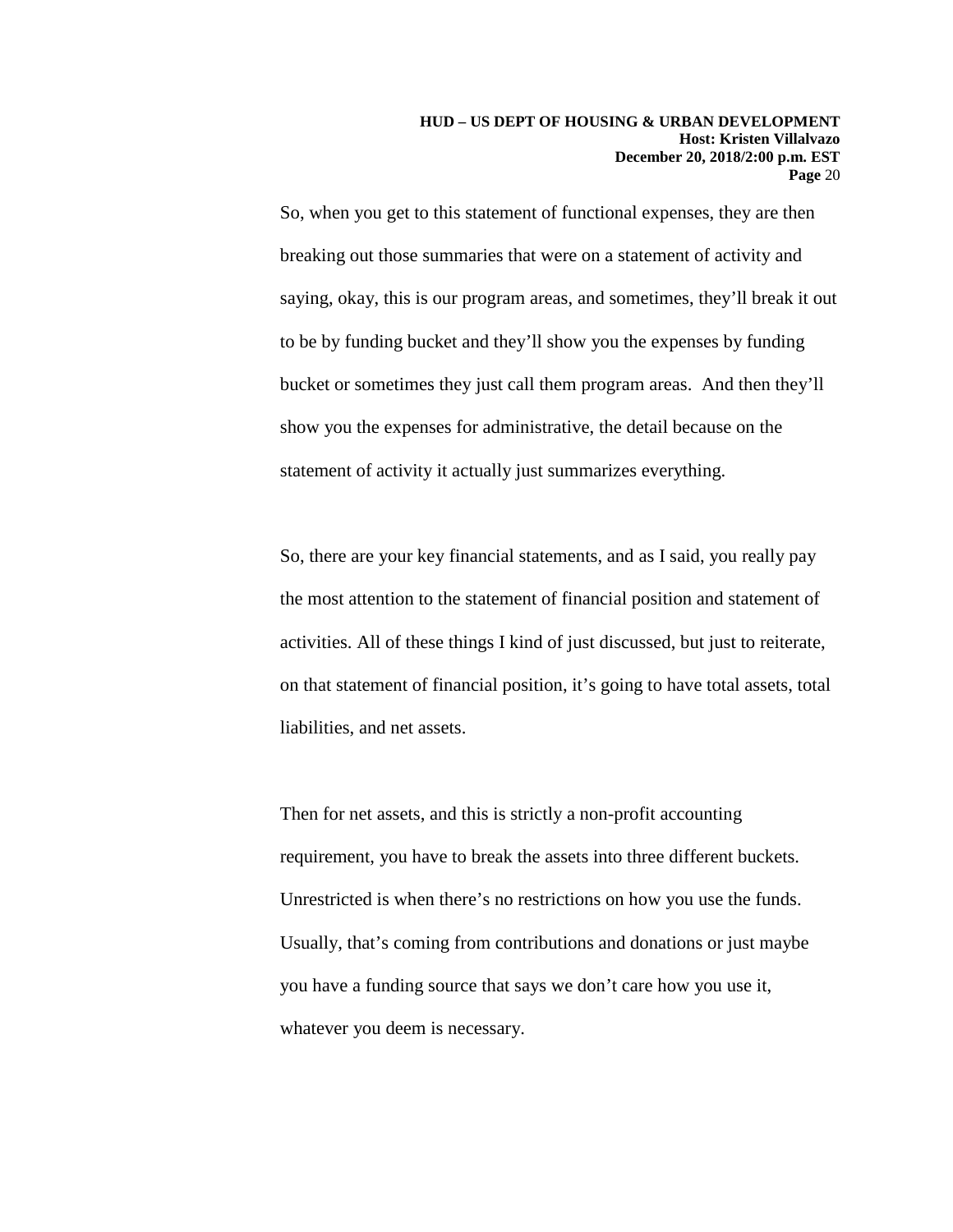Temporarily restricted is where your actual federal awards fall into because they have temporary restrictions [indiscernible] budget because it says that you have to use these federal dollars based on this approved budget. That's a temporary restriction. So, once you actually use it for the purpose it's designed, then those monies become yours as unrestricted.

Permanently restricted are assets that have to stay intact, and you can use the interest from them, like endowments, or fellowships, or things like that. That's indicative of any agency, whether they have those types of permanently restricted, but your federal awards fall in the temporarily restricted category.

So, when you're looking at this one, one of the things you want to do is you want to look at your ratio of current assets to current liabilities. Now, if you're looking at financial statements that are prepared correctly, they're going to separate current assets from long-term assets and current liabilities from long-term liabilities. So, you would literally take the current assets and divide it by the current liabilities.

Now, the goal is for your current assets to exceed your current liabilities by at least double. So, if their current assets are \$200,000 and their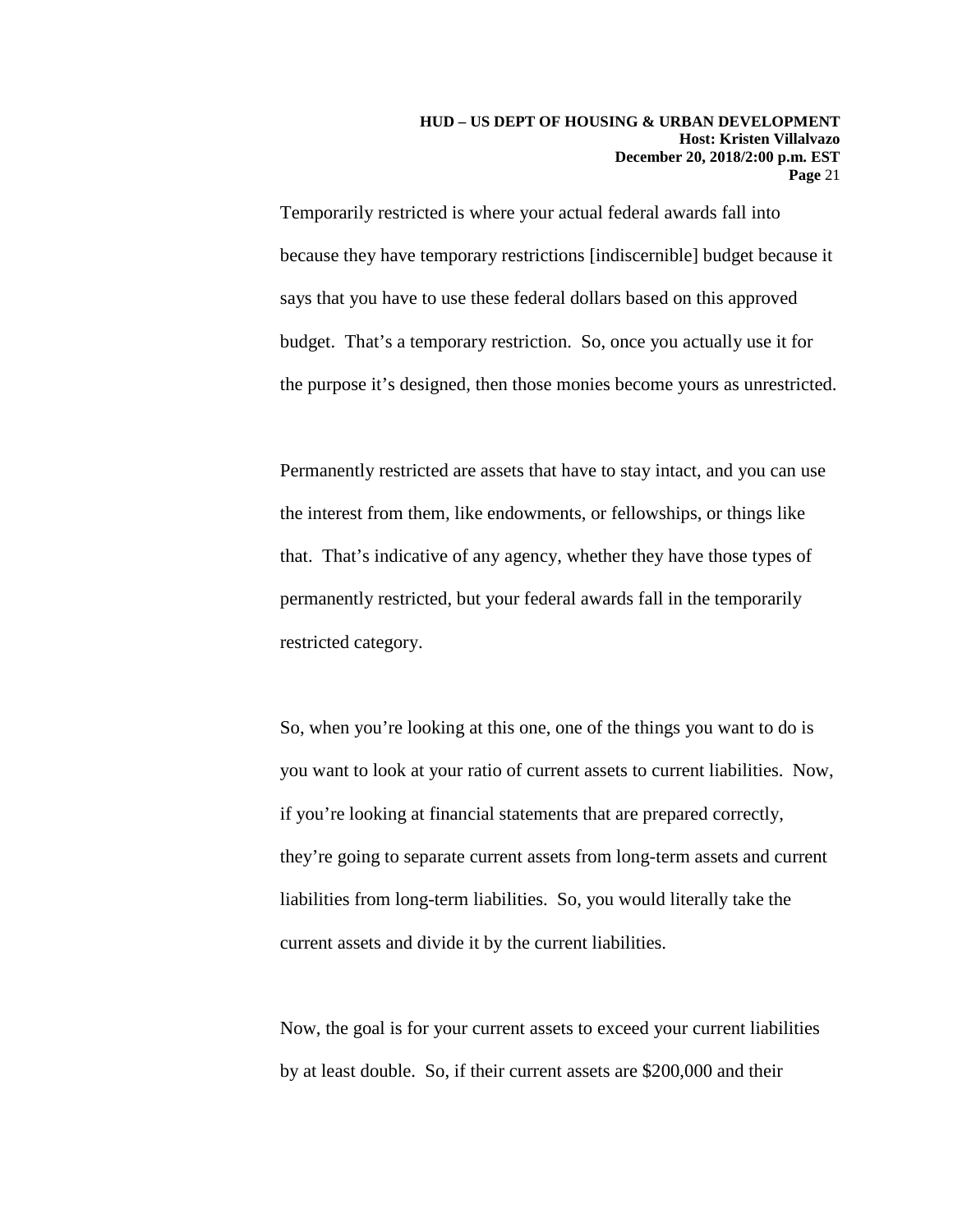current liabilities are \$100,000, there's a 2 to 1 ratio. That's a pretty good ratio. But let's say their current assets are \$100,000 and their current liabilities are \$200,000, that's evidently a negative ratio, because your current assets are things like cash and your receivables, so that's the resources you have available to meet your operating needs.

If your current liabilities, which are like your payables and things like that, if you owe more out than you anticipate to receive, then that's evidently a problem. So, even if you didn't run a ratio but you just looked at the numbers, you looked at your total current assets and compared them to your total liabilities, and especially if you notice that your current liabilities are greater than your current assets, you need to get an explanation from them, well, what's your plan here, because it doesn't look like you have enough in your coffers to pay your current liabilities. So is there some additional funding you're expecting? Please explain to us what your plan is for ensuring that you can meet your current obligations when they become due.

Another factor is an accounting factor, and I keep trying to make it so that I'm not being too techy. But when you have long-term debt in your financial statements, they have to show the payments that will be due in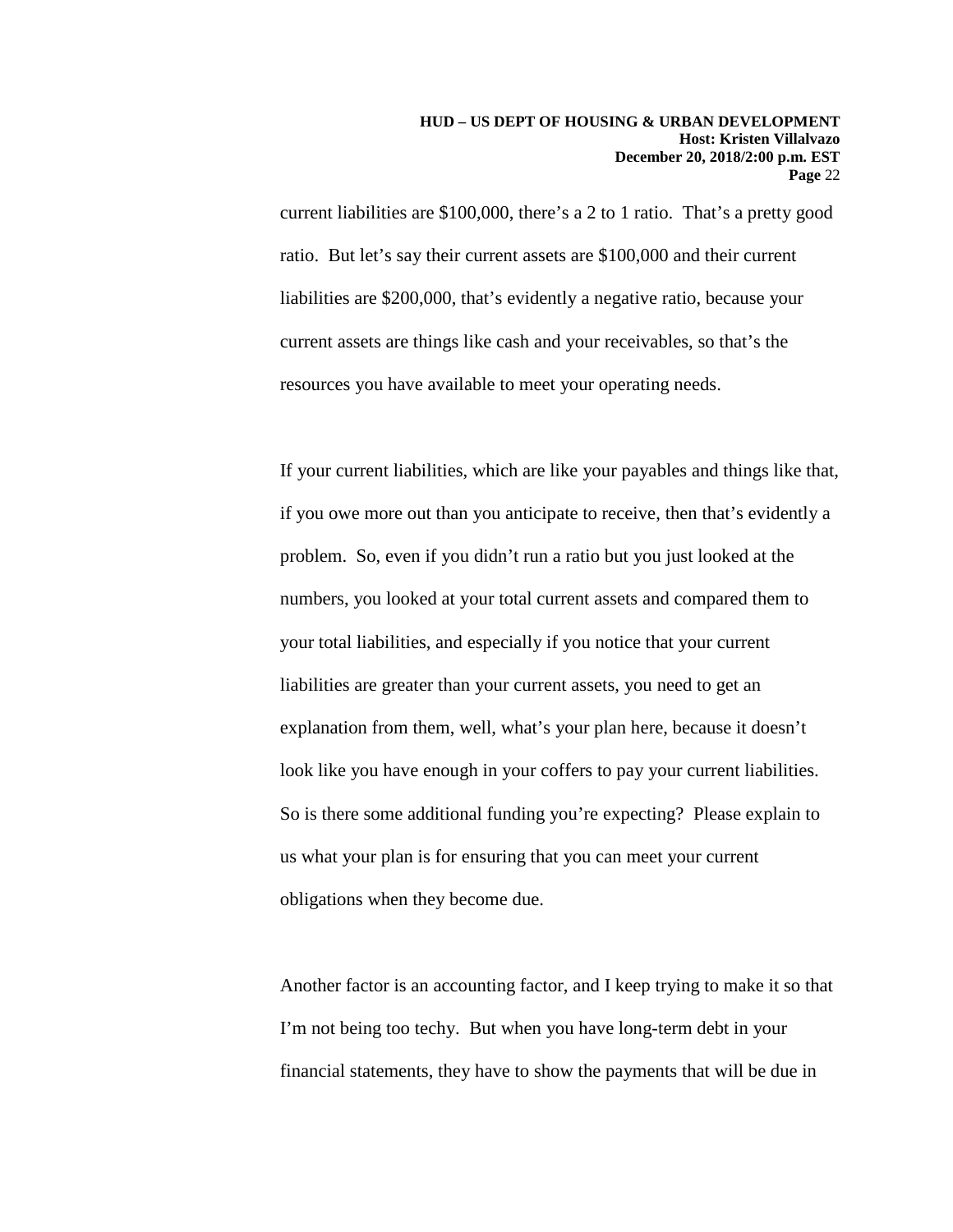the next 12 months as short term, and then the rest of the debt stays in as long term. So, let's say it's on a building or a mortgage, and the mortgage itself outstanding is \$1 million, but you pay \$10,000 a month, on the financial statements, those \$10,000 payments, that \$120,000 will be a part of your current assets because that's what's due within the next 12 months. The balance, which is \$880,000 that will still show in your longterm.

So, under that scenario, you should pay attention to if they had on their financial statement what their portion of their long-term debt is. Now, it will be included in your current assets anyway, so you'll pick it up. But that's just something else you should look at.

Statement of activities, net loss is not always a bad thing. Sometimes on a statement of activities, and as I said, remember, statement of activities is revenue minus expenses. So, I gave you the scenario where an agency, maybe they lost one of their major funding sources in this fiscal year, so they had to rely on their reserves from other years and that's their net asset that they've accumulated, so when you look at their revenues or support minus their expenses for this year, there's a loss.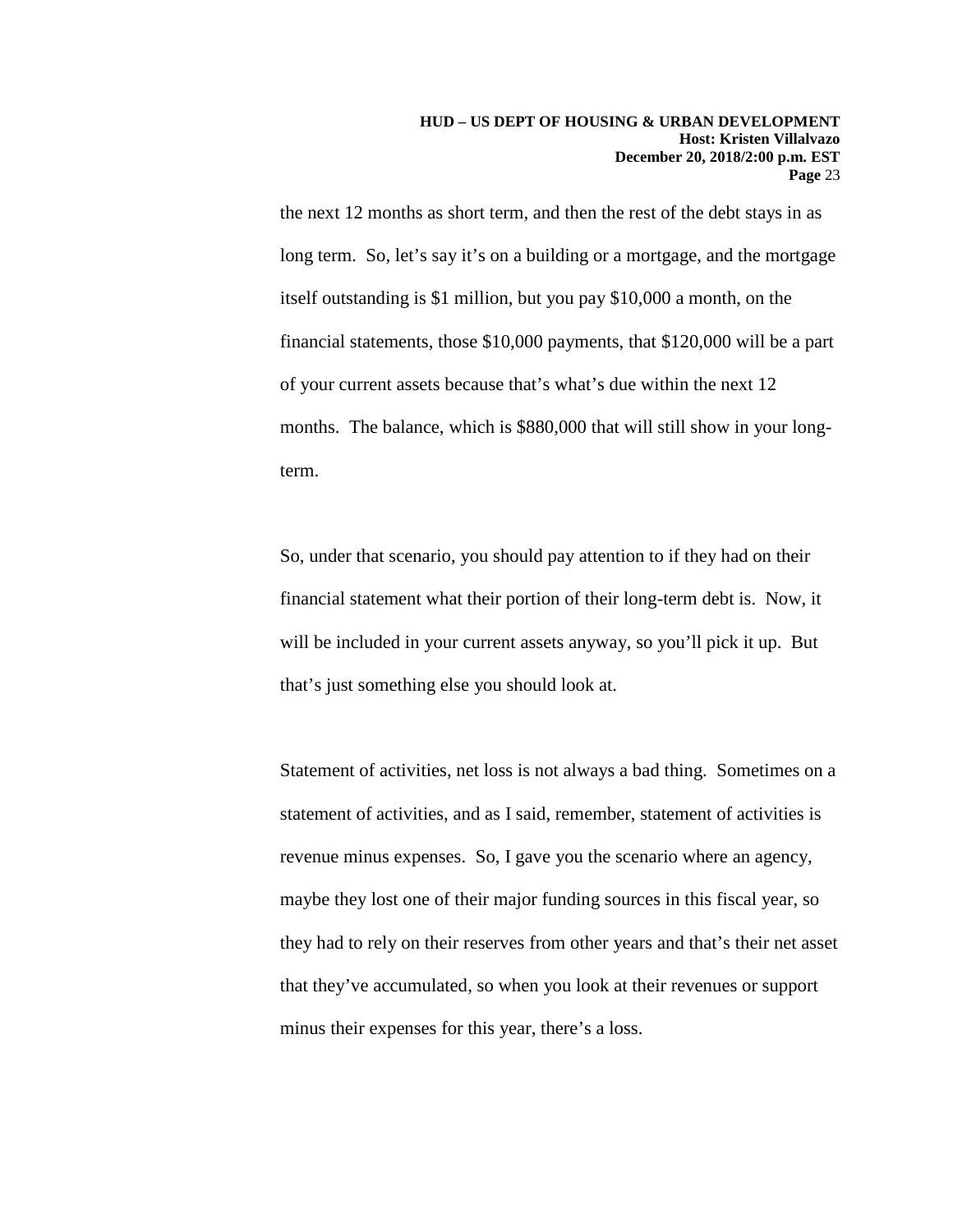But let's say some of that loss may be what we call a non-cash transaction like depreciation, so depreciation actually is you writing off or depreciating what we call long-term assets. So, for a building, for instance, and I just gave you an example, a building, usually you have a mortgage or you have some kind of payment, so you're not paying the total amount of that building in one operating year. The way that you recognize your payments for mortgages is through depreciation expense and interest expense, so depreciation really isn't an actual cash amount that you pay. It's just recognizing the depreciation of the value of that building over time, and you get to deduct it as an expense. So, that's a non-cash transaction.

So, when you see something like depreciation or amortization, or if there's a write-off of any kind, what we do from an accounting perspective, if we were looking at financial statements we would add that back to whatever those total expenses are and say, okay, that's really not cash. So, although their expenses were  $X$ , let's deduct that and say this is the real expenses that they had to pay. Sometimes, that'll result in there not being a net loss for that agency.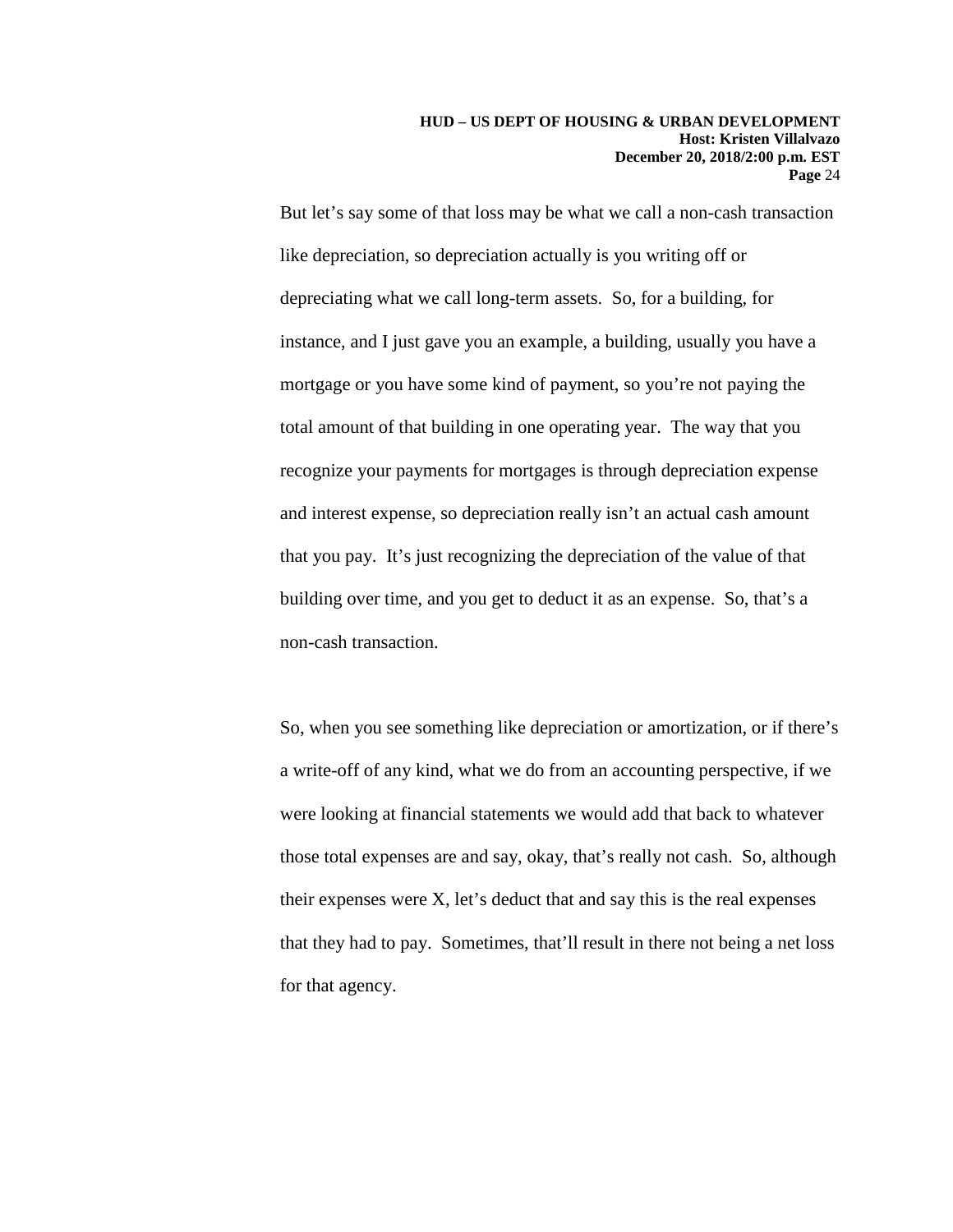You want to look at large fluctuations. On your financial statements, they're always supposed to report two-year financial statements. So, when you get an audited financial statement, unless it's a new agency, they're always going to show you two years. They're supposed to do it with reviews and compilations, but compilations, you may not see two years on one statement. So, you may need to ask them for the financial statements for the prior year, but on an audited financial statement, they're always going to show you two years.

So, what you want to look at, especially on the statements of activities is the fluctuation of revenue or support in expenses. Let's say you notice that, uh-oh, it looks like they lost a lot of support or their revenue or support decreased substantially from last year to this year. Okay, what does that mean? Did you lose a funding source? How do you plan to recover from that? Especially if you don't see a corresponding decrease in expenses, and usually, what you'll see is that that'll result in a net loss.

So, if an agency's revenue is going down, but they haven't addressed their expenses, so their expenses are staying the same, even if it's not a net loss yet, you should question what their plan is. Are you planning to cut expenses so this doesn't become an ongoing issue where you may not be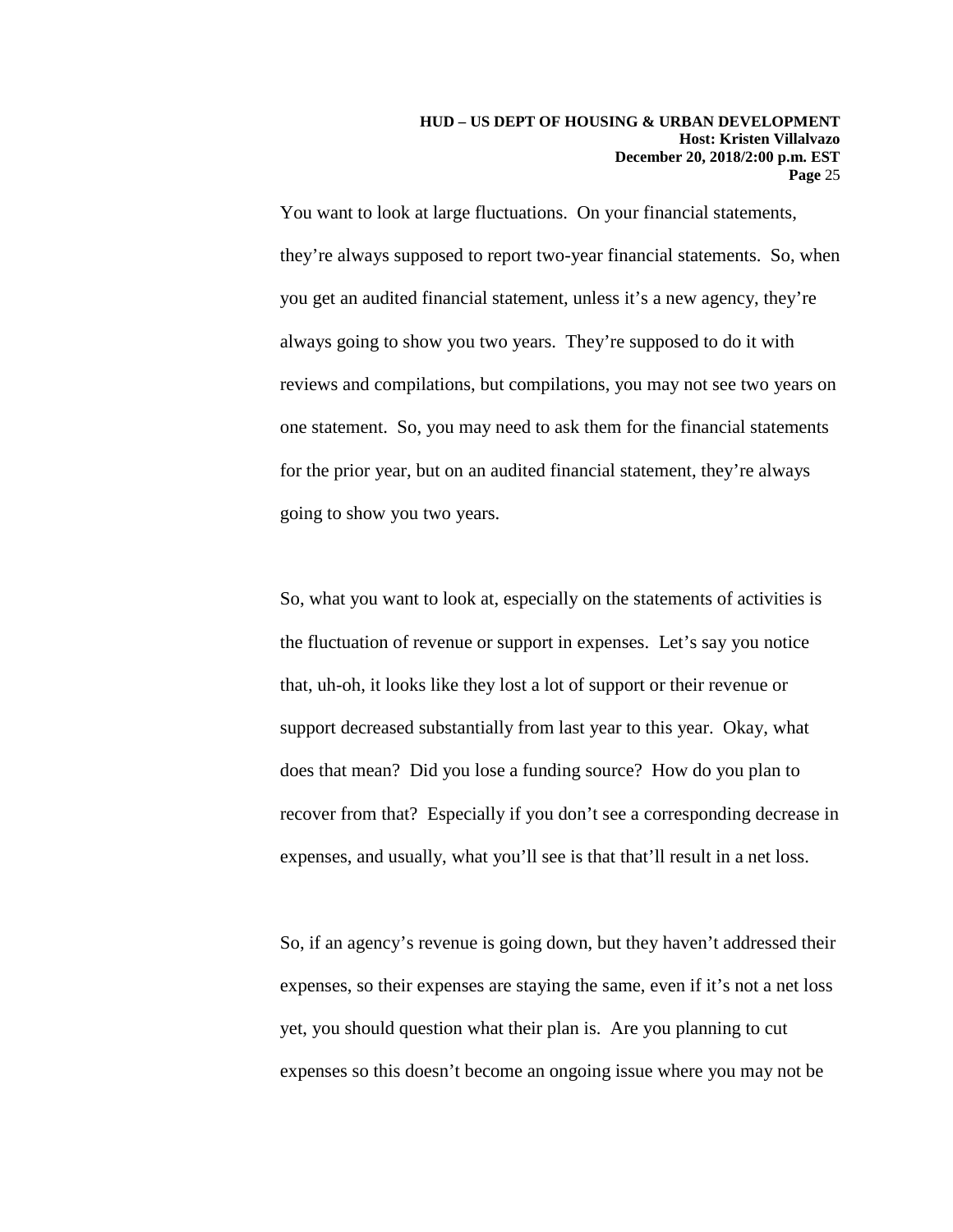#### **HUD – US DEPT OF HOUSING & URBAN DEVELOPMENT Host: Kristen Villalvazo December 20, 2018/2:00 p.m. EST Page** 26

able to meet your obligations in future periods because you kept your expenses the same even though your support isn't there? So, it's a matter of asking questions.

On the statement of financial position, if you see a large fluctuation, especially in debt, if you see their liabilities increase substantially and because of that large increase in liabilities they're not as financially strong, you may ask the question what happened, especially if you see liabilities related like taxes or anything like that, payroll taxes would be, understanding that they wouldn't have income taxes. You would ask questions about those large fluctuations.

And what you're trying to do is if there are concerns, you're asking them to explain them to you and explain how they're going to be addressed so that even if you move forward with the decision to award them a grant, that you can at least document your file that you did your due diligence to get an understanding of what potential issues there were. And then you're able to refer back to that file in subsequent years if in fact they come back around for another sub-grant and you realize, okay, have you even addressed the issues from the prior financials. Because if you're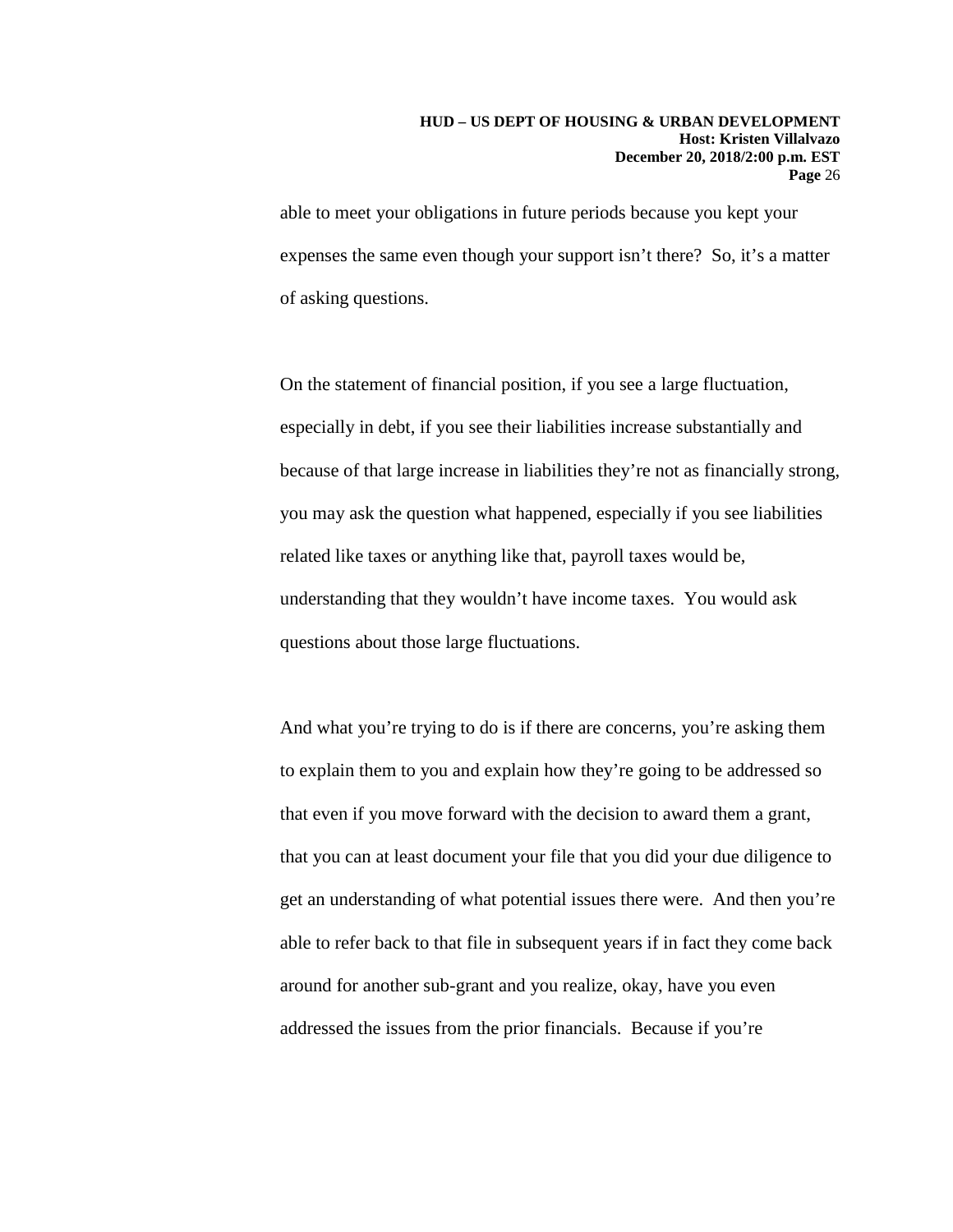continuing the same behavior, then I might have to make a different decision this year when it comes to the award.

So, your job is to document your file and then to give some reasonable assurance that they have the financial capability, and they have a plan if their financial situation has changed for the negative. And then you also want to take into accounting leveraging of funds from non-government resources, so if they get a lot of unrestricted contributions and things like that, that's a positive for them.

If their sole source of funding is a federal award, especially if it's this award and you notice that they don't have a lot of reserve, so when you look at their statement of financial position they didn't have a lot of cash there, and their total funding is coming from this one source, you may talk to them about, okay, your leverage funding you're supposed to have in place. What happens if there's a delay in receiving this funding? Will you be able to continue your services? Those are the kind of questions you ask if you see that occurring.

Now, the statement of cash flow, operating, and investing, as I've told you, the statement of cash flow tells you how you spent your cash, but the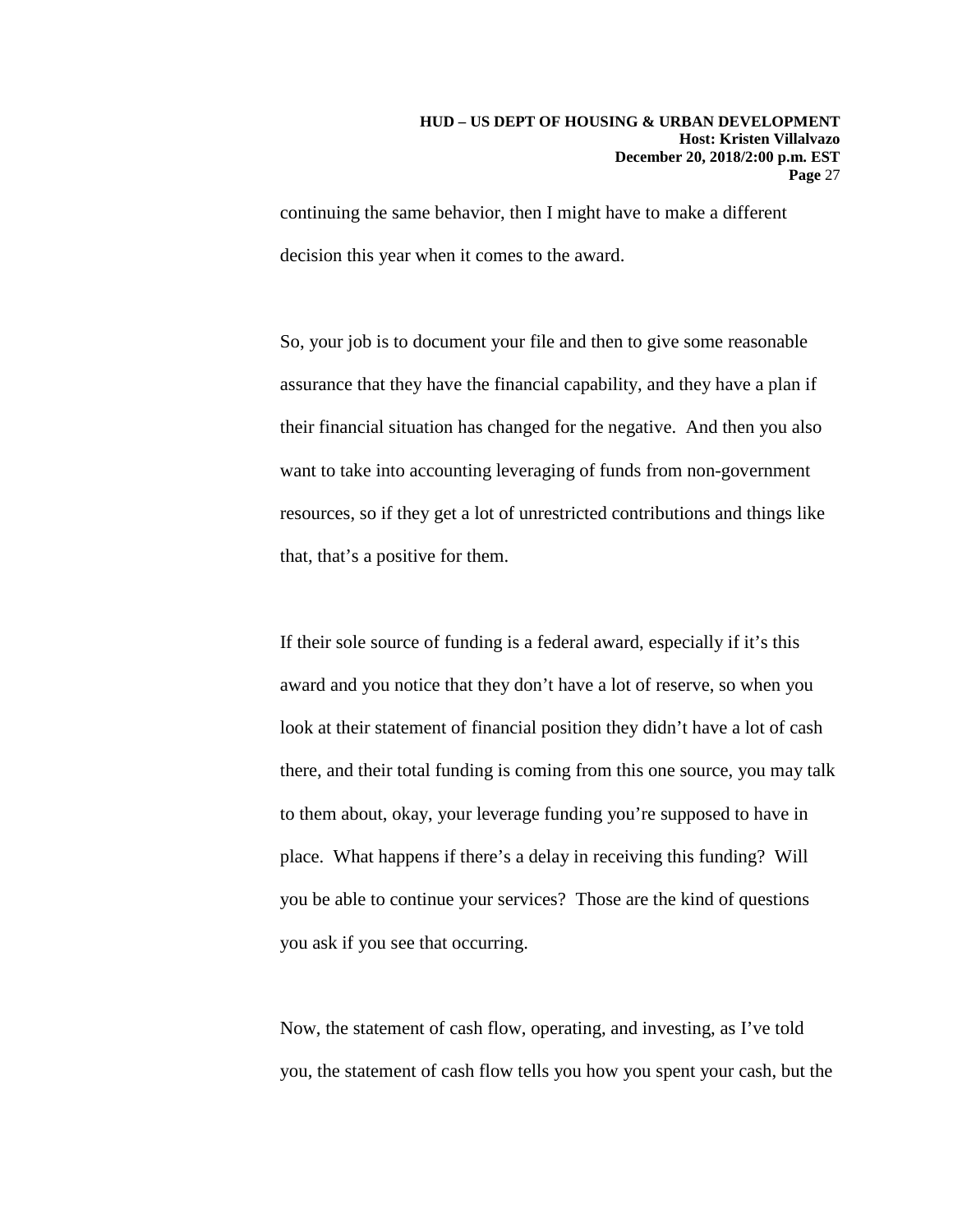way that they're required to report it for generally accepted accounting principles is they break it into three groups, either from operating this was how your cash was spent, from investing or from financing. So, it requires a little bit more of an accounting background because certain types of activities fall within these categories, but all you're really looking for there is to make sure that whatever the ending cash balance is on that statement is the same cash balance that's on the statement of financial position, not a lot of information unless you're having an accountant that does a more indepth review of the financial statement.

For the functional expenses, you want to be concerned about ratios of program, administrative, and fundraising to total. You know, you don't want to see where administrative is 30% of the total expenses. That's too high. And that would raise an issue about why are there so many expenses associated with administrative and how does that affect the overall delivery of the services that they're performing as a non-profit.

And then we just put in here, for instance, United Way uses a benchmark that at least 75% of your total expenses have to be for program. So, HUD doesn't have a similar benchmark established, but if in fact you see 30%, you may want to ask them, why are there so many costs going to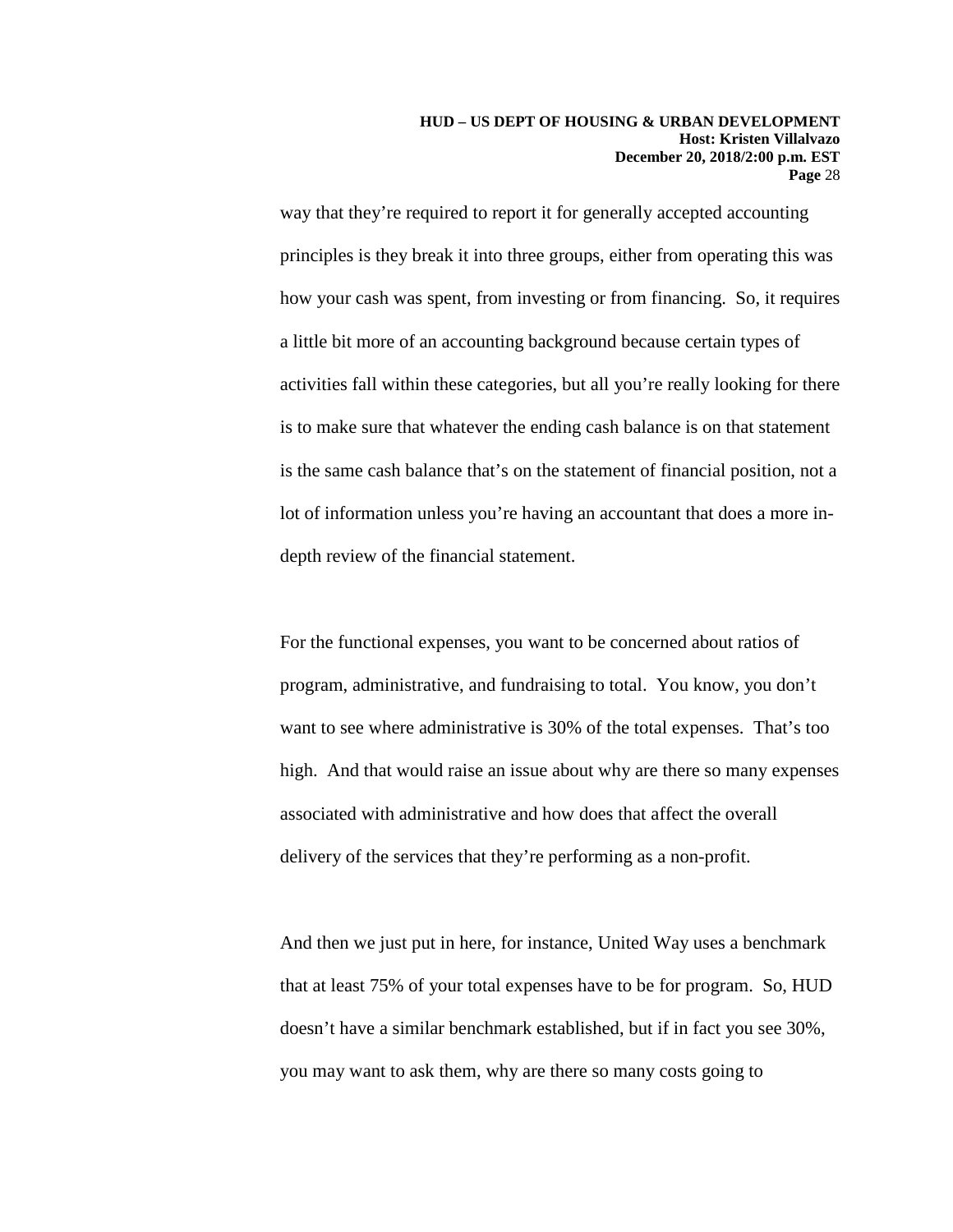administrative and not program? What is your plan? How does that impact your ability to provide services? And get some indication of what their plan is to kind of get that more in line. That's really consistent too with the FY18 grant, where there's such a focus on eligible activities and then costs associated with eligible activities.

The other part of those financial statements becomes your financial statement disclosures, and these are called notes to financial statements. That's the narrative at the end. So, after you get through the accountant's report and then you get through your statement of financial position, your statement of activities, your statement of cash flow, and then your statement of functional expenses, then you get your note. These notes really are supposed to help explain the financial statements to stakeholders and understanding that without these explanations a lot of the numbers just wouldn't make sense. You wouldn't have an understanding.

Under generally accepted accounting principles, certain financial statement disclosures are required, and that'll be what they call the summary of significant accounting disclosures and accounting activities. They're required. It's required to tell you what kind of company it is and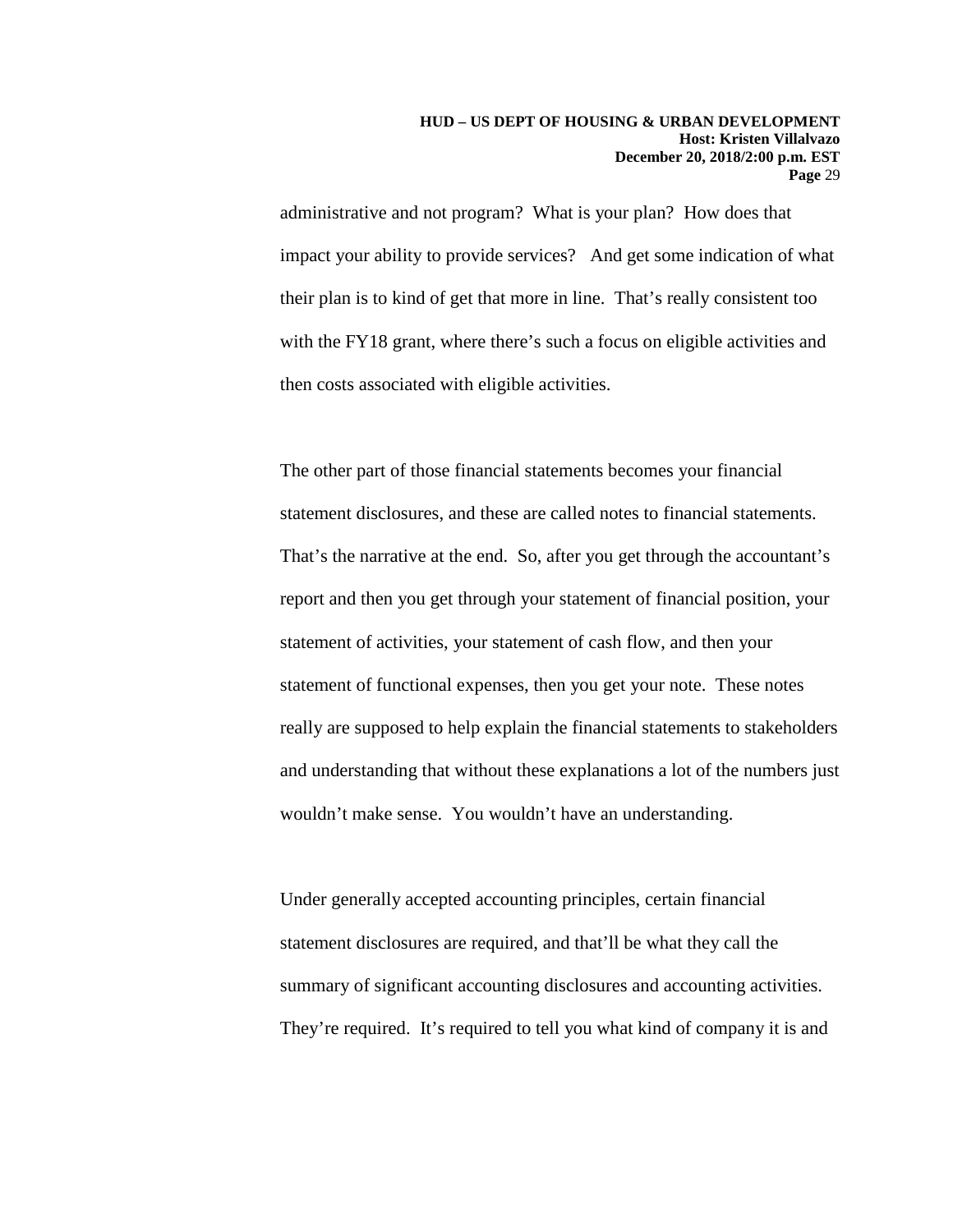how it recognizes cash and what basis of accounting, whether it's cash or accrual. Those are required disclosures.

Now, you will not necessarily see them with reviewed financial statements, they won't have disclosures, and compilations won't either. So, audited financial statements are required to have disclosures to help explain a financial statement. If the reviewed financial statements are done by, I would say, an independent accountant, those financial statements have disclosures.

Compilations almost never have financial disclosures, and as I said, that's why there's the least level of reliability on those statements, because not only are those compiled financial statements just coming from management, but then you don't even have any explanations or additional disclosures for you to understand them. That's why they may require a higher level of scrutiny.

Now, for you, you want to look for certain disclosures that aren't required, but generally may alert you to some challenges or some potential challenges for financial difficulties. So, certain disclosures, like you want to read like your debt disclosure, if they had a lot of debt, and you always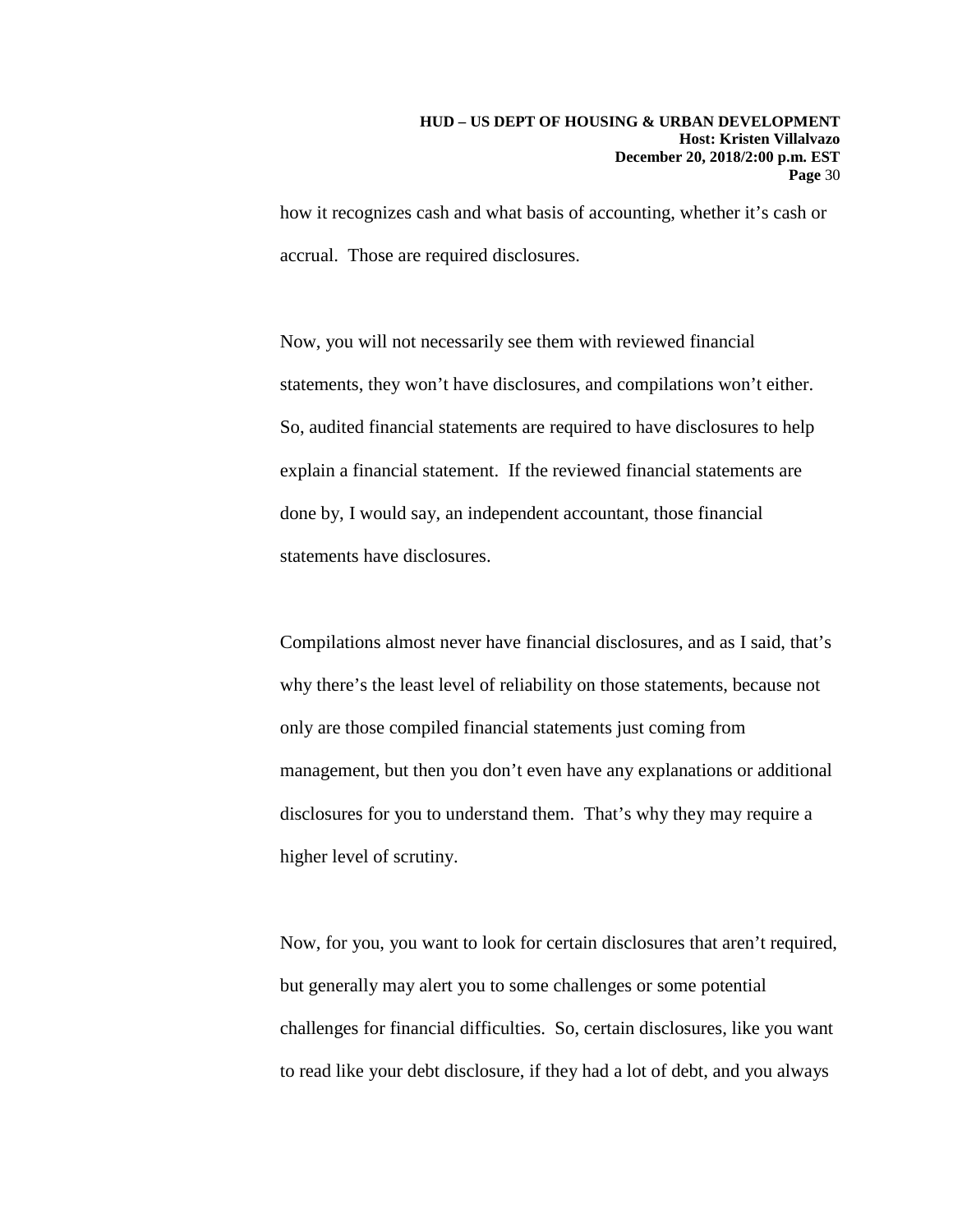want to be concerned with that, understanding that these are smaller subawards, so these award amounts aren't a lot, but if they have a lot of debt, that's usually a sign that they're not able to meet their financial obligations as they become due.

So, sometimes agencies get in more debt as their revenue or support decreases and they're trying to establish other ways to fund their operations, so you want to read any disclosures relative to debt. You want to read any disclosures relative to commitments and consent issues, because that will include, for instance, some contingent liability may be liabilities where somebody signed off or signed for something, or they guaranteed certain obligations, or they have other commitments that you don't have to report in a financial statement based on generally accepted accounting principles, but if something happens to that third party, they then become obligated. So, you want to know about what we call off the books or off the record kind of commitments and contingencies.

Separate legal footnote. Lawsuits, anything relative to potentially legal actions that could impact their financial situation, those things, they're required to be disclosed in a separate legal footnote.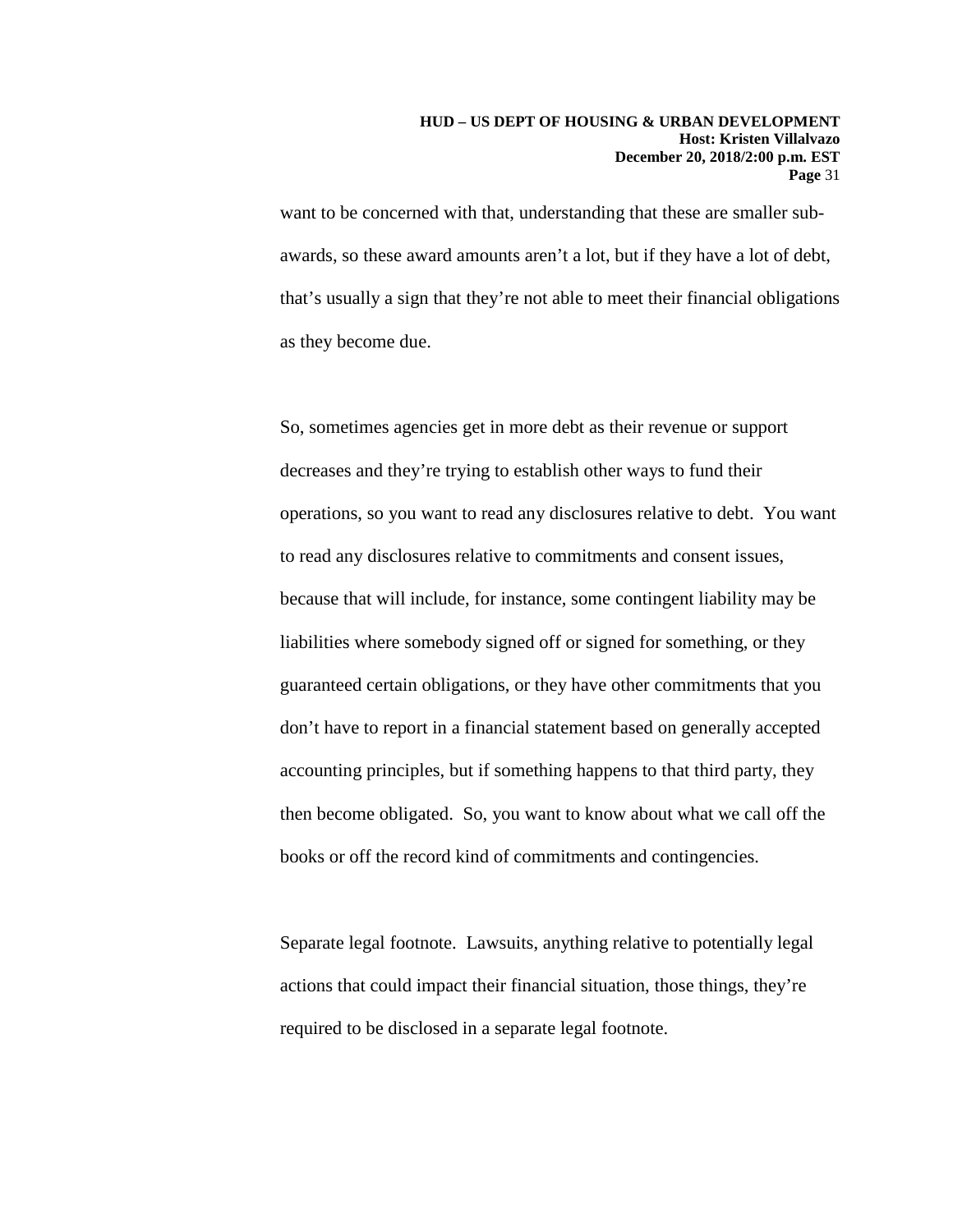Subsequent events. Almost all financial statements say subsequent events, and what that is is from an audit perspective if we're auditing financial statements, we're required to disclose any financial activity that we become aware of after we've completed our field work to do that audit.

So, sometimes a subsequent event note will just say we did not become aware of anything that would impact these financials. Other times that subsequent event might say, well, after we finished our field work, they lost one of their largest funding sources. So now, even though it didn't impact the year you're looking at, we're telling you that it is what's happening because it will have a potential impact on future financials. We became aware of it, so we have to disclose it. We, being the auditors, became aware of it.

So, I've talked about the audit a lot because that's what's required under this grant, and there are different types of audit opinions. The auditor, when they complete their report, I always say the only thing that we own is that actual audit report, where we're telling you as a stakeholder and we're telling the general public and third parties based on our audit procedures performed consistent with generally accepted accounting principles, generally accepted government auditing standards, if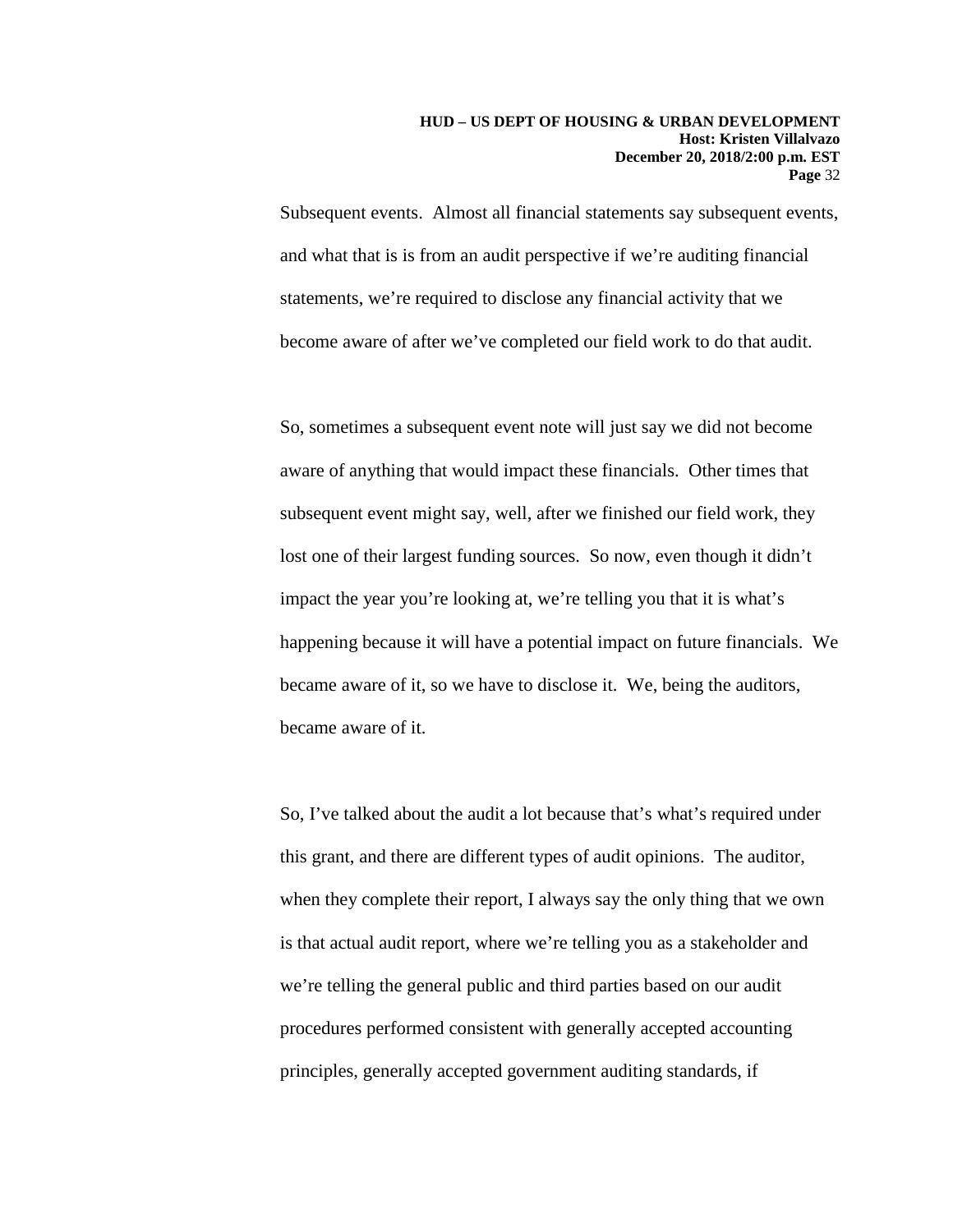applicable, we're telling you that these financial statements are either unqualified/unmodified meaning their clean. In this instance, any unmodified/unqualified meaning there's a clean report. We did not become aware of any deviations or any deviations from generally accepted accounting principles that impacted these financials, that what you're looking at is pretty true and accurate.

Now, if we become aware of certain circumstances, or that there's some exceptions from generally accepted accounting principles, or we weren't able to get sufficient documentation to perform certain audit procedures, or it could be that people weren't available or didn't provide the information, then in our report we will say that we were not able to obtain that level of assurance. We'll tell you what those areas are that are an issue, and that's called a modified.

And we'll go over the reports. The language is really clear, and it doesn't deviate too much because as auditors we're required to use certain language. So, a modified report is telling you, hey, they might hve been 80% consistent and compliant, but this other 20% you need to know about these limitations that impact your ability to rely on these financial statements.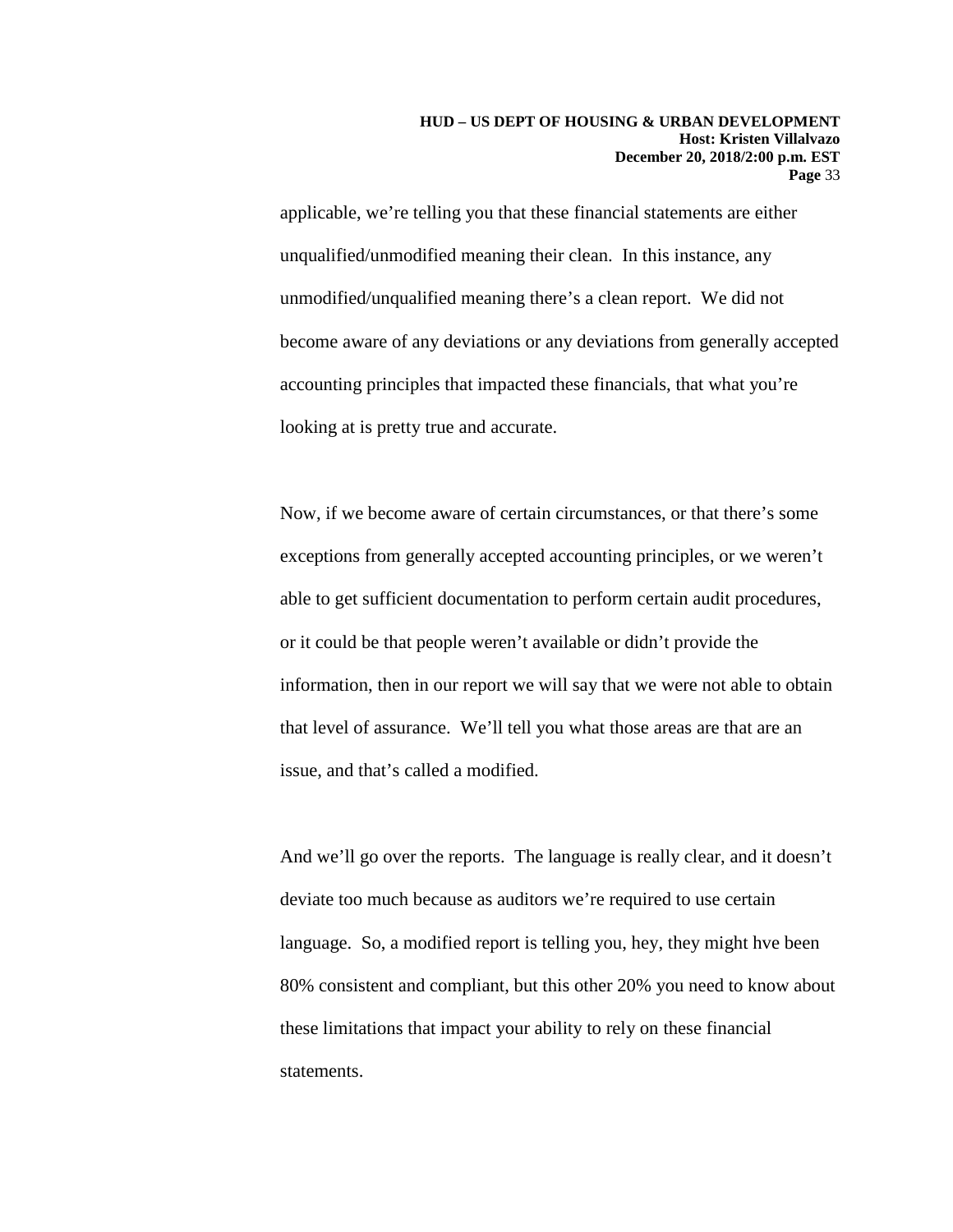A disclaimer is basically saying we can't audit this report because we don't have sufficient information to audit these financial statements, and that's telling you that evidently the agency didn't provide the information or had the wherewithal to meet the level of scrutiny required to go through an audit. An adverse opinion is when we do actually perform the audit procedures, and we're telling you that none of these is consistent with generally accepted accounting principles. Pretty much, we're telling you that this report is not accurate and complete and consistent with generally accepted, and that's the worst opinion that you could possibly have.

So, in an unmodified or unqualified, that's the best report, an unqualified one, we're basically saying that the company's financial records and statements are fairly and appropriately presented. This is the most common. That's the report you want.

Now, look at this report, and this report doesn't change. In that first paragraph, remember I told you we tell you what type of report this is, so, we'll tell you, here it says we have audited. If it was a reviewed financial statement, it will say we have reviewed. If it was compiled, it would say we have compiled.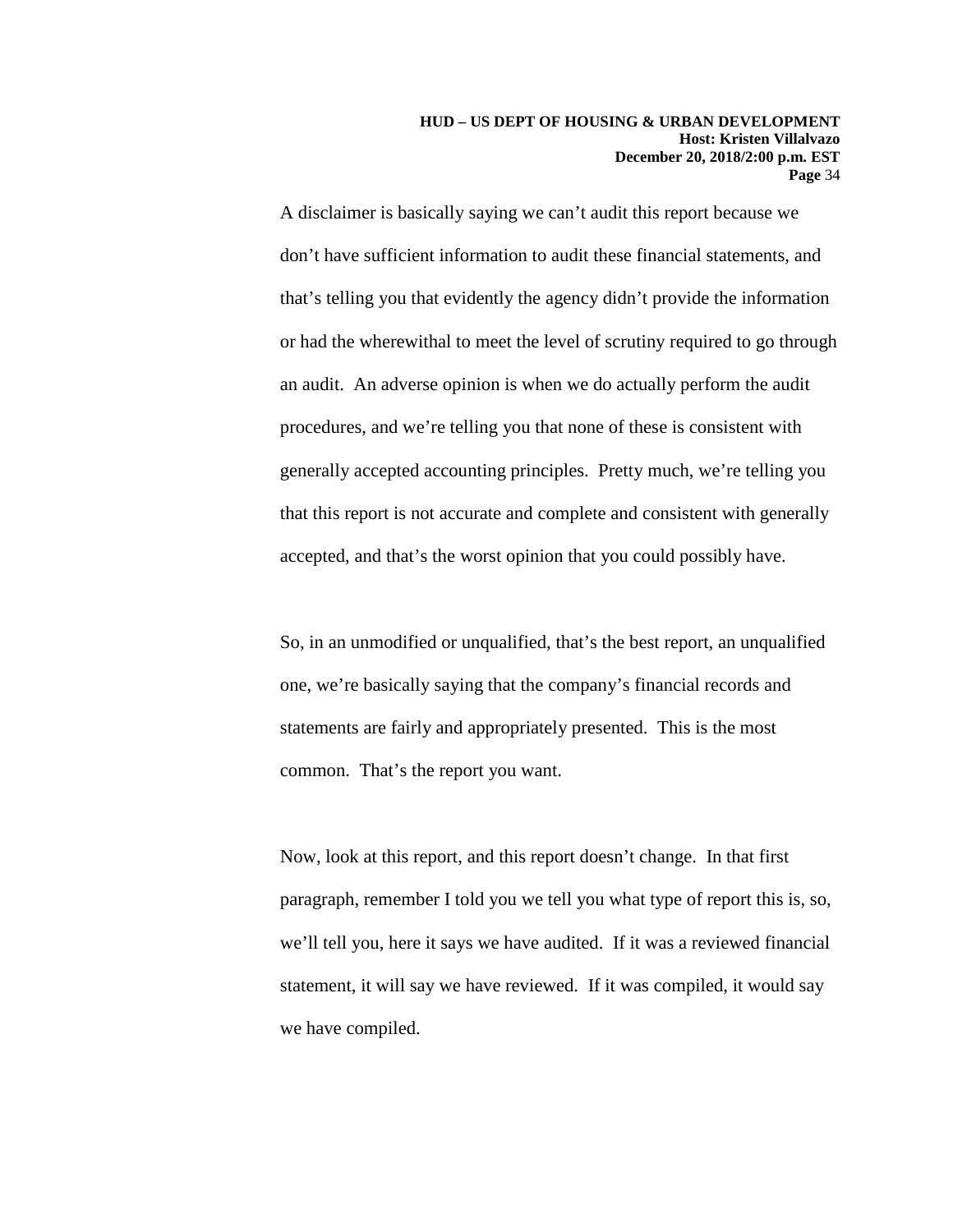In the third paragraph, there will always be an opinion paragraph, and I've underlined that opinion paragraph. Now, sometimes, especially if it's a modified report, that opinion paragraph may be later on because they'll have other paragraphs explaining what the exceptions are, so they'll be before this. But here is when we're going to tell you what our opinion is.

In this instance, in our opinion, the financial statements referred to above present fairly in all material respects. That statement alone is how you know that this is an unqualified financial statement, so this is a good, clean opinion. When we get to the next one you'll notice that this whole phrase, it changes.

So, when you're reviewing a report, look at the first paragraph to find out what type of report this is. In this one, we know that it's an audit because it tells you we have audited. You also will find out what period it was audited, and it will tell you specifically what periods were audited in that statement.

Then you go down, and if it's an audit, you then go down and start looking for the opinion paragraph. In this opinion paragraph, if you read the financial statements referred to above present fairly in all material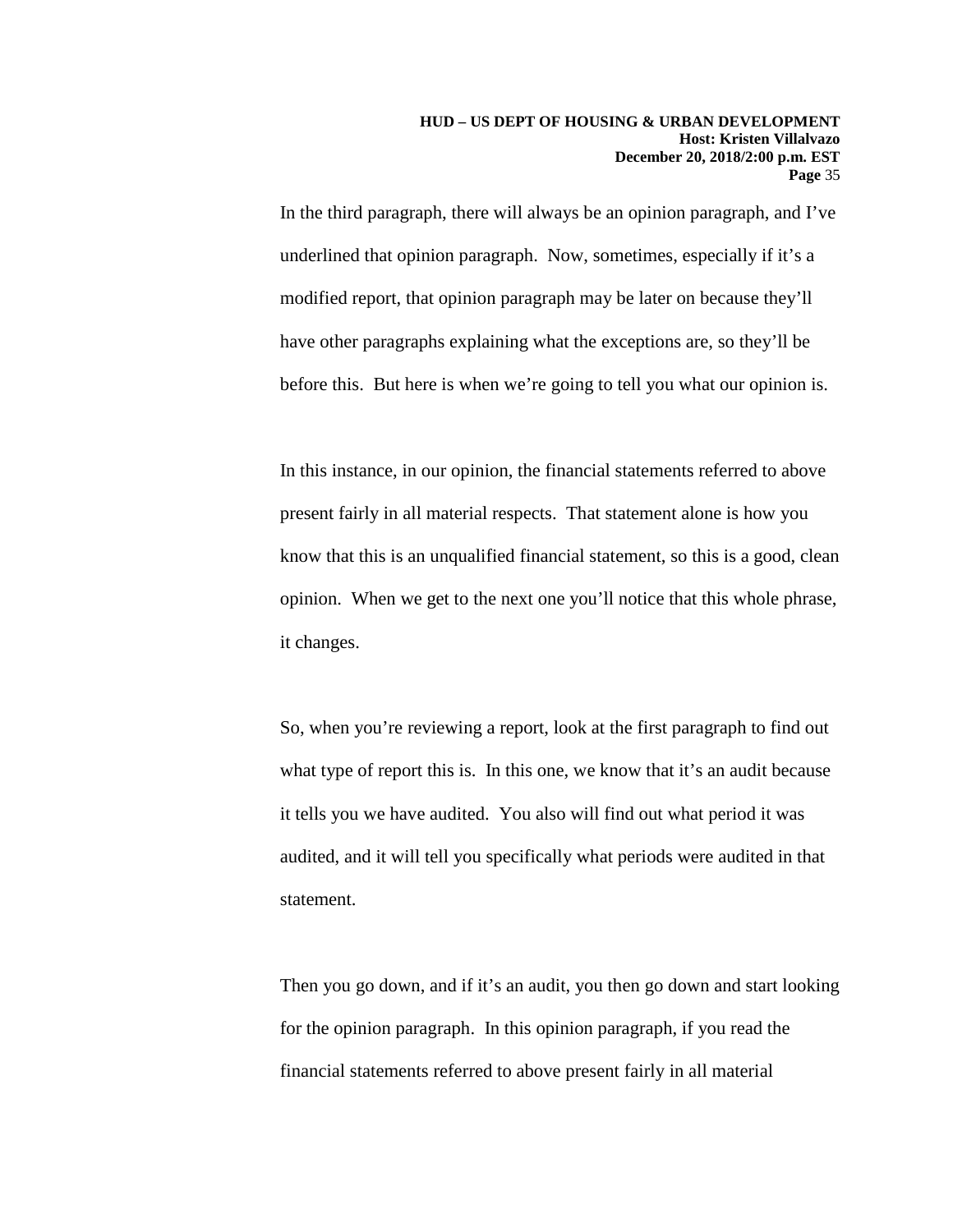respects, then you know that this is an unqualified opinion and I can rely on this.

I still have to read the financial statements because, unfortunately, even though it's an unqualified or clean report, it doesn't mean that the company is financially strong. The financial statements could be pretty negative, but it just means that they are still reported, they are still accurate and complete and presented fairly, but you still have to go through the other analysis to look at the statement of financial position and the statement of activities.

A modified is basically telling you that we can't give this an unqualified opinion for one or two reasons, either there's some kind of scope limitation where the auditor couldn't get access to information or it wasn't available, or that there's a departure from applicable financial reporting. So, there's a departure from generally accepted accounting standards, so we can't give them an unqualified opinion because, for lack of a better term, they're not following the rules for generally accepted accounting principles.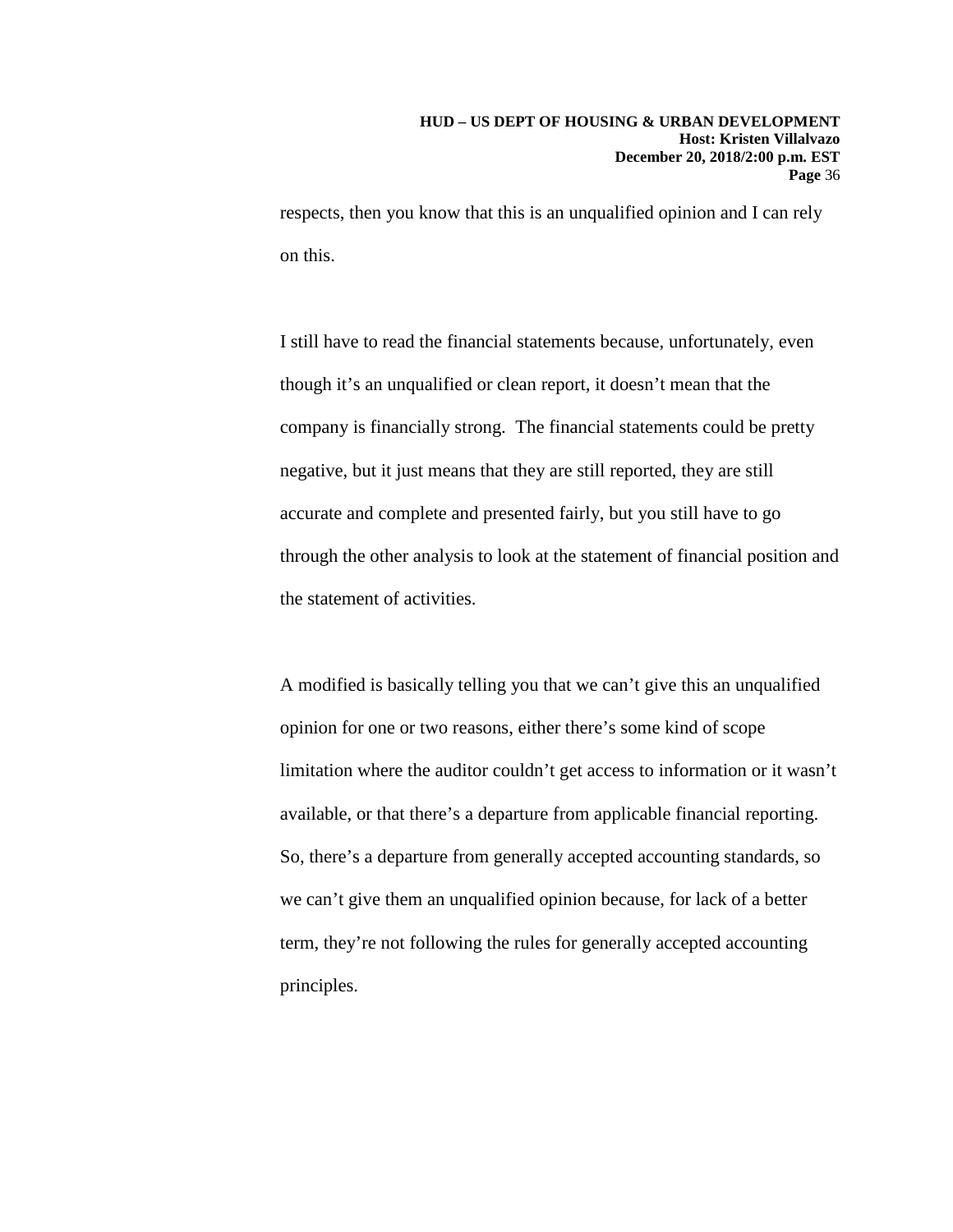In that instance, the report looks like this. The first paragraph is still telling you that this was an audited report. You will see a paragraph that says except as discussed in the following paragraph. When you see the term "except," and sometimes, it will say except as discussed in the financial statement notes or disclosure and they'll refer you to one of the financial statement disclosures or in this instance in the following paragraph, that "except as" tells you it's a modified report.

And it will also tell you why it's modified, so then this next paragraph tells you why they couldn't, what was one of the two exceptions. In this instance, they were unable to obtain audited financial statements supporting the investment in a foreign facility, so we were not able to audit that area because we didn't get the documentation.

So, that's that scope limitation is the first one, and then when you look at the opinion paragraph, because there will still be an opinion paragraph, "In our opinion, except for," that "except for" tells you that it's a modified opinion.

So, if it's a modified or qualified opinion, then that means that in this instance this is an investment in a foreign affiliate, that they could not do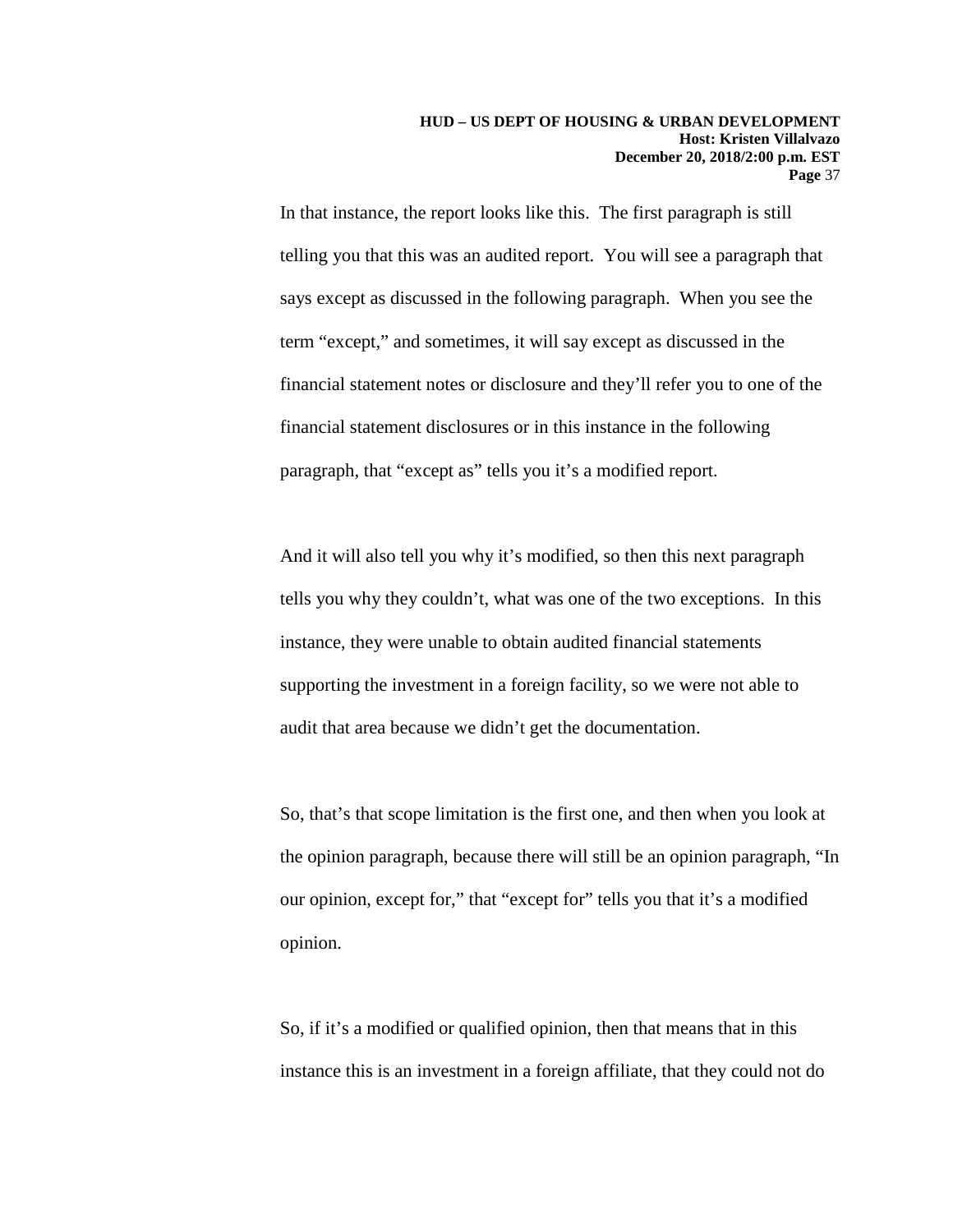the audit procedures to give you an audit opinion on that area. So, for you all, that wouldn't have any impact. That's not applicable to what you're looking at, but if the scope limitation was we didn't get enough supporting documentation to support revenues or salaries or some area where it does impact you, then that would concern you.

You might ask them a question about, okay, what corrective action did you take, and they should have a management letter that tells you what the recommendation was and what their corrective action is. You might ask to read that and put that in your file for future references. So, this opinion paragraph will have that "except for" to indicate that it's modified.

A disclaimer and pretty much we're saying we can't audit this is because of—there's only four circumstances, lack of independence, which to be quite frank, that's really the auditor's fault. If they took on an audit where they're not independent, then they should have never agreed to the audit. Because as the auditors, we should go through conflict of interest and independent statements and they shouldn't have taken the audit. I'm going to tell you that's on large organizations, not necessarily what you would see on your common not-for-profit organization financials.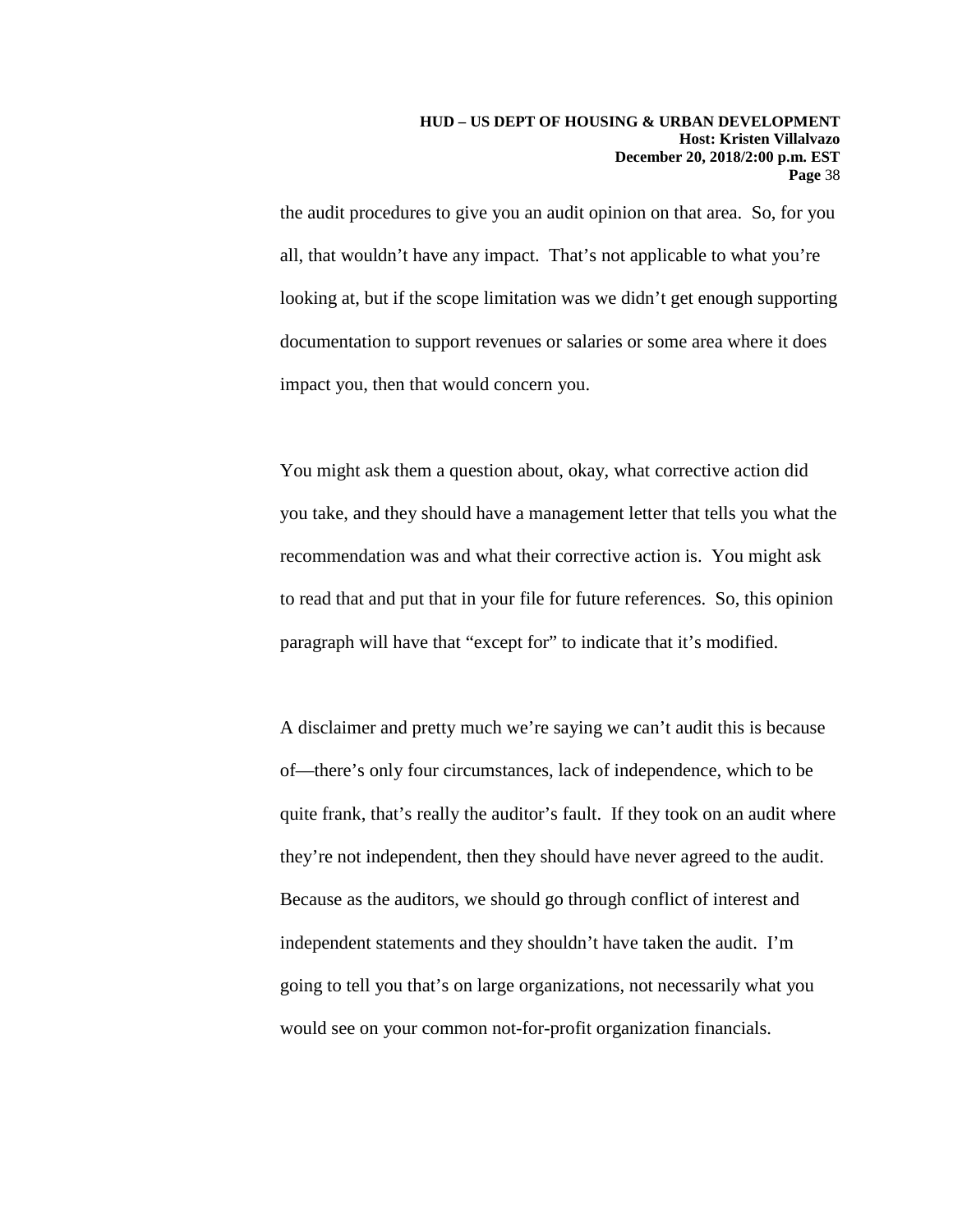[Indiscernible] limitations, if they are too pervasive, where it's not just one particular area, but pretty much you can't provide us any information to support these financials, then we'll say we just can't do it. We can't do this audit.

Substantial doubt about an organization's ability to survive—that's called growing concern. If we become aware, or let's say as we're doing your audit, your agency is losing support or has lost support, and as we're doing the audit you're in a tough financial situation, we may disclaim from doing this audit because of the uncertainty of you being in existence and we would not want a third party or the general public to rely on the financial information we're currently reporting on knowing the current financial position of the organization. That would be an auditor's [indiscernible].

And any kind of matters involving uncertainty. Let's say we're doing the audit now, but we find out while we're doing the audit that you just lost a major lawsuit that pretty much could wipe your agency out, you're not going to be able to continue, well we would disclaim from issuing those financial statements at that time and just say we can't do it.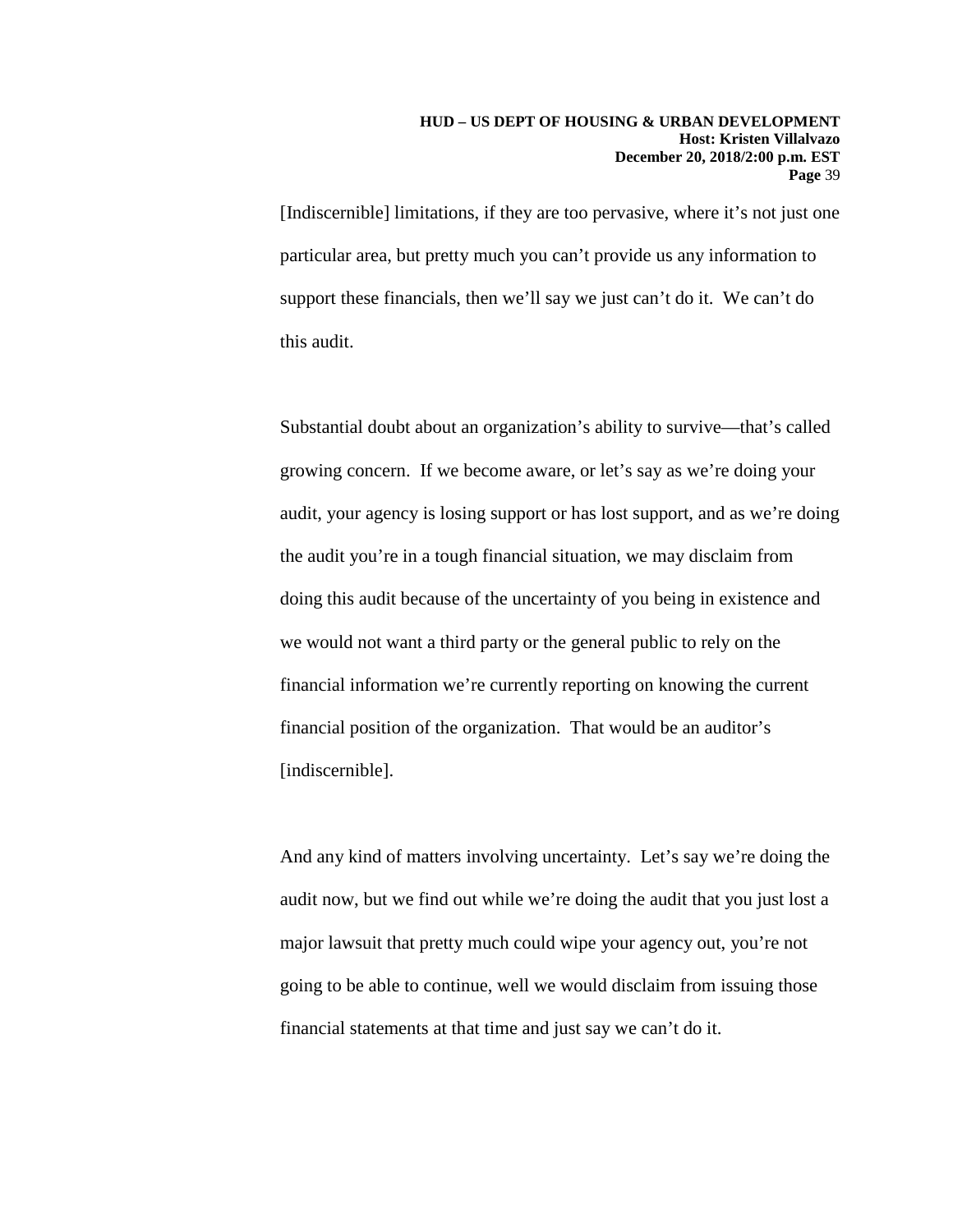In the disclaimer, notice we don't say audited, we say we were engaged to do it, and that's because we're telling you we did not do it. So, that's your first clue that this is a disclaimer, because unfortunately the report won't say disclaimer and it doesn't say modified. You have to understand what you're looking for.

So when you see the terminology in the opening paragraph, "We were engaged," that's your first clue. Then you will have the disclaimer paragraph, and that's that last paragraph that reads "Because of the significance of the matters discussed in the preceding paragraph, the scope of our work was not sufficient to enable us to express and we do not express an opinion." Clearly, and that's the standard language you will see, "We do not express an opinion," that's a disclaimer, where we're telling you we're not expressing a recent opinion.

And adverse, which I told you is by far the worst, this is indicating that a company's financial statements are misrepresented, misstated and do not accurately reflect the financial performance. So, pretty much we're saying you can't rely on these things whatsoever. In this instance, we still audit them, unlike the disclaimer where we say we were engaged, in this report we do say, we have audited, and then we say "As discussed in note X."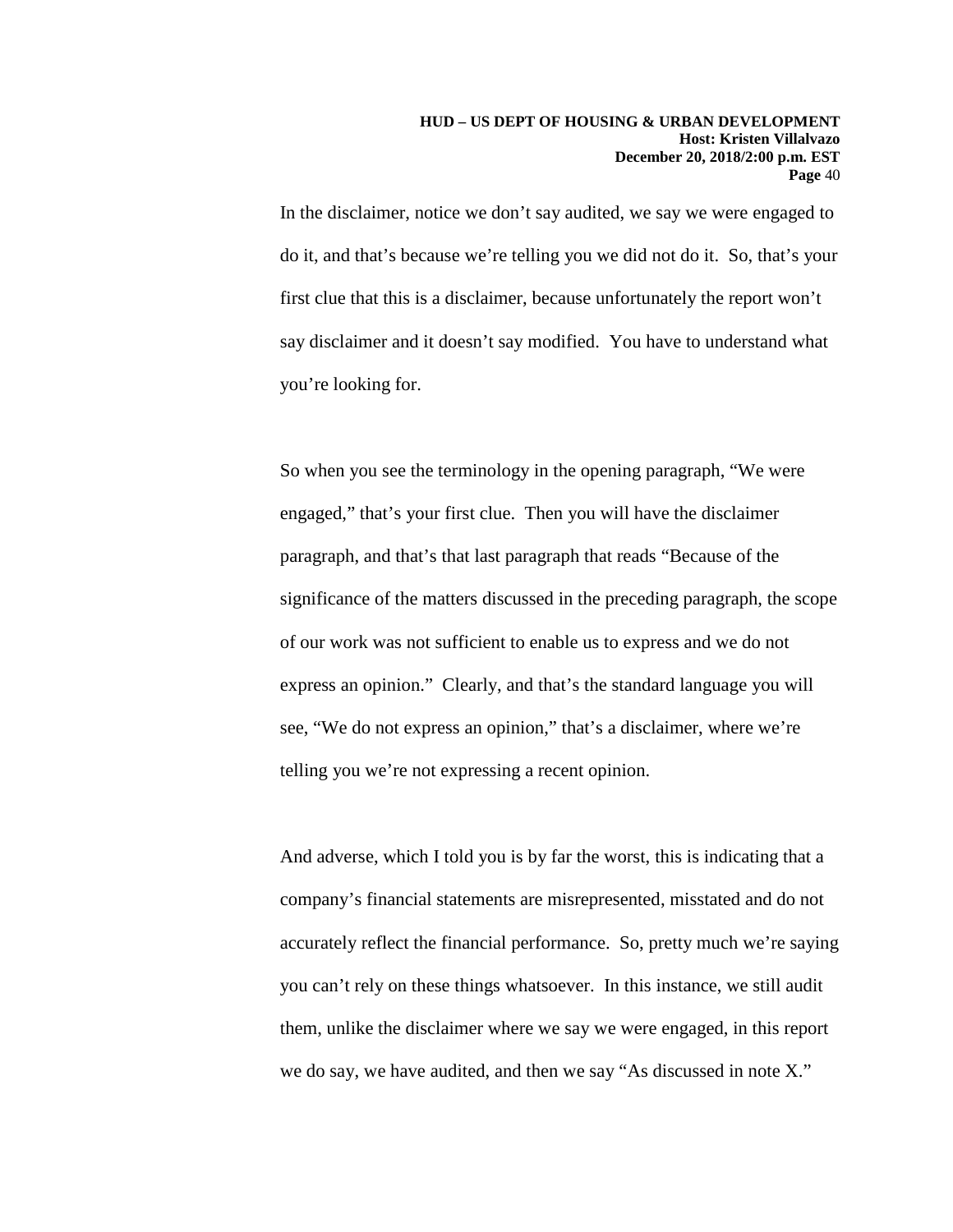#### **HUD – US DEPT OF HOUSING & URBAN DEVELOPMENT Host: Kristen Villalvazo December 20, 2018/2:00 p.m. EST Page** 41

At this point, the company carries its property and asks that this is the basis for this adverse opinion, because evidentially this misstatement is so material that if you relied on it, you can make inaccurate or bad decisions if you're relying on this.

The paragraph that tells you that this is adverse, will always start with "Because of the departures from accounting principles generally accepted," when you see "Because of the departure," in our opinion, that last paragraph, "Because of the effect of the matter itself, the financial statements referred to above do not present fairly." That is the sentence that you're looking for, "do not present fairly." Remember the disclaimer said that we did not audit them. This one is telling you that they do not present fairly. That's how you know it's an adverse opinion.

If you have that kind of opinion, I would strongly recommend that if you're not an accountant that you would get additional—someone else to do an additional review because that should be alarming and that should have some kind of impact on your decision to award. Generally out there if you get some explanation, just asking some questions, that would require more in-depth review because of the severity and pretty much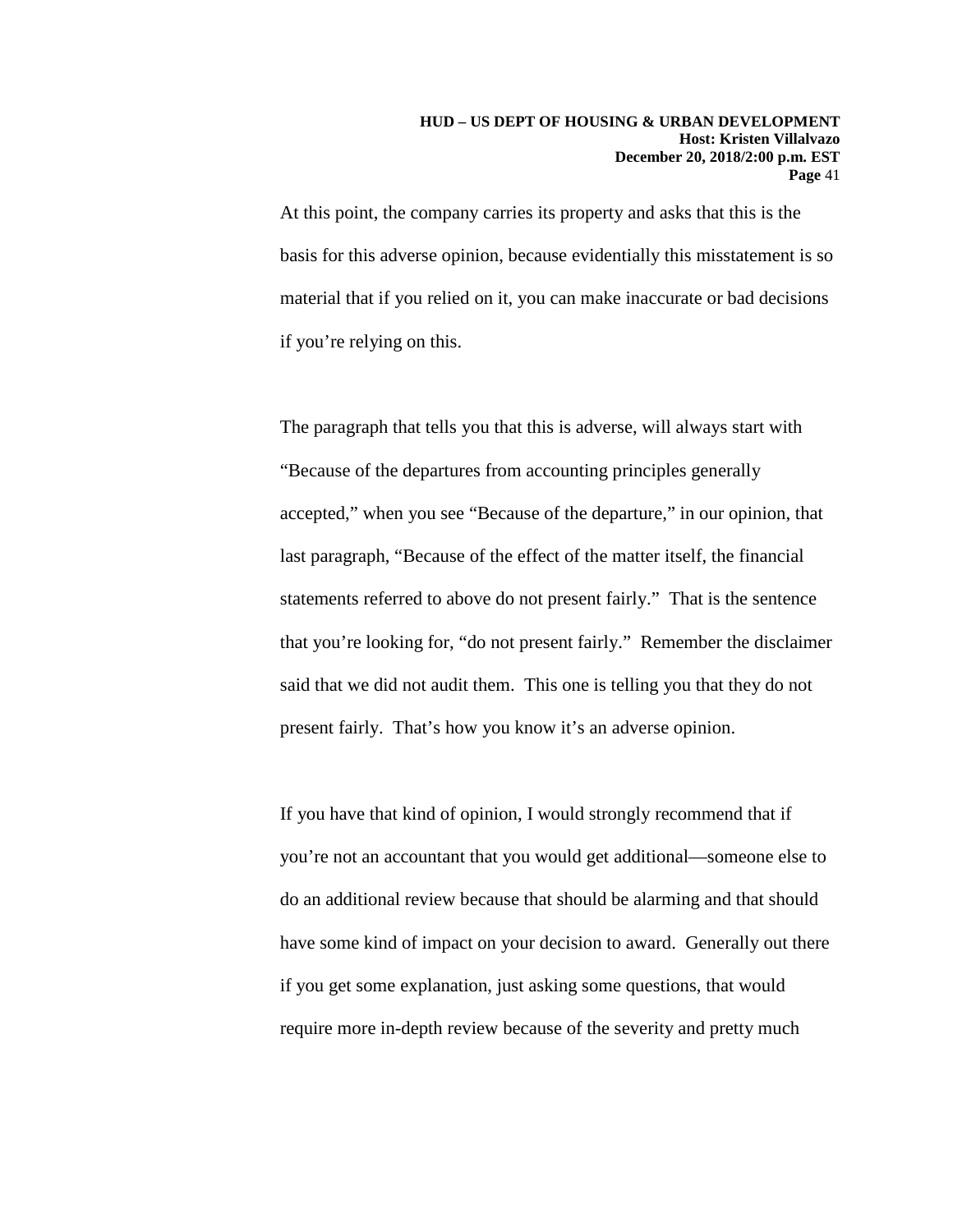you're saying that the financial statements are false. Then that's a bigger issue.

Then under the OMB uniform guidance, with the single audit there are certain types of reports on how do you to look for those findings and where do you find them on these single audits. Under single audit requirements, unlike the financial statements where you just had your accountant's report, that gave the opinion, you're going to have multiple reports included for a single audit.

One of the reports is on the internal control, and then the other report is on the compliance with whatever the program compliances are. You're going to have an internal control report and you're going to have a compliance report. This is what this report looks like. We have audited. This is the internal control over financial reporting. They're going to tell you if there's any issue with that internal control. You're going to see this—in our opinion, the city complied. It's either going to be they complied or they didn't comply. Unlike the audited financial statements where you had those four types of opinions, in these single audit requirements it's going to be one or the other.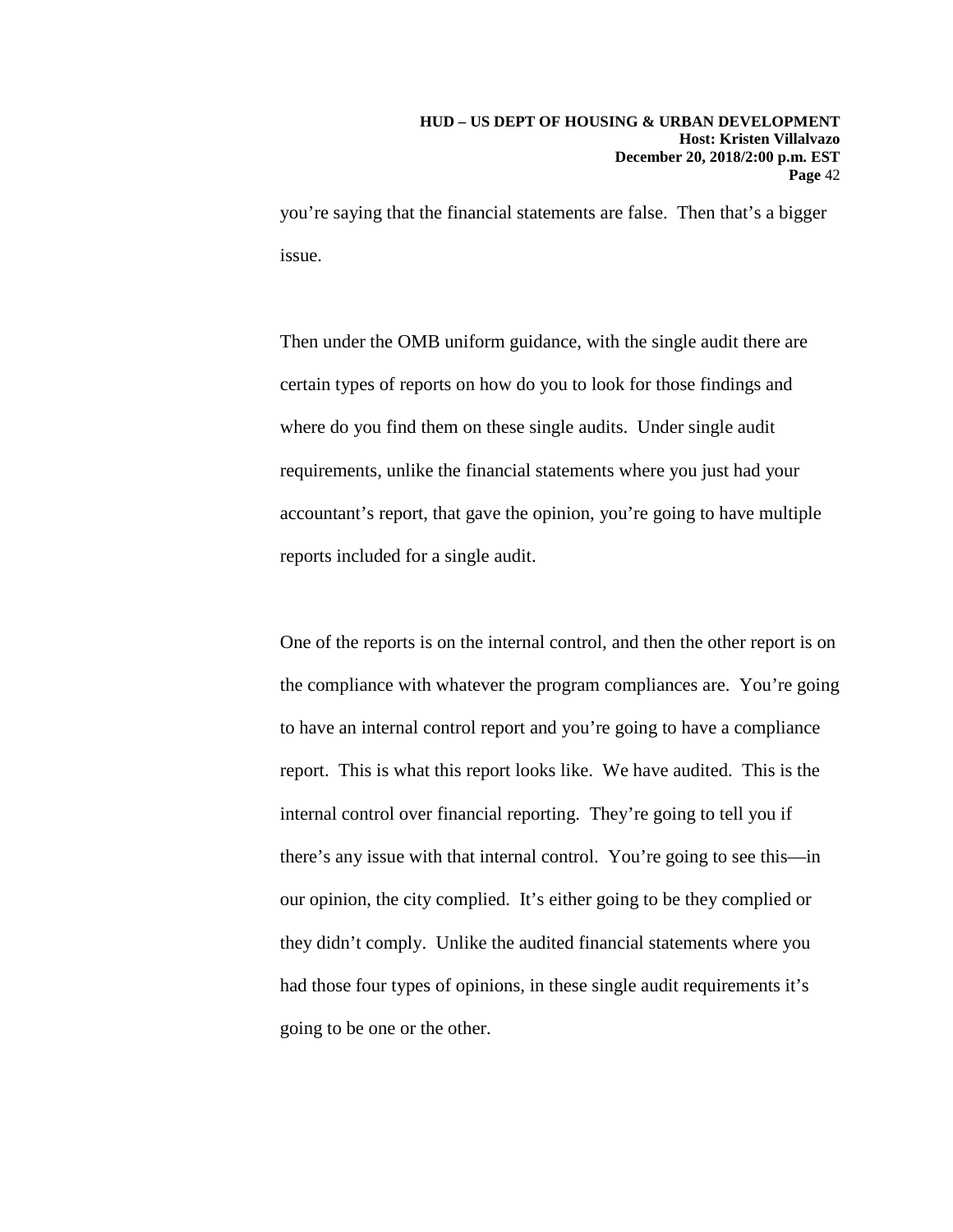Now, one of the things I want to emphasize is every agency will not have a single audit report, and generally your financial statement report and your single audit report are two separate reports. Sometimes the independent accounting firm will do one report and the financial statement audit will be the first part of it, and then they'll have the supplementary information or other reports and then they'll include the single audit.

It's not uncommon for there to be an audited financial statement report and then a separate single audit report. They can be separate or combined. Only agencies that have a federal award of \$750,000 or more in that fiscal year are required to do the single audit. So, you will either see one report or you'll see two separate reports.

One of the biggest differences between a financial statement audit and a single audit, is the single audit is just looking at that federal major program. So, all of the audit testing and procedures, internal controls, are just on that program. Your financial statement audit is looking at the entire organization, not just one particular program. So single audit is just that focus on those major programs and the procedures and testing are indicative to that major program. Financial statement audits are for the entire agency. That is the big difference.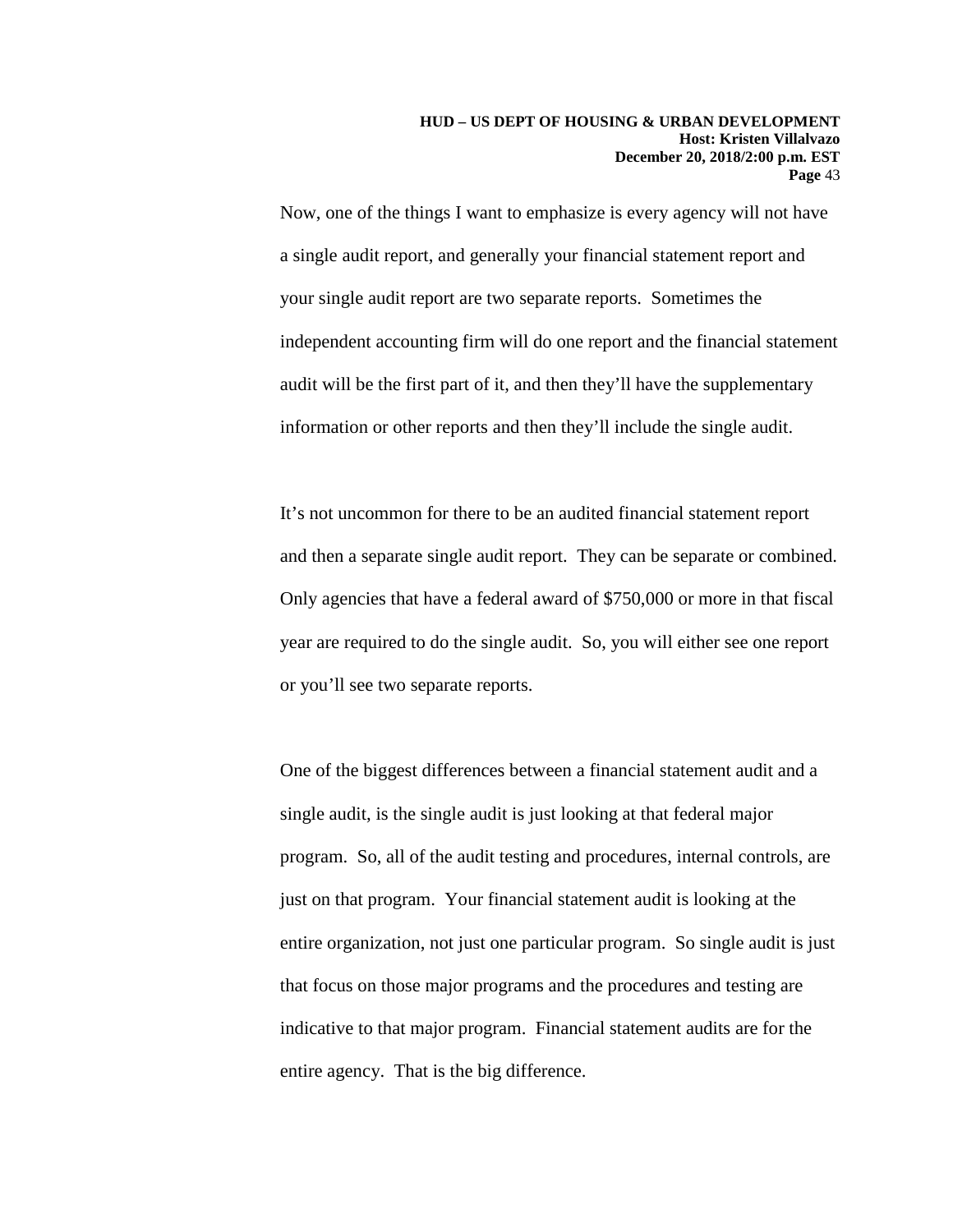So, when they're looking at the entire agency, these programs' compliance issues are not a part of that financial statement audit, because that's not a part of the principles and the standards and the requirements that they have to meet. It is in the single audit, where they're looking at the major program, that they would identify compliance issues.

So, someone can have a perfectly clean or unqualified financial statement with the auditor saying, oh, there was no problem, and still under a single audit have internal controls deficiencies and/or have internal compliance issues. That's because these audits are audited under different requirements, they're looking at different things from different perspectives.

Under the single audit, you also have the report on internal control over compliance. So, you're going to look for that opinion. That opinion is going to tell you the same thing. In our opinion it's going to tell you whether it complied or it didn't comply. And if it didn't comply it's going to tell you how it didn't comply. What it means to you is that a lot of times, especially with these sub-awards, this Office of Housing and Counseling grant will not show up as a major program because they're not giving them \$150,000 or more.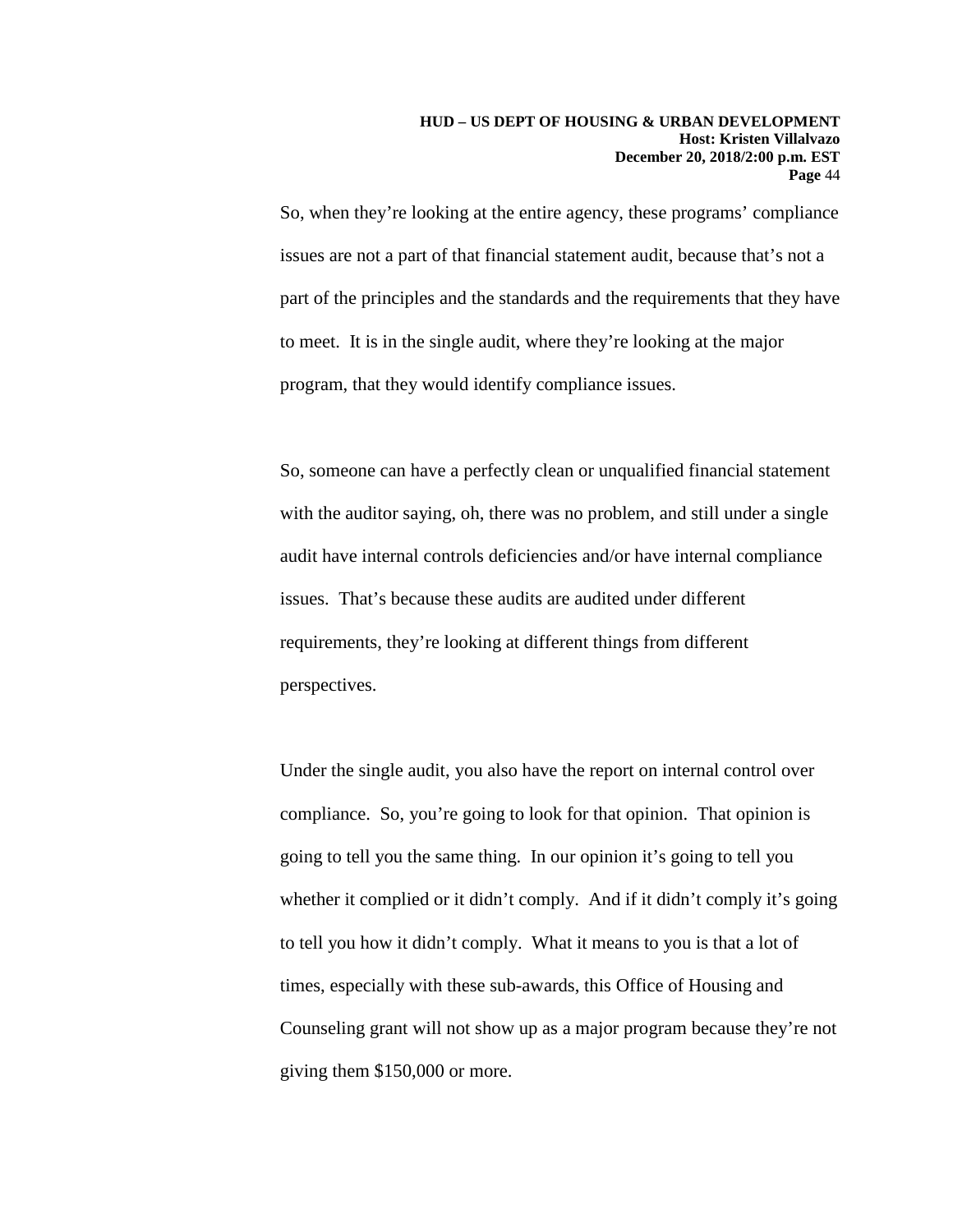You say, okay, if they have a single audit, why am I reviewing it? Well, you do want to go look at this schedule of findings and question costs in a single audit to see if they had any internal control weaknesses. If they did, you want to read what those weaknesses are, because even though they may not be directly related to your grant, if they are systemic or things that they're doing as a practice, indirectly, they could be doing those same things as it relates to your grant.

So although it may not be a direct impact, you need to read them to see if those efficiencies could, in fact, be deficiencies that would impact your grant and then they tell you what the corrective actions are, they tell you what the material weaknesses, and in this instance, it was segregation of duties; duties should be segregated to provide reasonable assurance, the condition. If there was a lack of segregation duties amongst city personnel, the FS [ph] transactions could be mishandled.

Now, if they're doing it with the city, that suggests to me that maybe they're doing it too with my grant, so I may ask them questions about their segregation of duties relative, or what their plan is or how do they address this, because they have a recommendation, and then for these findings they have to come up with a corrective action. You may ask them, can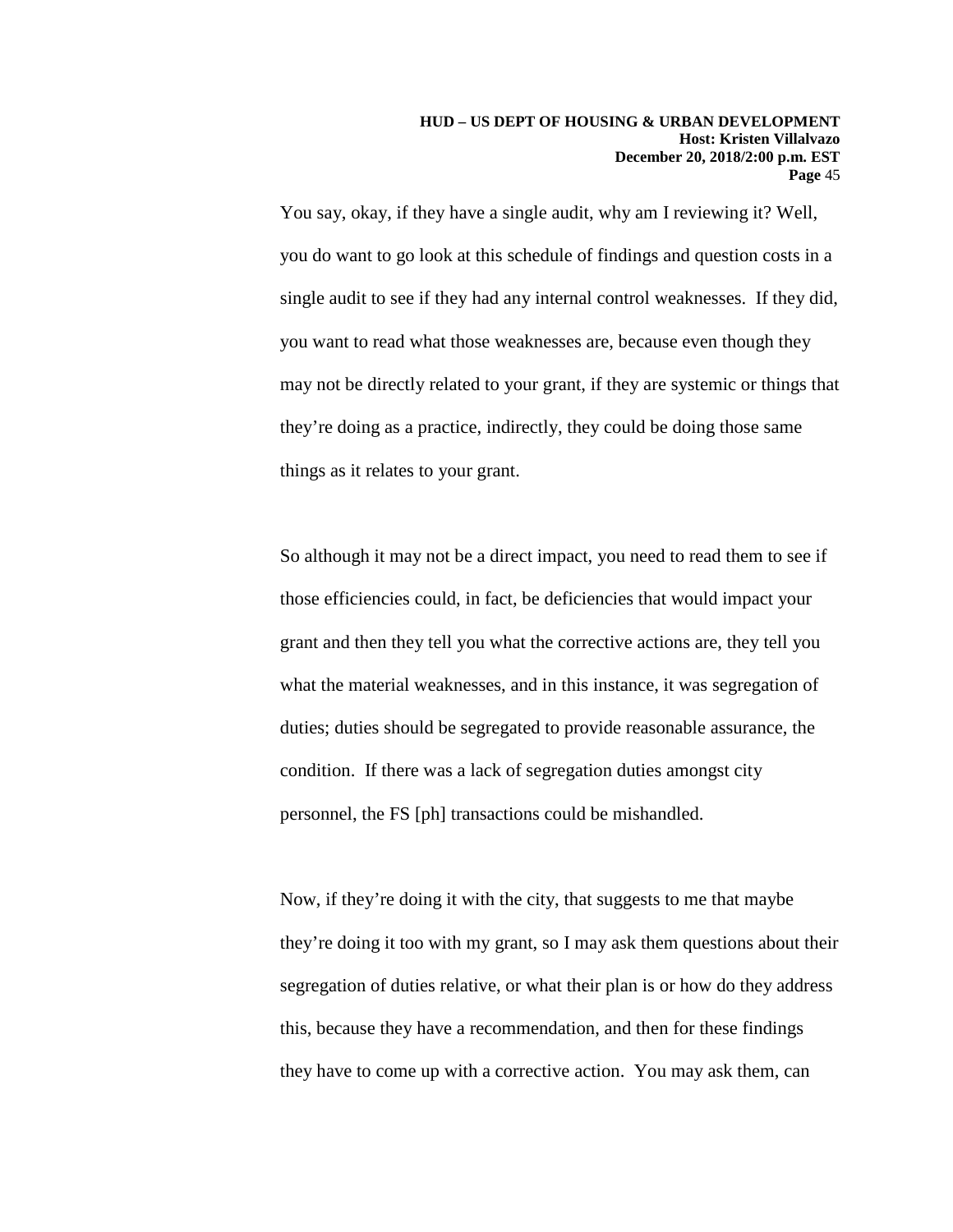you please just provide me with the corrective actions from this single audit report and let me incorporate that in my file.

What you've defined as main common findings, some of the most common are lack of segregation of duties. Usually, they don't have the complete set of financial statements prepared. Then you have other findings, like question costs and reportings and are they repeat findings. So, you're reading that single audit requirement to see—it really tells you an indication, too, of how organizations address the findings that they have. If they have repeated findings, the same thing coming up, you want to ask them first for their corrective action plans, but then you also want to get an understanding of why they haven't corrected it yet, especially if those findings could indirectly impact your agency.

As you can see, I've tried to simplify it as much as possible. For you all, if you're not an accountant, one of the key things I hope you get from this is that, if in fact you find yourself with an agency who you're reviewing their financials and some of the triggers that we mentioned in here, whether they hadn't been giving you compiled financial statements, so you're not sure what you're reading, they had findings on their single audit, you read the audited opinions for the financial statements and it says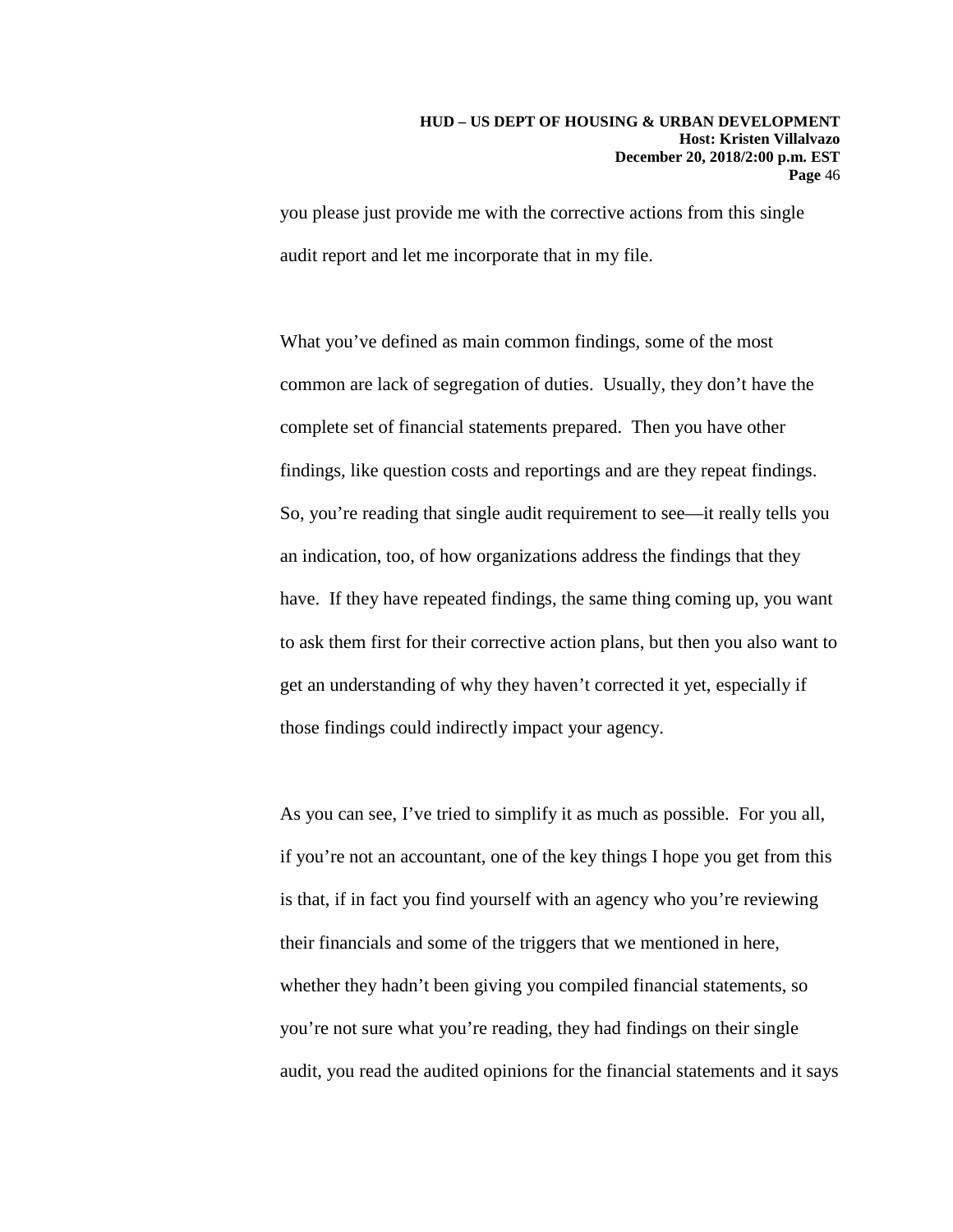it's a qualified opinion or it says they did not expect opinion, the goal is that you recognize when you may need additional help to be able to make that determination of whether they have the financial capability to perform.

If you have resources internally, you could have your accounting department review those and maybe provide you with some insight, or you can request assistance through OHC for us to do a financial analysis of those financial statements, and we do provide you with a recommendation on whether you should accept. Sometimes we recommend a financial capability assessment, which is part of the services we can provide under financial analysis.

With the financial capability assessment, we would actually do a more indepth review. We do a questionnaire with the agencies about some of their key financial areas. We do various ratios. We obtain all of the clarifications on any areas that appear to be questionable or we need further information on.

And then we provide you with a report that you can include in your file to say, I did have a third-party analysis of our financials. Take a look. Their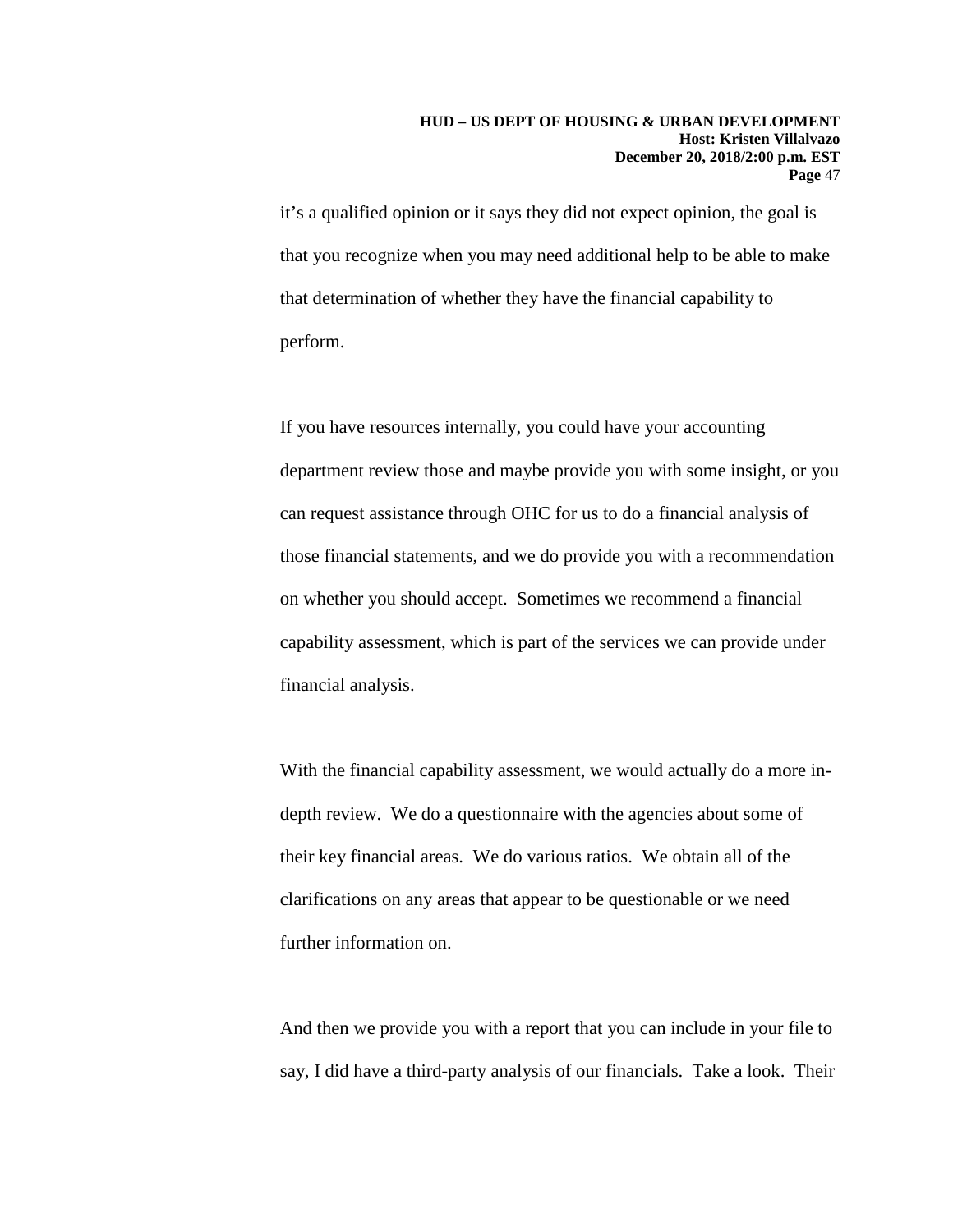#### **HUD – US DEPT OF HOUSING & URBAN DEVELOPMENT Host: Kristen Villalvazo December 20, 2018/2:00 p.m. EST Page** 48

recommendation may be that they have the financial capability to perform or it may be that they do not. At that point, that's just a recommendation, and you all make whatever decision you deem necessary.

We can also do those financial reviews of sub-grantees as a part of financial analysis. We do a financial fitness review for high risk agencies. If you have any sub-awardees that, based on your history, there's a high risk, we can do a financial fitness to see where they are right now, and especially if they had prior issues and it doesn't appear like those issues are being addressed, we can actually do those. We can review single audit findings for you and then ask the kinds of questions and get the kinds of information needed to address those single audit findings, especially if they directly or indirectly impact your program.

Then of course we can review your grant execution packages for your subgrantees. Some of you have used that opportunity for us to conduct those kinds of reviews, because we give you a report for your file that looks at all the financial areas of that, including understanding the financial statements and financial capability, but we're also looking at it from consistency with the budget, with the performance measures and all of those things, so that's other services that are available to you.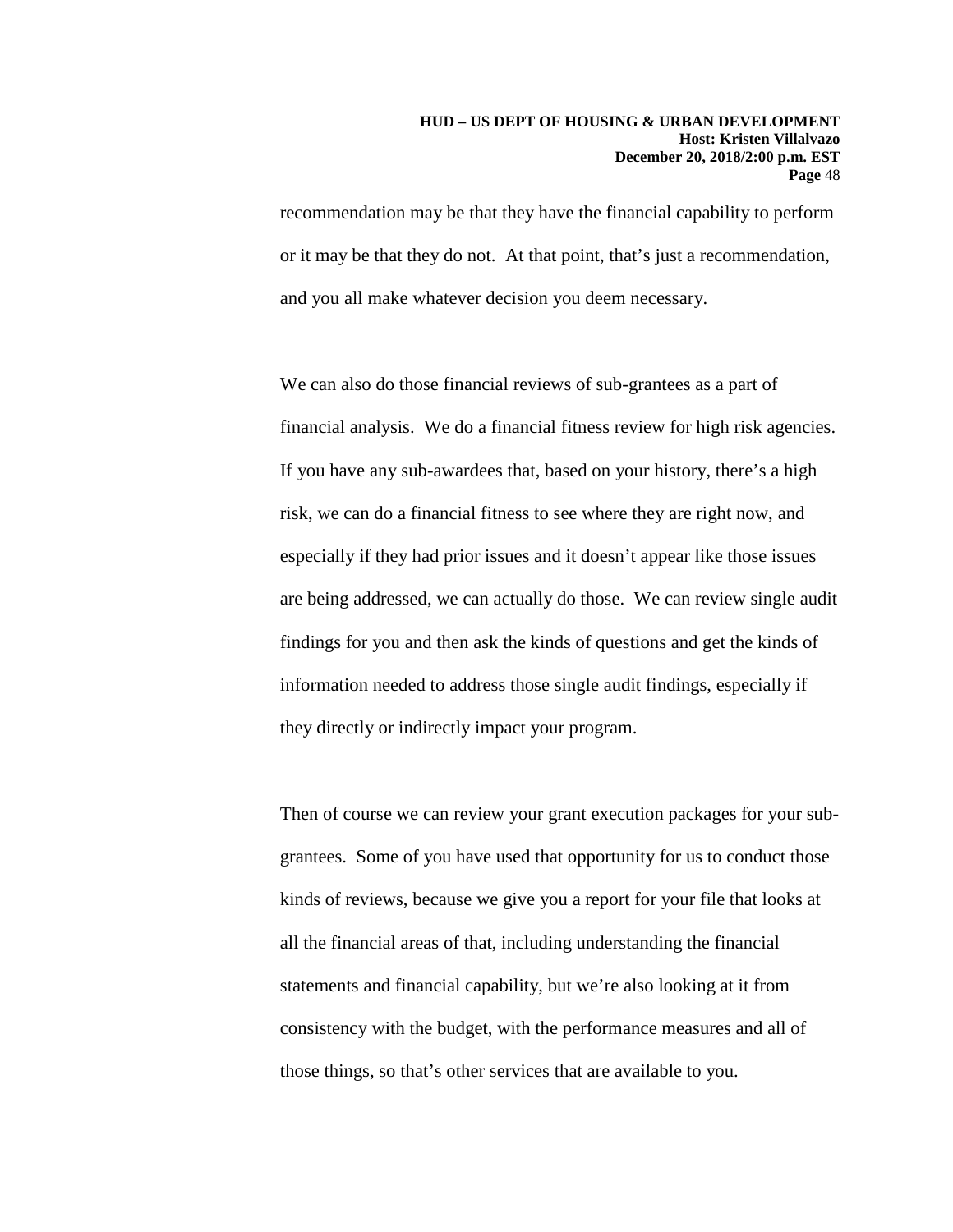One of the areas that we noticed too with a lot of sub-awards, is they don't have an accounting system. And that comes out sometimes in our financial capability assessment, or we can just look at what they've sent in as a financial statement and pretty much say we don't know where this you know, it's so inaccurate and not consistent with financial statement presentations that as we delve we find out they don't even have an accounting system, that they're still doing everything manual.

And at that point we can assist them in setting up their accounting system for this particular grant, so that they can actually account in their system for the grant, recognizing that sometimes they just don't have any system, so they're giving you—I'm not sure where it comes from because when we go delve deeply, we find out they kind of made it up as they went. That is also available to you, and it's consistent with the requirements that they have a financial management system, which is a uniform guidance requirement.

If you haven't ever requested this assistance, you will request it through your HUD POC, send them an email saying, if it's a grant execution package, we'd like for Booth to review the grant execution package for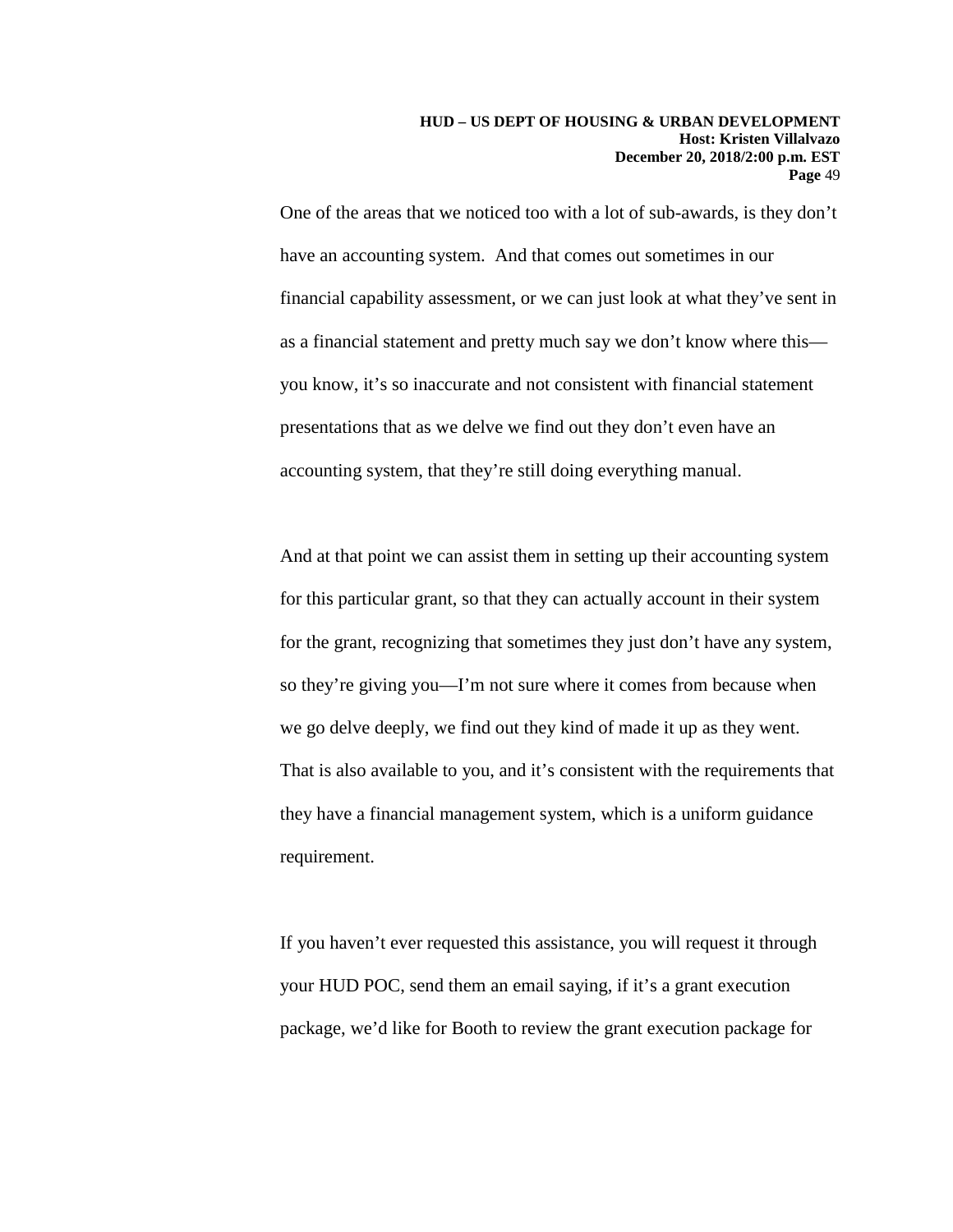#### **HUD – US DEPT OF HOUSING & URBAN DEVELOPMENT Host: Kristen Villalvazo December 20, 2018/2:00 p.m. EST Page** 50

our sub-recipient. If it's I have this financial statement, I'm not sure I need a financial assessment done, you can ask for a financial analysis.

If you want to pull financial capability assessment, you would just ask for that. You make the request for your HUD POC to provide this information. Generally, our GPMs or SMEs, they're very responsive. Usually, within one to two business days those requests are edited, and unless it's outside the scope, they're usually approved. And from that point forward we contact you directly to work with you to get the information, and even in our interactions with the sub-recipients we're always mindful of whether you want to participate and including the parents or intermediaries on all the emails and things like that.

Depending on the responsiveness of the sub-grantee and the type of service, we strive to get this work done within three to five business days, but like I said, that's dependent upon the sub-awardees' responsiveness. The type of service we're providing, sometimes, like a financial capability assessment, may take more time. An accounting system review does take more time, especially if we're helping them to address the accounting system deficiencies, but we go over that with you as a part of the service.